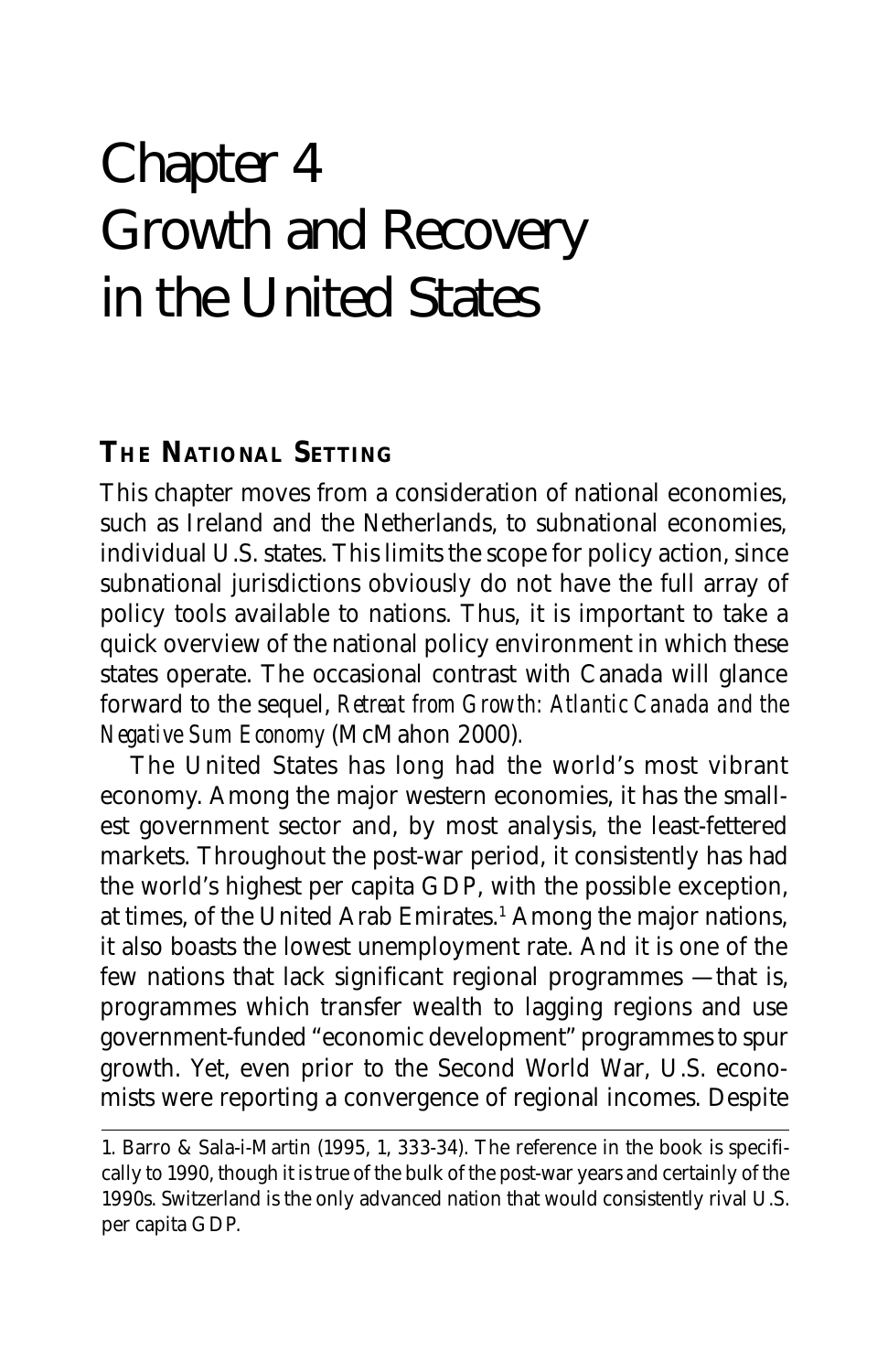the conspicuous lack of regional programmes, convergence appears to have accelerated since the end of the war.

Even economists who promote and design regional economic programs, and who argue the market cannot be left to its own devices to solve regional problems, acknowledge U.S. regional problems dissipate without any special regional effort. For example, Higgins and Savoie (1995, 188), both of whom advocate active government intervention to spur regional development, note that, in the United States, "at no time has there been a *commitment* to reducing regional disparities" (italics in the original) yet market forces themselves quickly eliminate serious regional disparities. "[T]he American faith in 'rugged individualism' and the market as instruments of regional development, in most periods, has been justified" (Higgins & Savoie 1995, 187).<sup>2</sup>

This should not be terribly surprising, since the U.S. economic environment maintains features that are similar to strategies the Netherlands and Ireland adopted to spark economic growth. A key similarity, surprisingly, is in the labour market. At first glance, this will seem an odd statement. After all, the Netherlands and Ireland have fairly high levels of union membership. Union power is even greater than membership numbers would imply. This is because of the structure of the corporatist state, which gives unions, in conjunction with the social partners, government and business, tremendous influence over wage settlements.

In the United States, levels of union membership are low. Unions have less power in the economy than in any other major economy, save perhaps Japan. They have no direct influence on nation-wide wage-setting and only slight indirect influence, in that, for example, a large union victory may encourage other workers to seek higher wages more aggressively, while a significant defeat, such as occurred to the air-traffic controllers in the early 1980s, may discourage worker militancy.

Weak union power is one of the reasons for the flexibility in

<sup>2.</sup> Savoie is a significant figure in Canada and took credit for designing Atlantic Canada's economic-development agency, the Atlantic Canada Opportunities Agency (ACOA), though more recently he has criticized ACOA.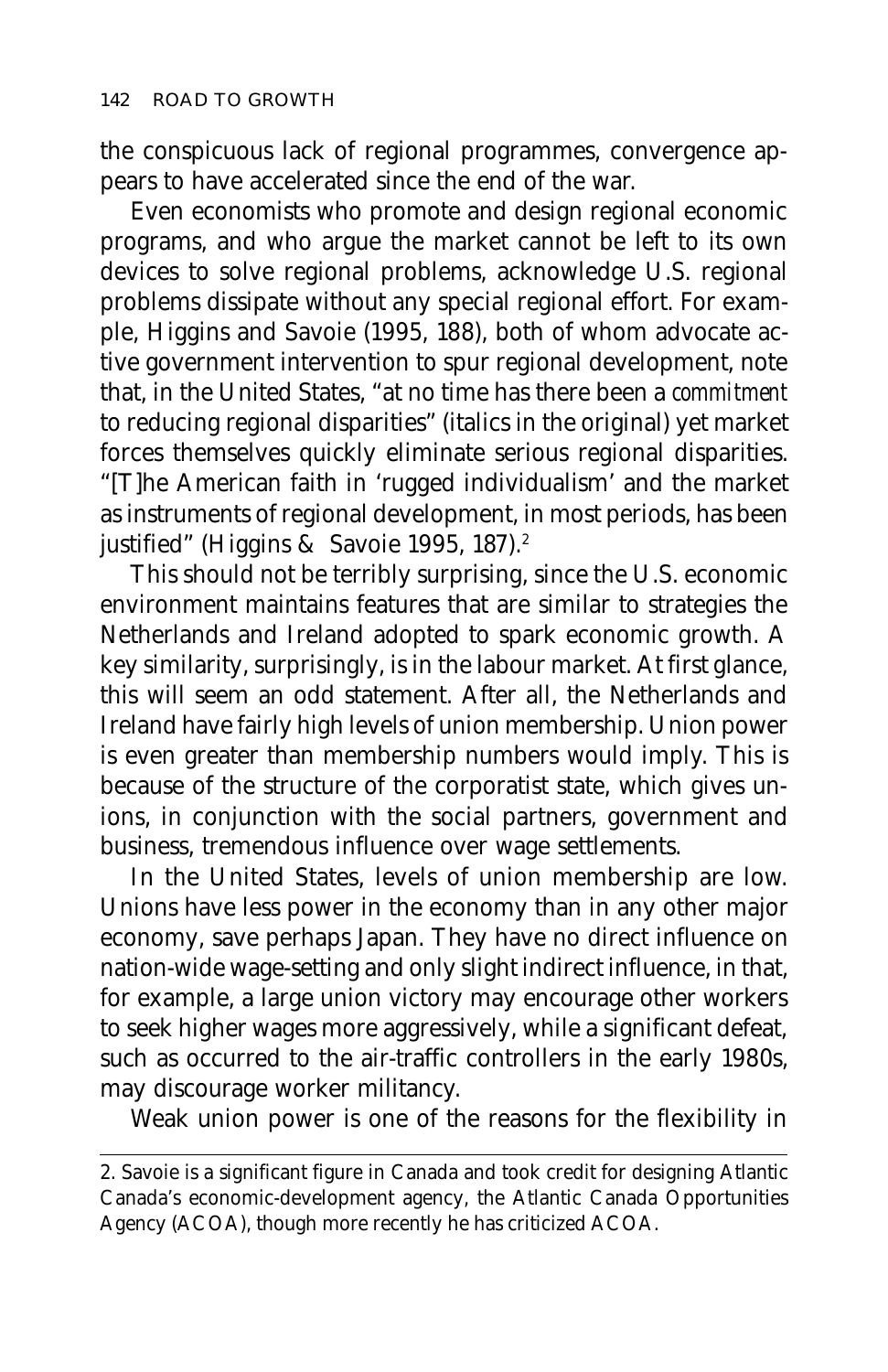the U.S. labour market. When economic conditions deteriorate, unions are less able than they are in Europe to maintain uncompetitively high wages through the economy. Thus, wages adjust more readily to economic conditions in the United States and in individual states — than in Europe. This outcome is strikingly similar to what happened in Ireland and the Netherlands, though the structure leading to the outcome was dramatically different. In Ireland and the Netherlands, unions, business, and government worked together to bring wage inflation under control and set wage rates at a level which reflected the economy's condition. They deliberately aimed at reducing costs and increasing profits in order to spark new investment, and thus economic growth and job generation.

In the United States, as we shall see, this process of wage adjustment naturally occurs through markets. Thus, if a state or regional economy experiences economic difficulties and increasing levels of unemployment, wages tend downward relative to the national average. This opens new profit opportunities and attracts new investment. Thus, it is unsurprising that regional recessions tend to be relatively brief and that lagging regions show strong convergence. Lower wage rates draw in additional economic activity. However, labour-market regulations are not identical in every state. Southern states, for example, tend to be right-to-work states, which further weakens union power and increases the flexibility of the labour-market.3 This has been one of the reasons Southern economic growth has exceeded average U.S. economic and employment growth. And, counter-intuitively, it is also one of the reasons wage growth in the South exceeded the national rate of growth.

Because flexible labour markets tend to adjust quickly, regional recessions in the United States are usually short-lived affairs. This sets off the U.S. situation from the European environment. In Europe, militant unions or a breakdown in the corporatist state can maintain artificially high wages for a long time, even in the

<sup>3.</sup> See Chapter 1 for a discussion of the impact of right-to-work laws.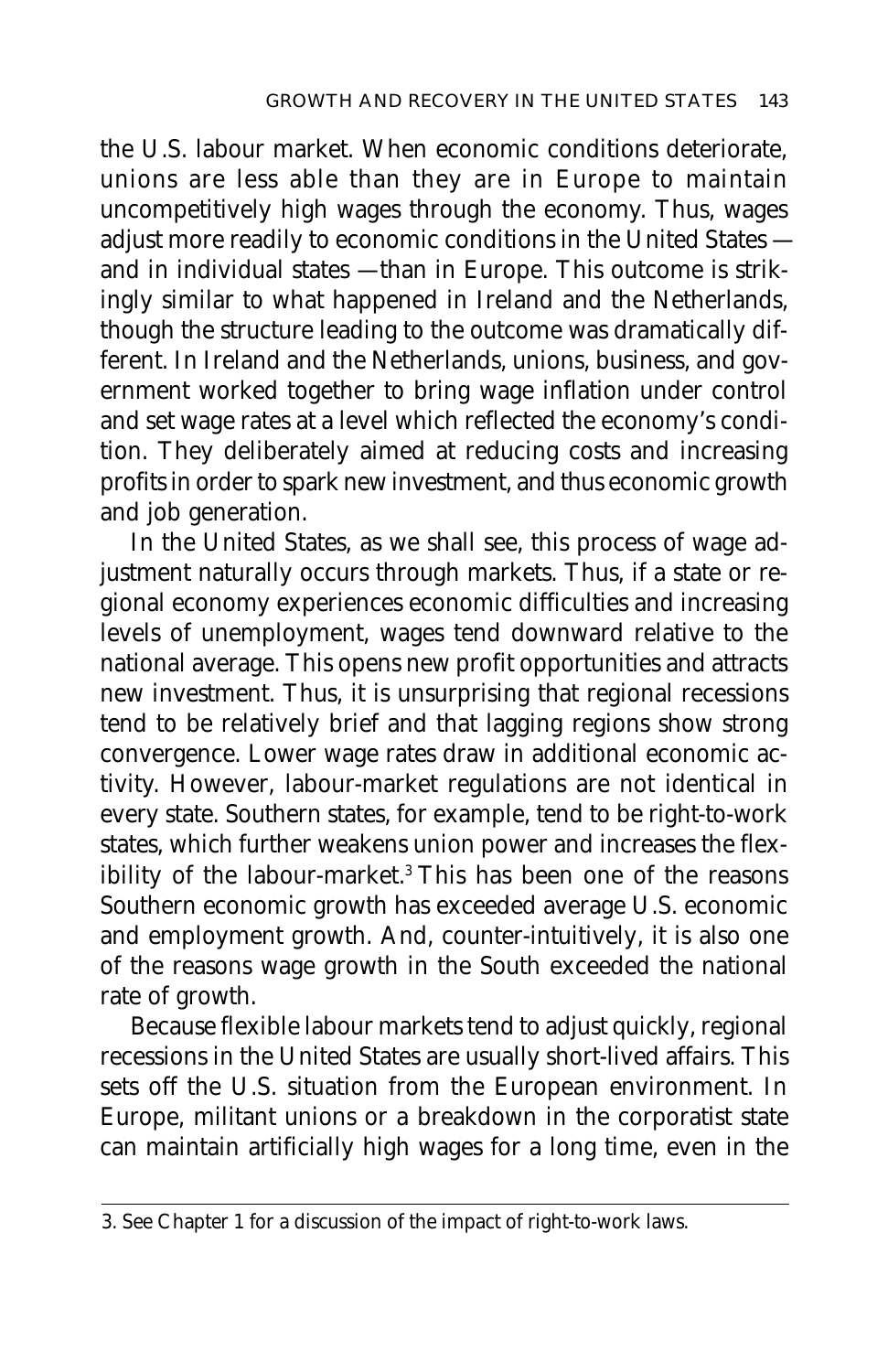face of rapidly rising unemployment and falling economic activity. Thus, as happened in the Netherlands, a national recession can last many years. We'll have an opportunity in *Retreat from Growth* to view a truly perverse policy package in Canada that had the impact of artificially inflating wages in a lagging region, namely Atlantic Canada.

The other similarity between the U.S. environment and the strategies adopted in Ireland and the Netherlands involves taxes. Policy-makers in the Netherlands, and even more firmly in Ireland, slashed taxes to spur growth. The United States, on the other hand, is a low-tax environment. This, once again, allows faster economic adjustment. Nonetheless, individual states can use their own tax codes to spur increased economic growth when they face hard times. As we shall see, this was an essential element in the remarkable economic recoveries in Massachusetts and Michigan. The South, as a lagging region, has long used low state taxes to attract investment and generate jobs.

# *Convergence in the United States*

Barro and Sala-i-Martin (1995) use a number of sophisticated techniques to test the hypothesis that regional and state economies within the United States converge.

The main conclusion is that the U.S. states tend to converge at a speed of about two percent per year. Averages for the four consensus regions converge at a rate that is similar to that for states within regions. If we hold constant measures of structural shocks, then we cannot reject the hypotheses that the speed of convergence is stable over time. (392)

A couple of things are worth noting about this statement. First, roughly the same level of convergence is found in the other geographic areas Barro and Sala-i-Martin examine, specifically European regions and Japanese prefectures.

The second point to make, one discussed in Chapter 1, is that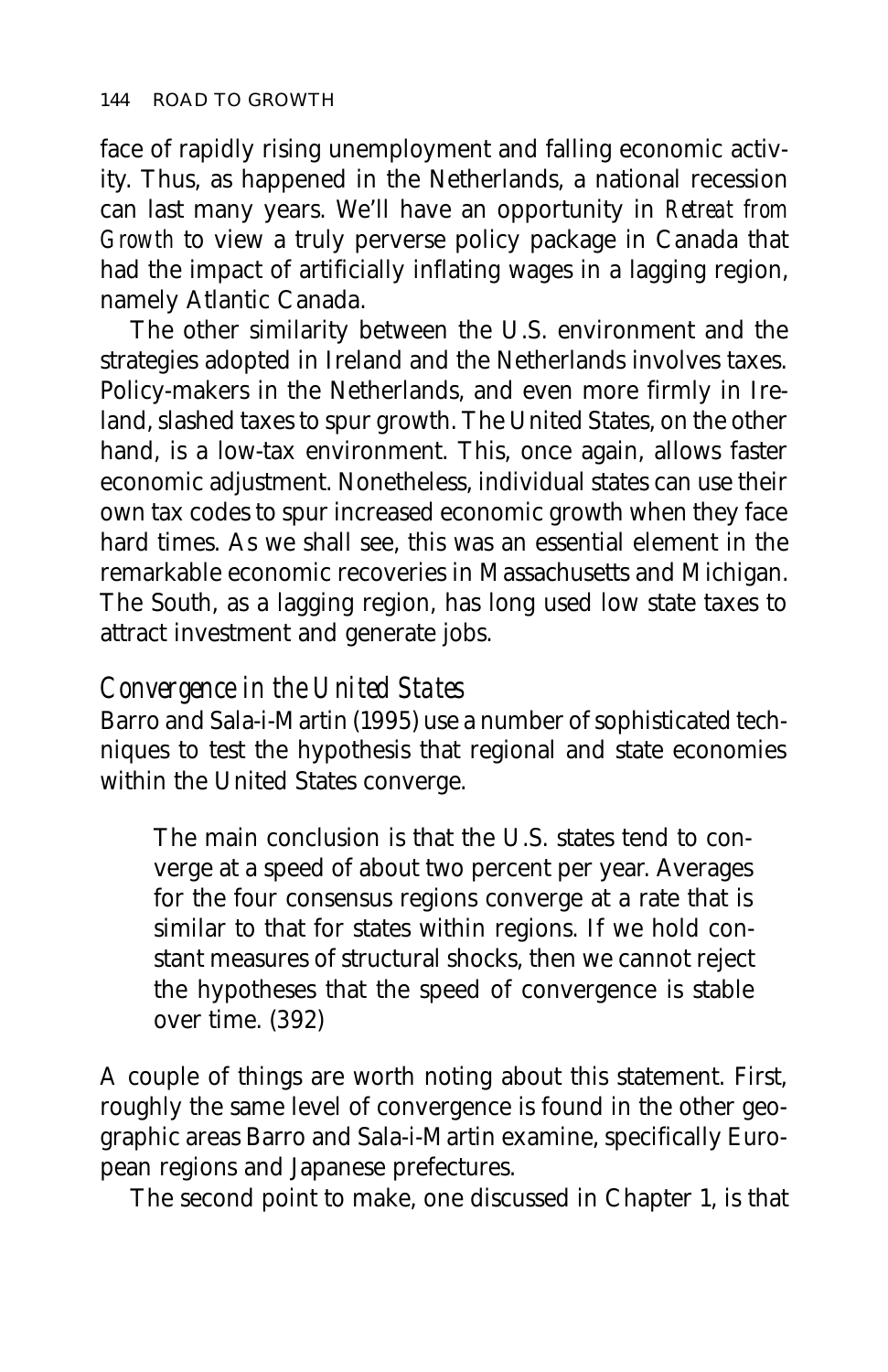in their discussion of government policy, Barro and Sala-i-Martin note that growth — and therefore convergence — can be heavily affected by policy. They highlight high government consumption and taxation as negative factors in growth while positive factors include "perhaps spending on some form of public infrastructure" (1995, 7-8) and educational expenditures (1995, 433). Given that government consumption and taxation are a negative while some government expenditures are a positive, the key is obviously to focus on limited, well-directed government expenditures. Clearly while the education and infrastructure system in the United States are comparable to Canada's, overall tax rates and government consumption are much lower because of lower expenditures.

So this is the puzzle we will examine in this chapter, as we look at five states: Georgia, Massachusetts, Michigan, Louisiana, and Maine. While we in Canada have entrenched regional problems, why is it that in the United States — no matter how far a region falls, no matter how high unemployment soars, no matter how unique the problems — regional economies keep booming back? Why have regional disparities, even those with deep historic roots, faded even in the absence of government programmes designed to make them fade while in Canada regional problems seem entrenched despite, or because of, massive programs meant to eliminate them?

The opening paragraphs in this chapter sketched part of the answer. Yet the results on convergence, globally and in the United States in particular, might appear to be surprising, given the number of theories that have been developed to explain why regional economies won't converge without persistent and heroic government intervention. These theories have been used to create expensive regional programmes and bureaucracies in Canada and, to a lesser extent, Europe. The results on convergence do not seem well understood in these bureaucracies.

Convergence in the United States may be even more surprising, considering the lack of homogeneity across the nation. Resource endowments vary from extraordinarily rich to virtually nonexistent, while climate varies from tropical to northern. Not only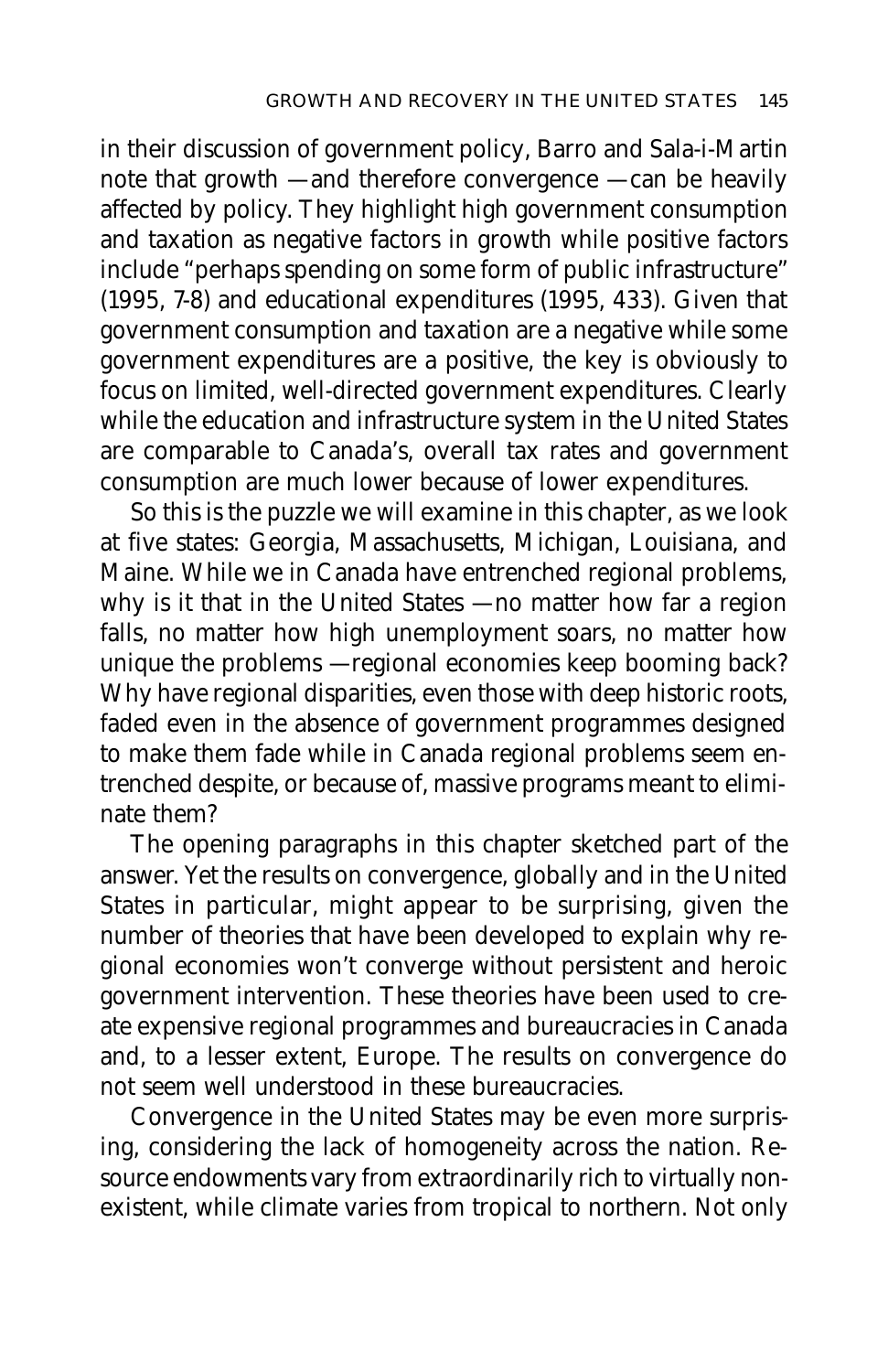does the history of the different regions vary considerably, each region's modern economic history has a different starting point. According to many regional-development theories, these differences should have inhibited convergence without government programmes designed to combat them. Barro and Sala-i-Martin, in a number of places, note the need for homogeneity within a region for convergence to take place. But they focus on homogeneity in tastes, technology, and government policy and institutions. These are hardly identical across the United States, but they are "similar" in the broad sense used by Barro and Sala-i-Martin.

# *U.S. Military Spending as a Regional-development Programme*

It became common for Canadian economists — and even some U.S. economists — to attribute convergence in the United States to an unofficial regional-development programme, the military. The idea was that long-serving senators and congressional representatives, particularly from the South, were able to direct a disproportionate amount of military spending to "have-not" regions. A rich proliferation of military bases and facilities helped equalize income and sparked economic growth. If this view were correct, Canada would do well to drop all regional-development programmes and start building a bigger military.

That would be pointless, for this interpretation of U.S. regional economic history is poorly researched. It collapses under any sort of empirical scrutiny. As Wright (1986, 261) shows, the Southern states have received a slightly disproportionately small share of federal spending. Slightly higher direct military spending, in some, not all, Southern states, was offset by lower spending in other areas (Weinstein & Firestine 1978, 29-43). Moreover, the South received an even lower share of federal spending during its fastest period of development. In 1952, per capita federal expenditures in the South (Georgia numbers in brackets) were only 83 per cent (77 per cent) of the national average; in 1959–61, they were 88 per cent (91 per cent); in 1969–71, 96 per cent (105 per cent); and in 1974-76, 97 per cent (94 per cent) (Wright 1986, 261).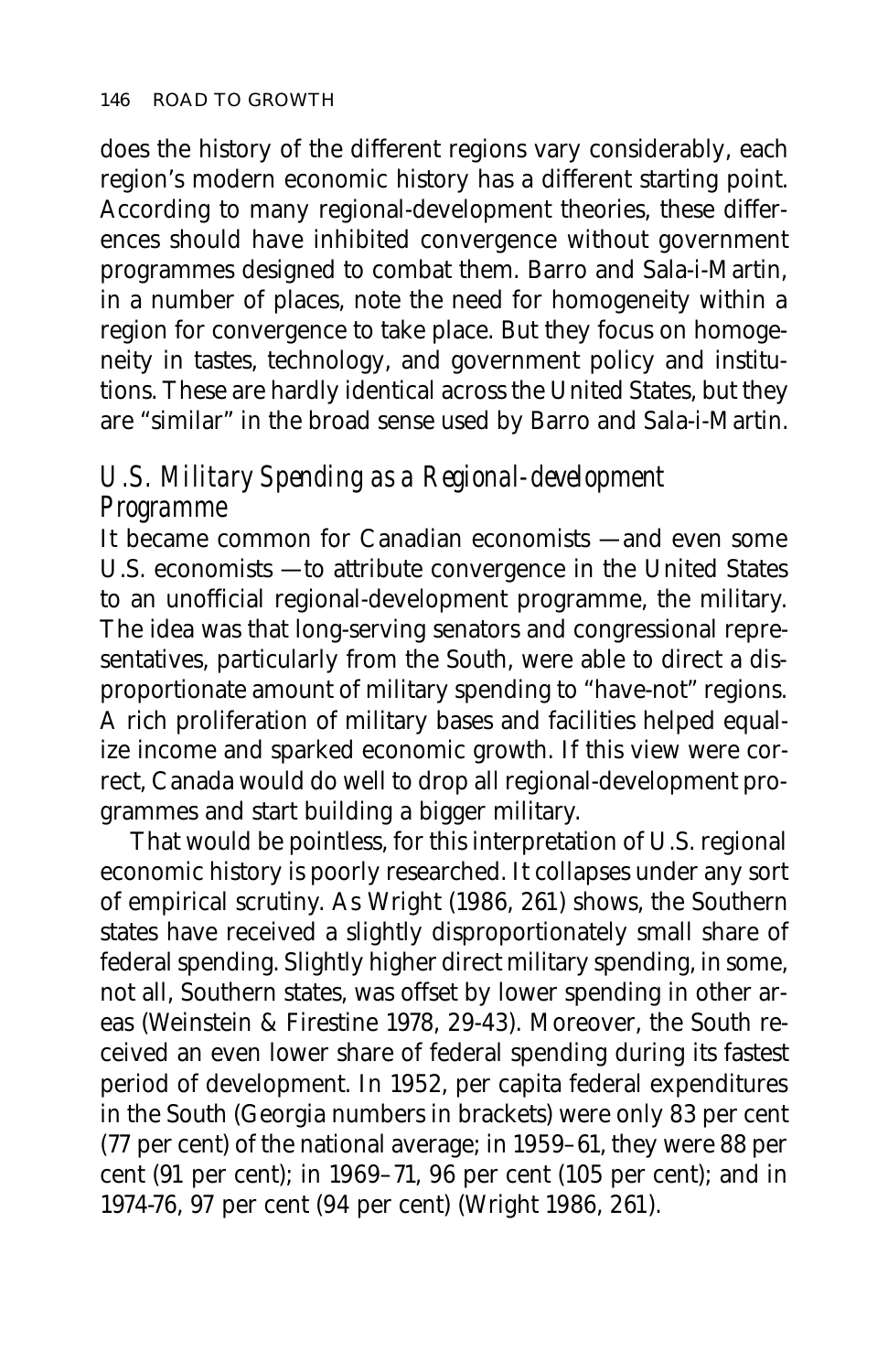The Southern states were also well below the national average in military contracting, which presumably should have created greater spin-offs — through plants, diversification, research, and subcontracting — than direct military spending. In fact, military contracting has been disproportionately centred in California and New England, particularly Massachusetts and Connecticut. An examination of both direct military spending and spending on military contracts clarifies the picture. In 1976, federal outlays on defence salaries averaged \$139.17 per capita across the United States. They were high in Georgia, at \$213.28, and low in Massachusetts, at \$58.04. The mirror image of this picture emerges when one examines federal outlays on defence contractors. The national per capita average was \$213.24. Georgia was well below this average, at \$129.23. Massachusetts received \$346.61 on a per capita basis. (California received \$446.25.)

Adding the two together, Georgia received a total of \$342.51 per capita in military spending, a whole dime per person above the national average of \$342.41. Massachusetts received \$404.65, bu California emerged as an even bigger winner, at \$646.51 per person. The gross amount of federal spending tells the same story: in 1975, the federal government spent \$1,454 per capita in the South Atlantic states and \$1,377 per capita in the East South Central states, compared to a national average of \$1,412 per capita. (All numbers in this and the preceding paragraph are from Weinstein & Firestine (1978, 31-35)).

In other words, nothing about federal spending patterns, particularly military-spending patterns, in the United States can be interpreted as a regional programme by stealth. This is particularly obvious when considering the case of California and New England, both winners, unlike the Southern states, in overall military spending. Yet these were two of the more prosperous of the states, even before military spending skyrocketed with the Second World War and stayed high through the Cold War. This direction of funds clearly does not suggest spending based on regional-development considerations.

In fact, federal expenditures, particularly in the military, merely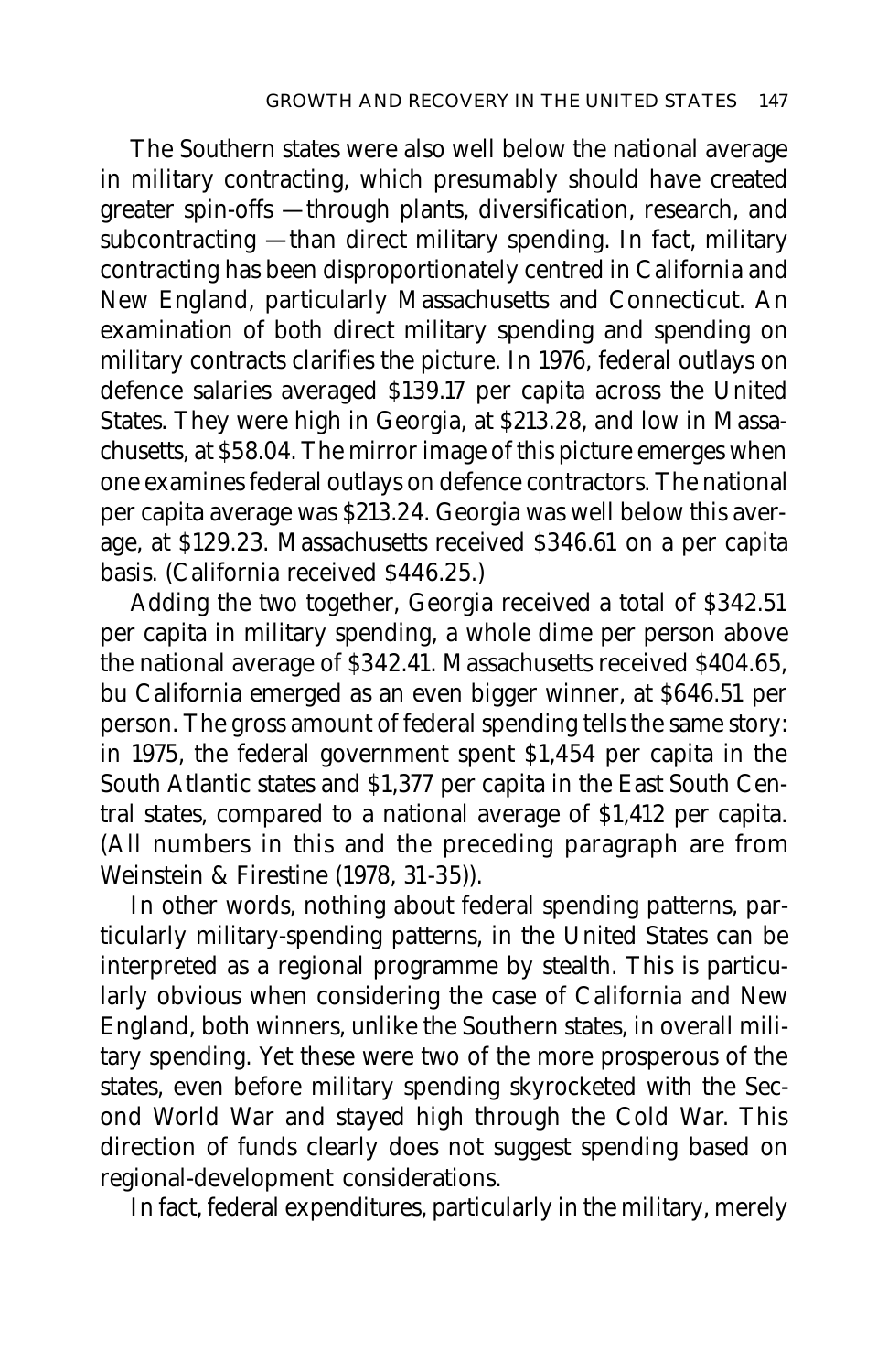show the feeble long-term effect of government spending on economic growth. When much defence spending was wound down at the end of the Cold War, both California and Massachusetts were hard hit. Many politicians predicted a secular decline in these two economies, and considerable political pressure developed for the introduction of regional programmes to help the two states. This didn't occur, but private-sector activity quickly crowded in after the shrinkage of the military–industrial complex. Both states are booming, with historic lows in unemployment, despite the massive defence-contract cuts of a few years back. Even in Canada, the same might be said. Ottawa and Halifax are the two most government-dependent cities in the nation. Both were hard hit by government cut-backs. Both quickly recovered.

## *Regional Economic Recovery and Growth*

The California–Massachusetts story points up another aspect of the U.S. phenomena. No matter how hard a region is hit by a negative economic shock, it soon bounces back. Massachusetts at the end of the 1980s suffered not just severe military cut-backs, its minicomputer industry — the centrepiece of the Massachusetts technology sector — collapsed in the face of the onslaught of personal computers and desktop workstations. What followed may have been the worst regional recession in the United States since the end of the Second World War, with soaring levels of unemployment. Now every business street in Boston seems decked with help-wanted signs.

In the early and mid-1980s, the U.S. Midwest — the heart of heavy manufacturing in the United States — was devastated by overseas competition, particularly from Japanese automobile manufacturers. It was also damaged by an emerging, world-wide economic trend, the diminution of the relative importance of the manufacturing sector, the economic life-blood of the Midwest, particularly Michigan, and the shift to the service sector. Factories across the Midwest went silent.

Just as with California and Massachusetts, many thought a longterm change had occurred and the Midwest would enter a secular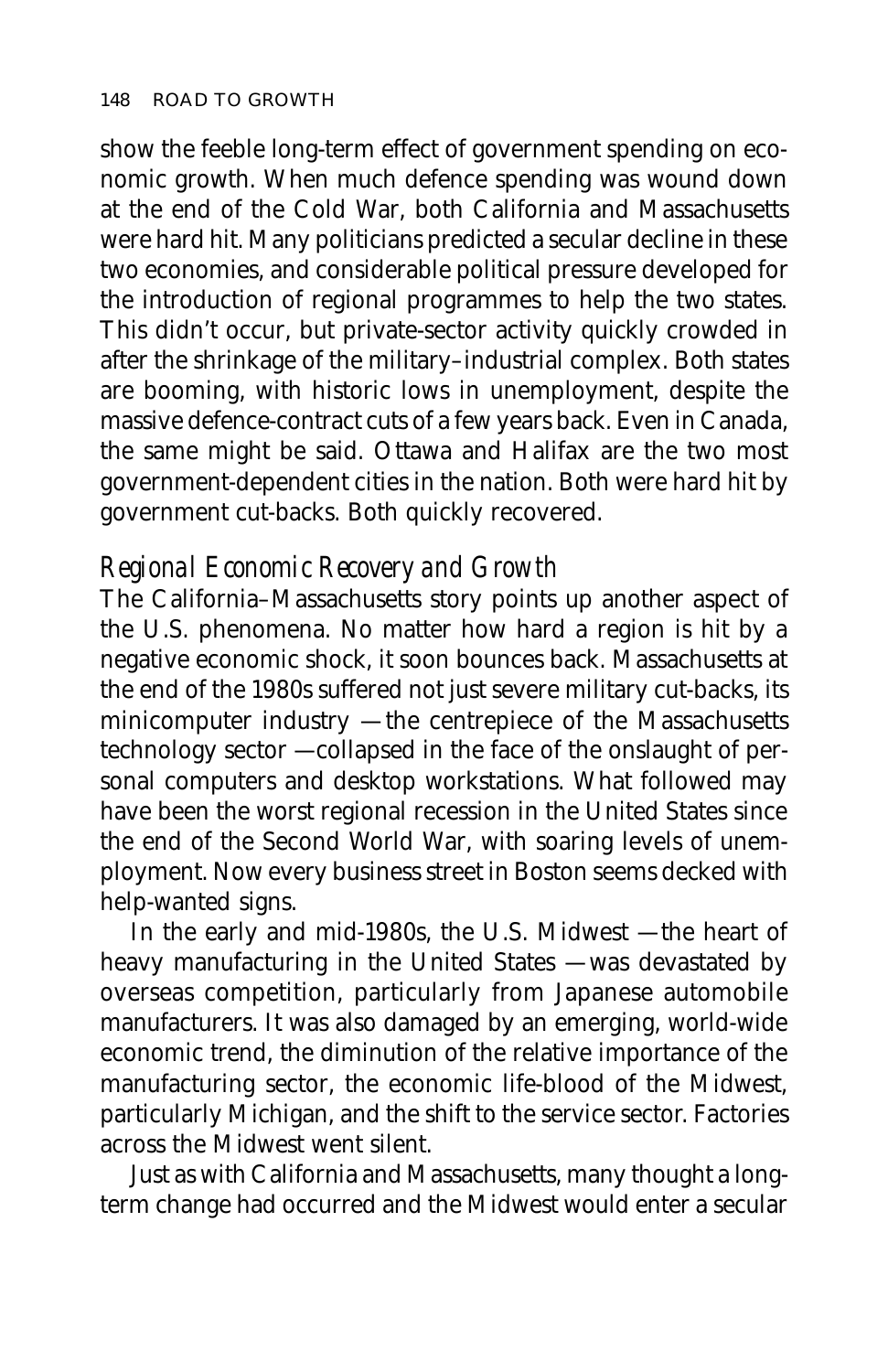decline. The term "rust belt" was coined to describe this region. Many thought this phrase vividly captured the bleakness of the region, not just the visual image of a regional landscape of rusting and abandoned plants but also by aptly describing what many thought would be the region's bleak future. But once again, the economy adjusted, and much of the Midwest is, by many measures, doing even better than during the hey-day of the heavyindustry era. And all this without the type of programmes many Canadian policy-makers believe are needed to fight regional problems.

This chapter will look at five U.S. states. Three of them are in the mainstream of what was described above. Georgia, the most successful of the Deep South states, has shrugged off its once-sleepy status to develop one of the world's most dynamic economies. Michigan and Massachusetts now boast vanishingly small unemployment and strong economic growth.

Two of the states examined are atypical. Maine shows inconsistent convergence over the last 40 years. A mid- to late-1980s boom faded quickly. Although Maine per capita economic growth has outpaced Atlantic Canada's (chart 4-1)4 , it has not consistently shown strong convergence with the rest of the United States. A couple of factors may be responsible. The disproportionately rural nature of the state may slow overall economic growth. As well, Maine taxes are unusually high, and this may inhibit growth. On the other hand, recent reports from the state indicate a surge of economic activity. Perhaps convergence has renewed.

Louisiana is the other exception. The Louisiana case should be particularly puzzling to regional economists. According to most versions of regional theory, Louisiana has everything going for it and should be a leading, not a lagging, state. Far from being in the

<sup>4.</sup> Maine and Atlantic Canada's GDP are translated into a common currency for this chart. Large exchange-rate fluctuations are responsible for similarly large fluctuations in relative per capita GDP. Nonetheless, each trough in relative Atlantic Canadian GDP is lower than the preceding trough. In 1977, per capita Atlantic Canadian GDP was just over 77 per cent of Maine's; in 1996, it was just under 63 per cent, about one-fifth lower.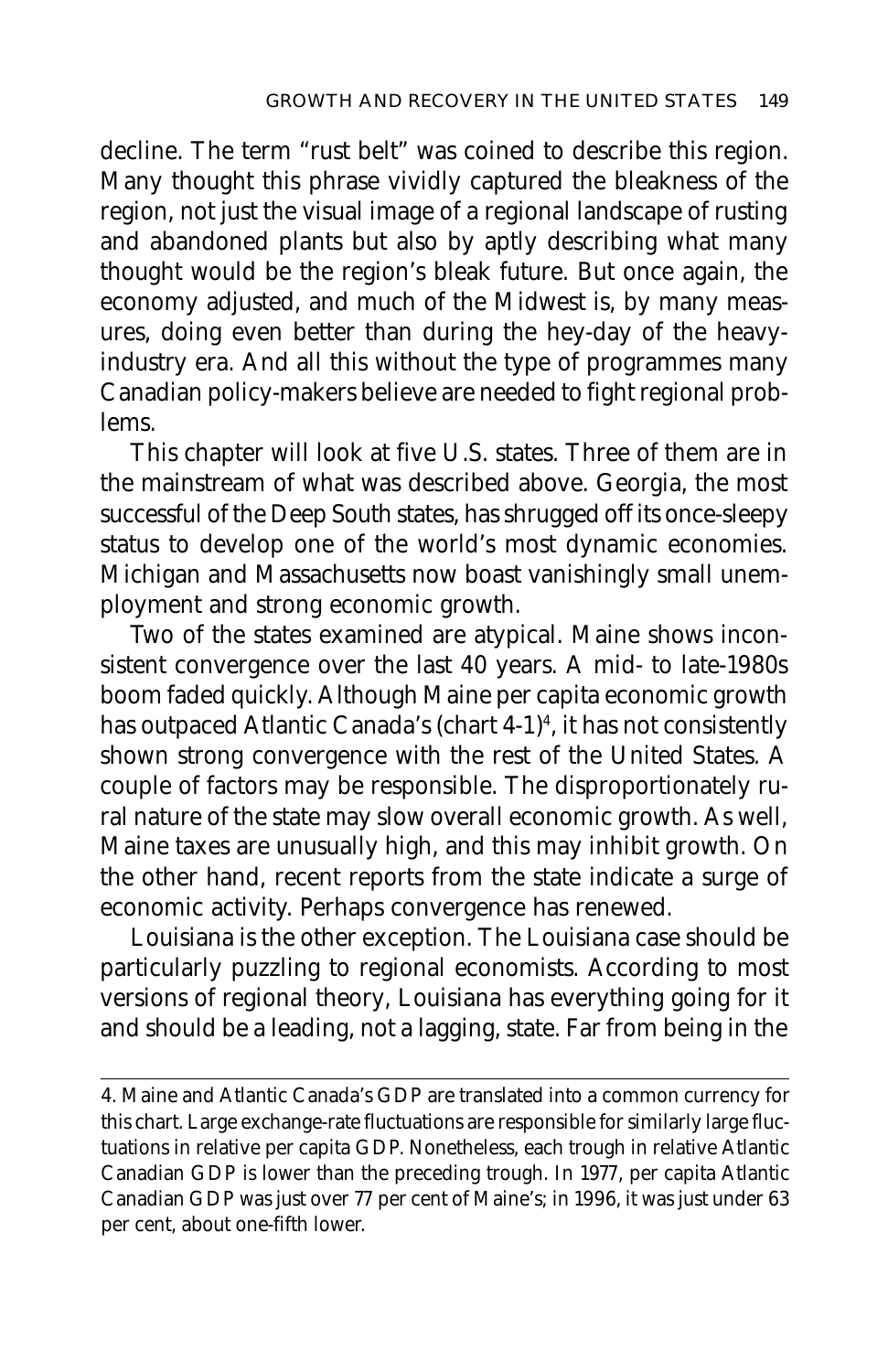Chart 4-1 Atlantic Canada's Per Capita GDP as a Percentage of Maine Per Capita GDP, as measured in common currency



Source: StatsCan and STATS USA

hinterland, Louisiana is on one of the world's most important transportation routes and New Orleans is at its hub, near the mouth of the Mississippi River. Goods all the way from Canada flow through New Orleans and down into South and Central America. New Orleans itself has long been a major metropolitan area, still more populous than the fast-growing Atlanta, Georgia. If all that were not enough, Louisiana has huge resource wealth from Gulf of Mexico petrochemical deposits. This is hardly a resource-poor peripheral region, yet Louisiana — despite an oil and gas boom in the late 1970s and early 1980s — lags behind not just the United States but the Southeast as well.

Several factors appear to be at work in the United States that reduce regional disparities and allow depressed regional economies to regain their vigour. Strong market forces hold down costs in lagging regions and in regions suffering economic set-backs. This attracts new economic activity. Costs are not inflated in these economies, as they can be in Canada, by large wealth transfers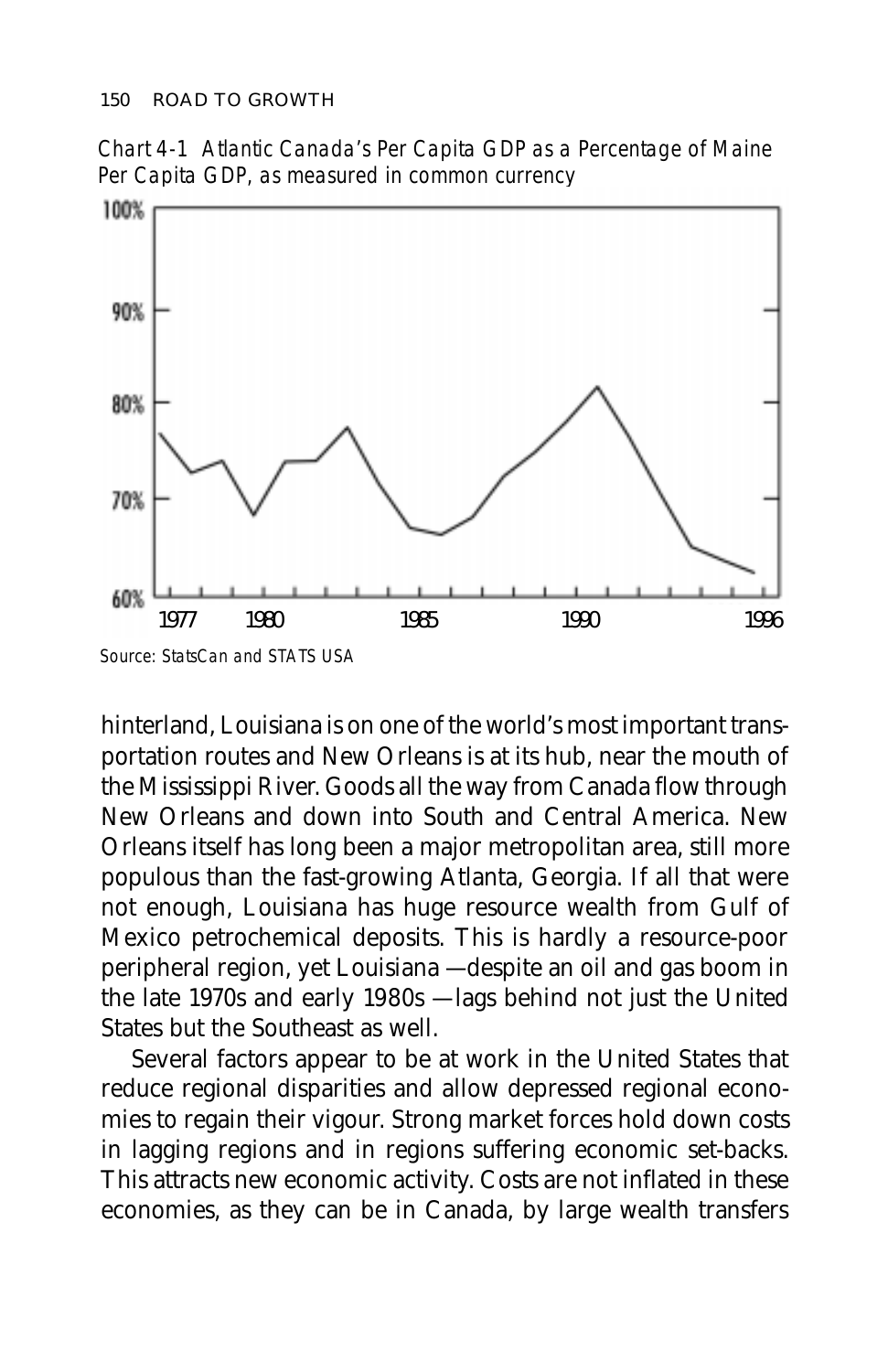from the central government. Lagging states, for the most part, kept their tax burden low, while governments of states in regional recessions have tended to reduce taxes to increase the competitiveness of their state. The exceptions examined here, Louisiana and Maine, have held costs high, either through relatively high taxes or government-induced cost inflation and economic distortions.

The specifics of the strategies may not perfectly fit the Canadian context. However, they have produced jobs for the people of lagging states, something that has never been successfully achieved in Atlantic Canada. And they have produced prosperity. Average wages in the once-depressed South are not merely higher than wages in Atlantic Canada; they also exceed the Canadian average.

# **THE SOUTH**

The southern United States has long had much the same status in the United States as Atlantic Canada in Canada, as the nation's primary "have-not" region. However, unlike Atlantic Canada, where government is a central part of everyday life and economic activity, Southerners have long prided themselves on having small governments, which are expected to stay out of the everyday running of the economy. While Atlantic Canadians, for example, expect government to solve economic problems and "make" jobs, Southerners  $-$  perhaps because of their history  $-$  are deeply suspicious of government. Much of the political drive for smaller government in the United States has come from, and still comes from, the South.

The South has also promoted itself as the low-cost region of the U.S. This was particularly true of wage rates during the first post-war decades. The South has also typically had relatively low taxes compared to the rest of the United States. Weinstein and Firestine (1978, 139) note the importance of this low-tax regime:

[T]he economic gains in the South are linked to the region's underutilized tax potential. ... [I]n 1975, state and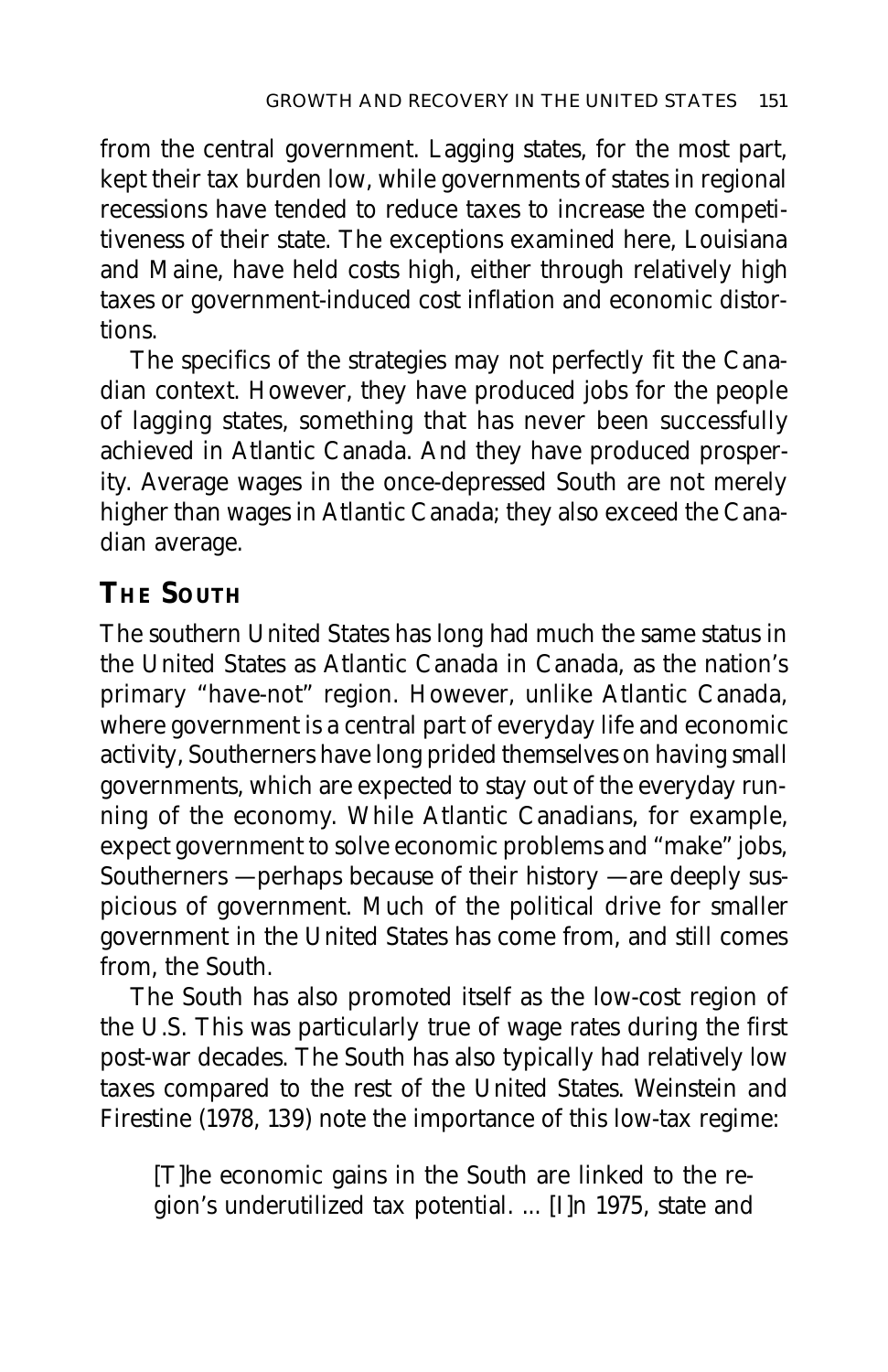#### 152 ROAD TO GROWTH

local governments in the South used only 82.5 per cent of their tax potential (defined as the national average tax collection rate). By contrast, the Middle Atlantic states were found to have an over-utilization rate of 10.1 per cent.

They also quote a report of the U.S. Advisory Commission on Intergovernmental Relations making a similar point:

Both the citizens of the state and multistate corporations are more likely to perceive a heavier burden in those states where tax burdens are rising than in those states where taxes as a percentage of income are either remaining relatively constant or falling. It is that *perceived* pressure which may help to account for some of the resistance on the part of taxpayers to increase the size of the public sector and the reluctance of corporations to locate in certain areas. ... With the exception of Hawaii, California, Nevada and West Virginia, all of the states in the relatively high and rising (tax) category are in New England, the Mideast, and the Great Lakes region, while about half the Sunbelt states are in the relatively low to falling category.<sup>5</sup>

Charts 4-2 and 4-3 compare U.S. and Southern state taxes. This low-tax approach is, in fact, similar to the strategy Ireland and, to a lesser extent, the Netherlands have been following in recent years. On labour costs, Southern officials would also point to several factors that they claim effectively lowered the cost of labour and increased labour flexibility. These factors included low unionization, right-to-work laws, and open labour markets that featured, for example, few obstacles to laying-off or firing workers. Any examination of the economic web sites of the Southern states will show these factors still play a significant role in eco-

<sup>5.</sup> Weinstein and Firestine (1978, 143), quoting the Advisory Commission on Intergovernmental Relations, *Measuring the Fiscal Blood Pressure of the States, 1964-1974*, (Washington, D.C., 1977) pp. 2-3.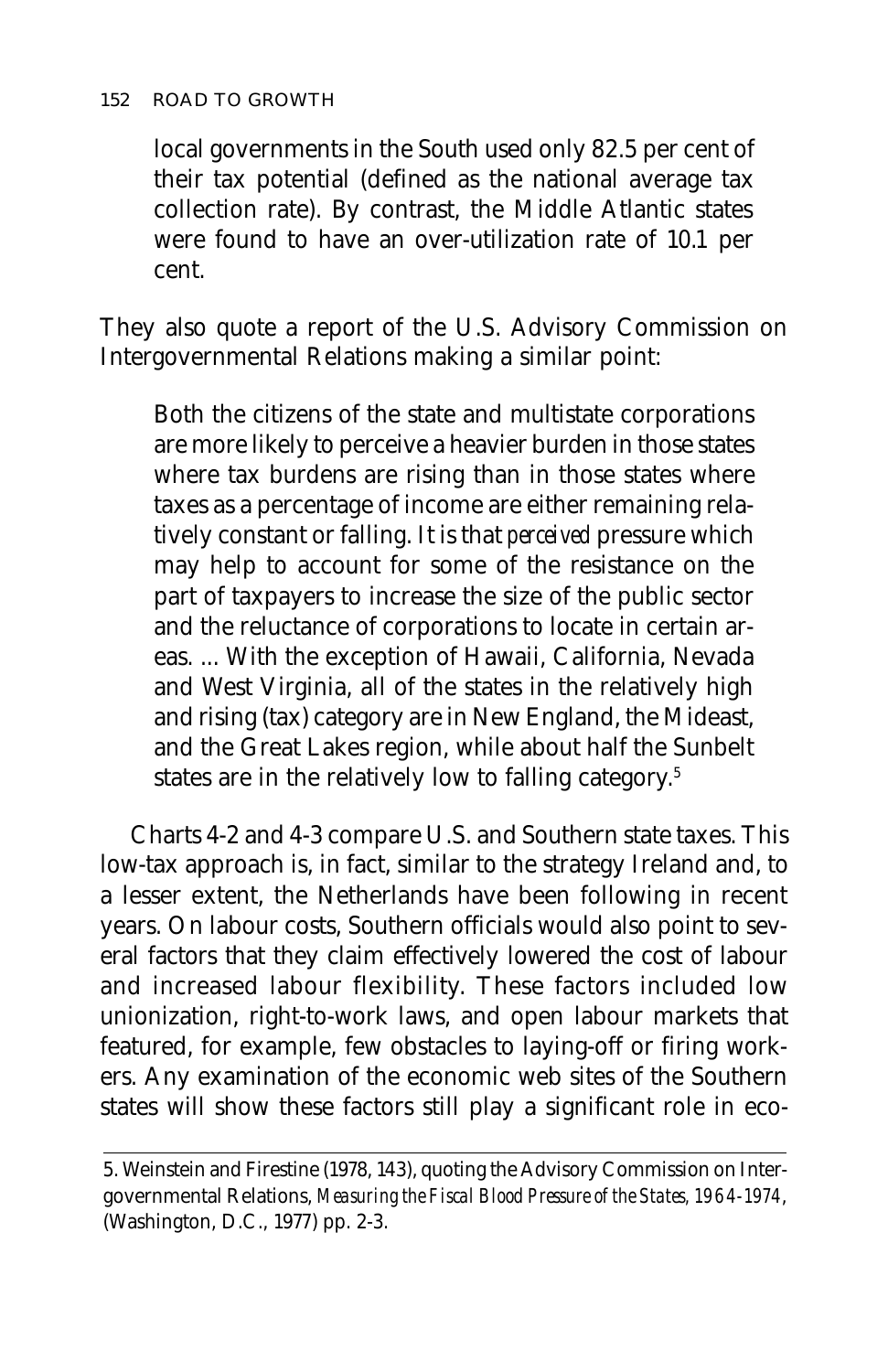

Chart 4-2 State & Local Government Taxes (U.S. Average)

Chart 4-3 Personal & Non-tax Payments in the Southern States

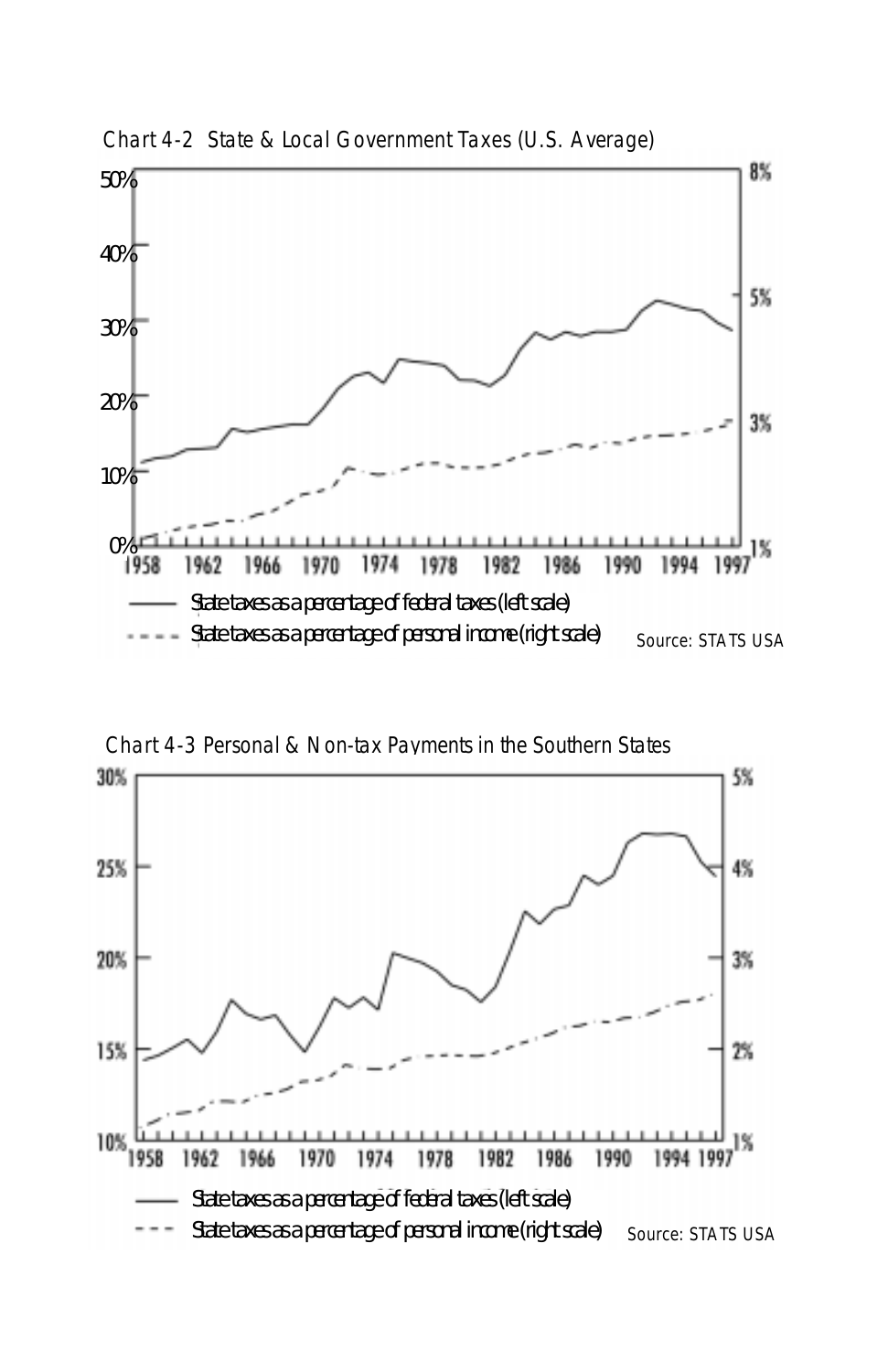nomic promotion. Government is seldom called on to rescue industries or create jobs. In fact, small government remains a selling point.

Is the Southern approach deeply flawed, a race to the bottom rather than a successful economic-development strategy? By virtually all measures, including personal income, the Southern economy has been a success, significantly exceeding the very strong performance of the U.S. economy as a whole. In the South, growth in personal income, average earnings per job, and per capita GDP have all consistently outpaced average U.S. growth (charts 4-4 and 4-5.)

Here again, as is the case more recently in Ireland and the Netherlands, holding wage costs down in any given year attracts investment and economic activity which leads to future wage growth as both the capital/labour ratio and human capital increase. Both factors boost the intrinsic value of labour, so that, even as wages rise, they are still relatively low compared to their return. Thus, cost-competitiveness and profits remain strong while living standards continually increase. Pay per Southern job is now almost 90 per cent of the U.S. average, but the region still boasts low wage costs because wage increases have not overtaken productivity improvements.

Although Barro and Sala-i-Martin note they cannot reject the hypothesis that the rate of convergence is constant over time, other observers believe the convergence of the southern United States is largely confined to the post-war period. Wright (1986) shows that, in 1880, the per capita income of the subregions of the South varied between 45 and 60 per cent of the national average. In 1940, they varied between 50 and 65 per cent of the national average. By 1980, the variation was from just under 80 per cent to just over 90 per cent of the national average (Wright 1986, 240).

Since 1940, per capita income in the South has persistently grown at rates well above the national average. ... [T]here was no sustained trend toward regional conver-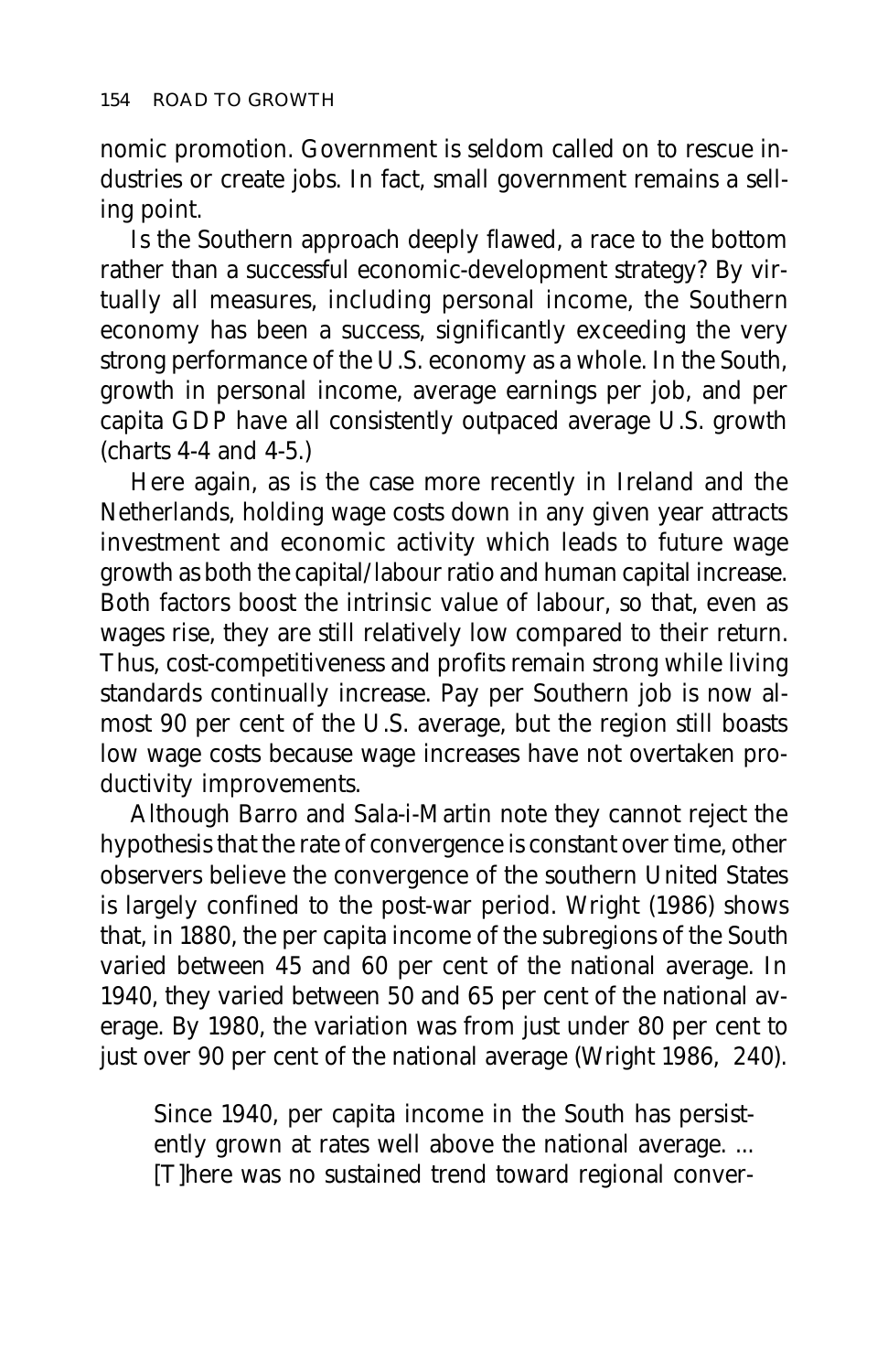

Chart 4-4 Southern States GSP as a Percentage of USA GSP Per Capita

Source: STATS USA





Source: U.S. Bureau of Economic Analysis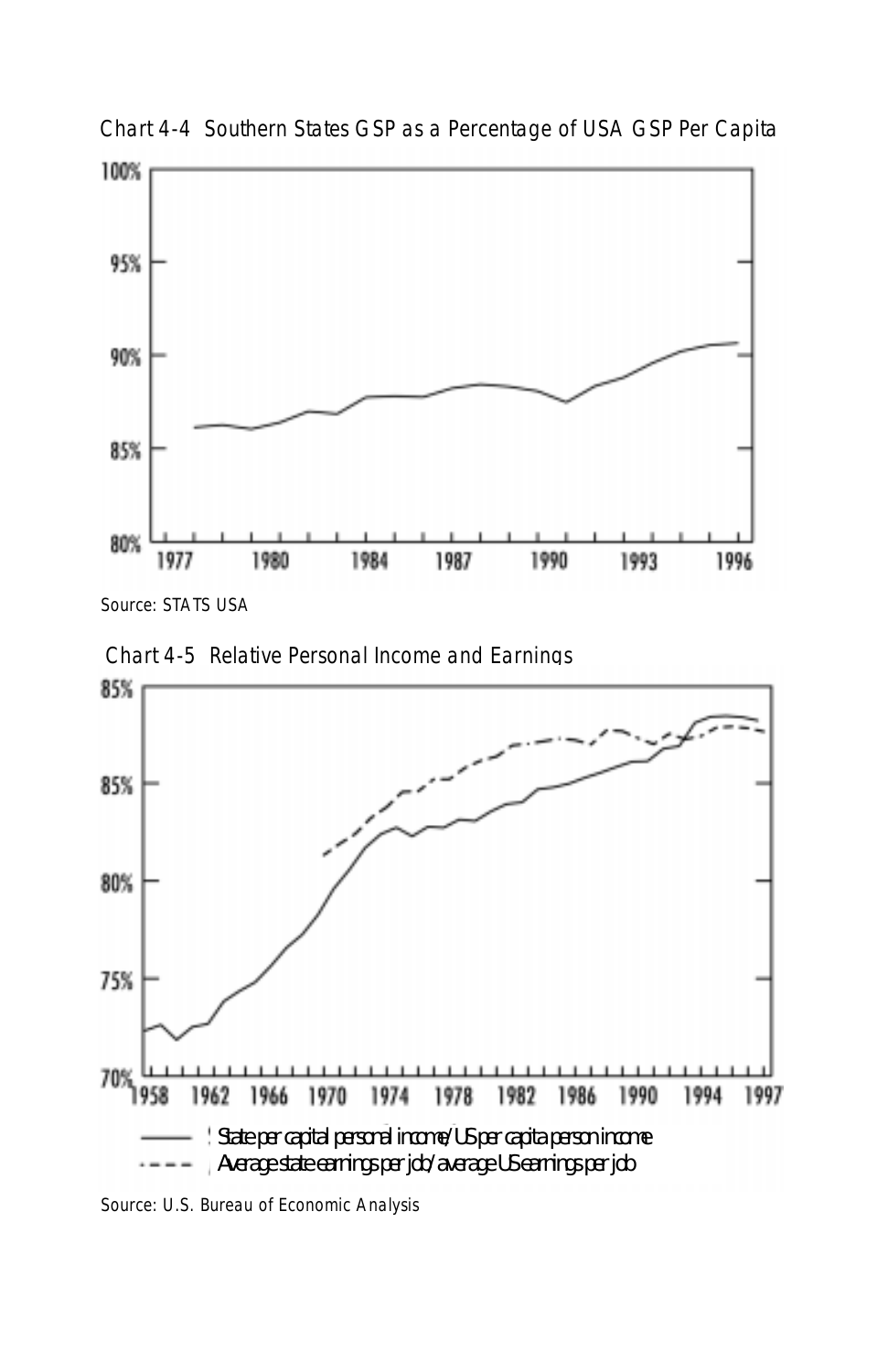gence before 1930. Since the modest rise during the 1930s primarily reflects the fact that the effects of the Great Depression were even greater in the North than in the South, the southern "take-off" is most appropriately dated from World War II. (Wright 1986, 239)

Two non-economic developments have helped open the South up to convergence since the end of the war. One is the invention of air-conditioning, which turned an often unbearable climate, one difficult to work in, into a desirable one. The other is the slow and difficult emergence of the civil-rights movement. While the driving force here was, as it should have been, moral, economic theory would predict large benefits from integration. It means businesses have greater opportunities because they have opened to them the full range of any jurisdiction's most important resource, its people. Integration removes any number of frictions from the labour market.

State officials and business people believe that Georgia — especially Atlanta — exhibited the least resistance of any southern state to integration, and that this provided economic benefits for the state and its capital. Roy Cooper, a retired vice-president of the Atlanta Chamber of Commerce, speaks with a perfect, slow, oldtime, Southern drawl. "I'm from Birmingham originally before I came to Atlanta," he told me when I met him at the chamber's offices, "I remember when Atlanta and Birmingham — they were about the same size in the 1960s — both thought they could be the business capital of the South. But Birmingham just threw the opportunity away. They let themselves be taken up by racial problems." The Atlanta business community early on threw its weight behind the integration movement, and civic boosters coined the phrase "The City Too Busy To Hate".

## *Georgia*

Of all the Southern states, Georgia's success is the strongest. Its per capita GDP now exceeds the national average, and pay per job is close to the national average (charts 4-6 and 4-7). Georgia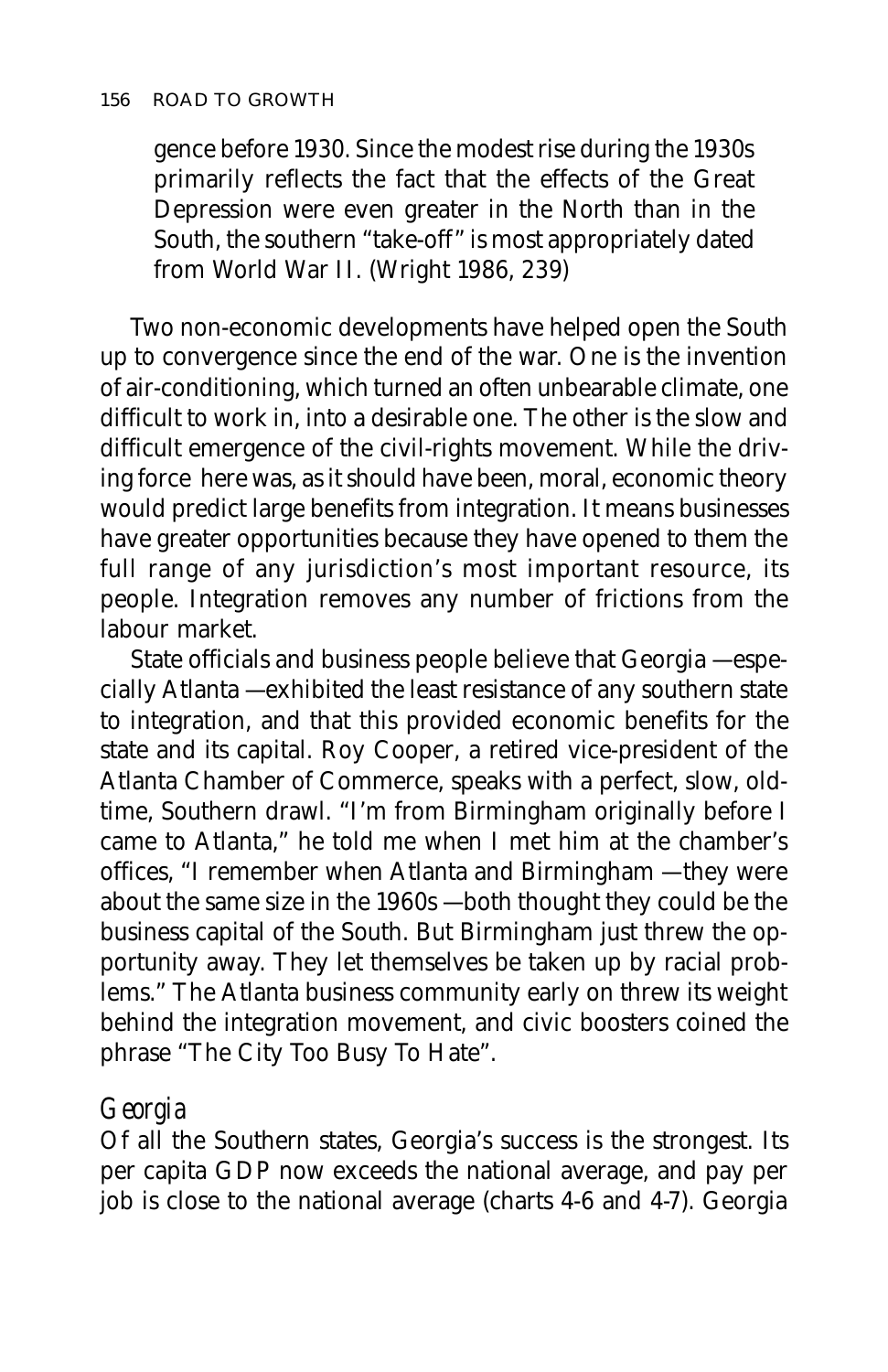

Chart 4-6 Georgia GSP as a Percentage of USA GSP Per Capita

Source: STATS USA

Chart 4-7 Georgia: Relative Personal Income and Earnings



Source: U.S. Bureau of Economic Analysis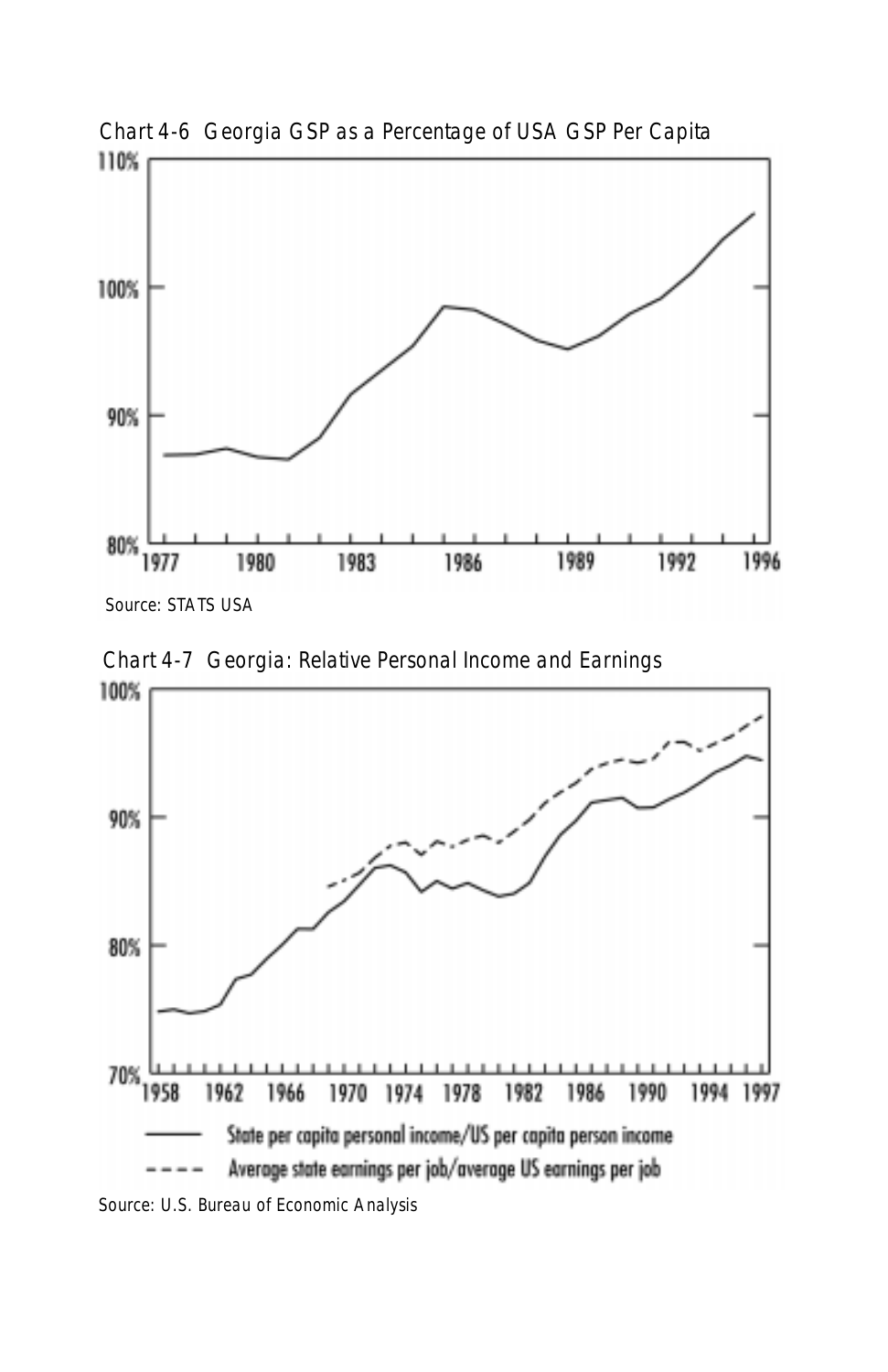has become such an economic power-house — one of the world's most successful and dynamic economies — that people forget that not long ago, it was a sleepy state, in the deepest of the Deep South — in a strip of three depressed states, Georgia, Alabama, and Mississippi.

Now Atlanta boasts one of the world's most glittering skylines. Many of the world's most dynamic companies are headquartered here. Tens of millions of people see pictures from Atlanta everyday on the Atlanta-based CNN. Georgia sped ahead of the rest of the United States. Georgia's economy is 150 per cent larger now than 20 years ago. The U.S. economy is only 66 per cent larger; the Canadian economy just 45 per cent larger.

This must be a great puzzle to traditional economic developers. Georgia is not a resource-rich state. Lack of resources, under many of the traditional regional-development theories, should block the acquisition of capital needed to boost economic growth. Moreover, traditional theory says, isolation from centres of economic activity should lock in backwardness, particularly in the absence of resource wealth to spark and fund investment. That argument is often used to justify regional subsidies.

Georgia was in the midst of an economic hinterland, separated by difficult geography from the industrial heartland of the United States. The state's main city was not connected by any natural transportation feature to more prosperous areas, as New Orleans was by the great Mississippi. It grew because it was at a railroad crossing. Government and business have worked hard to improve transportation links.

Traditional development theory also focuses on money. Poor regions need subsidies to bring services up to the level needed to spark economic growth. And poor regions must give subsidies to business to attract investment, which would naturally prefer to stay at the centre unless bribed away. This is even more important, the argument goes, since the capital market is thought to be imperfect and would undersupply poor regions. The Georgia story puts paid to this argument.

Georgia did not benefit from federally sponsored regional-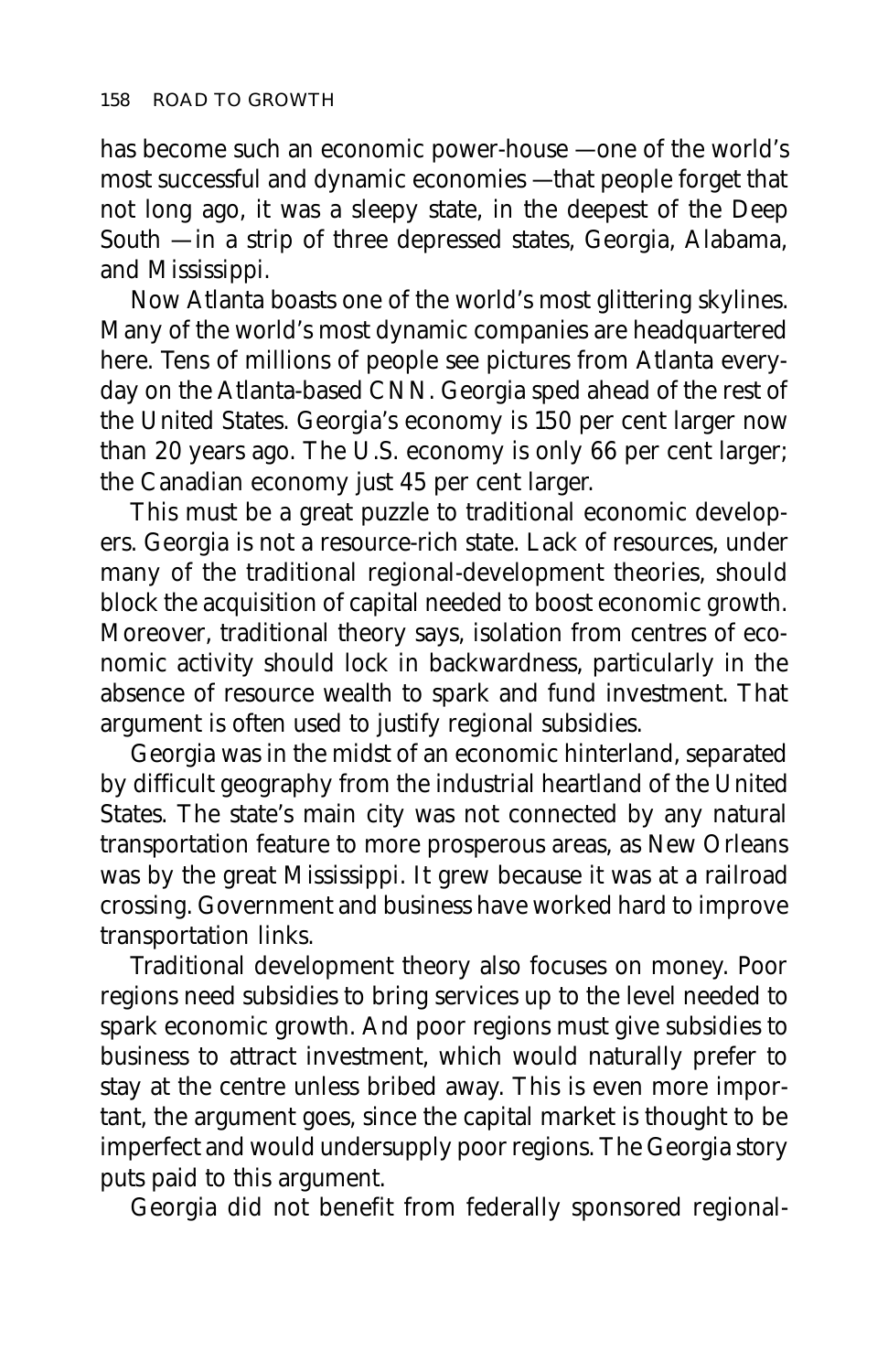development programmes. It could not even use traditional staterun programmes. Georgia's cranky constitution prohibits state "gratuities", which the Georgia Supreme Court has interpreted as a prohibition on subsidies to business. Georgia has a smattering of small tax-reduction programmes and programmes to provide infrastructure and training, but it simply cannot compete with neighbouring states in the subsidy game. Georgia has thus lost out on the big catches made by other Southern states, most notably large automotive investments, such as Mercedes to Alabama and Saturn to Tennessee. These packages can be hugely expensive:

As an example of the price escalation in this [economic development] war ... Tennessee paid \$11,000 for every job created at a major Nissan plant in 1980. Five years later, the state paid \$26,000 per job to win the Saturn plant. More recently, South Carolina paid \$71,000 per job to land the BMW plant, and Alabama paid \$169,000 per job to win the Mercedes plant. (Toft 1995)

So why is Georgia doing better than these states? There is no evidence that active economic-development programmes produce economy-wide benefits. And, even when they succeed, the attracted business may simply crowd out other private-sector activity, leaving even the local community little better off, but at a significant cost to taxpayers. Finally, and most dangerously, subsidies may go to a politically connected business in competition with other business, possibly allowing a less competitive business to drive out a better-run business, leaving the economy worse off in the long run. The economy has lost a good, taxpaying business and gained a state client. Finally, such programmes can weaken the overall competitiveness of business by leading business to concentrate on rent-seeking opportunities rather than market opportunities. This dependence and misplaced effort creates another net loss to the economy.

Certainly, Georgia has not been harmed by not having direct subsidy programmes, as can be seen from charts 4-6 and 4-7.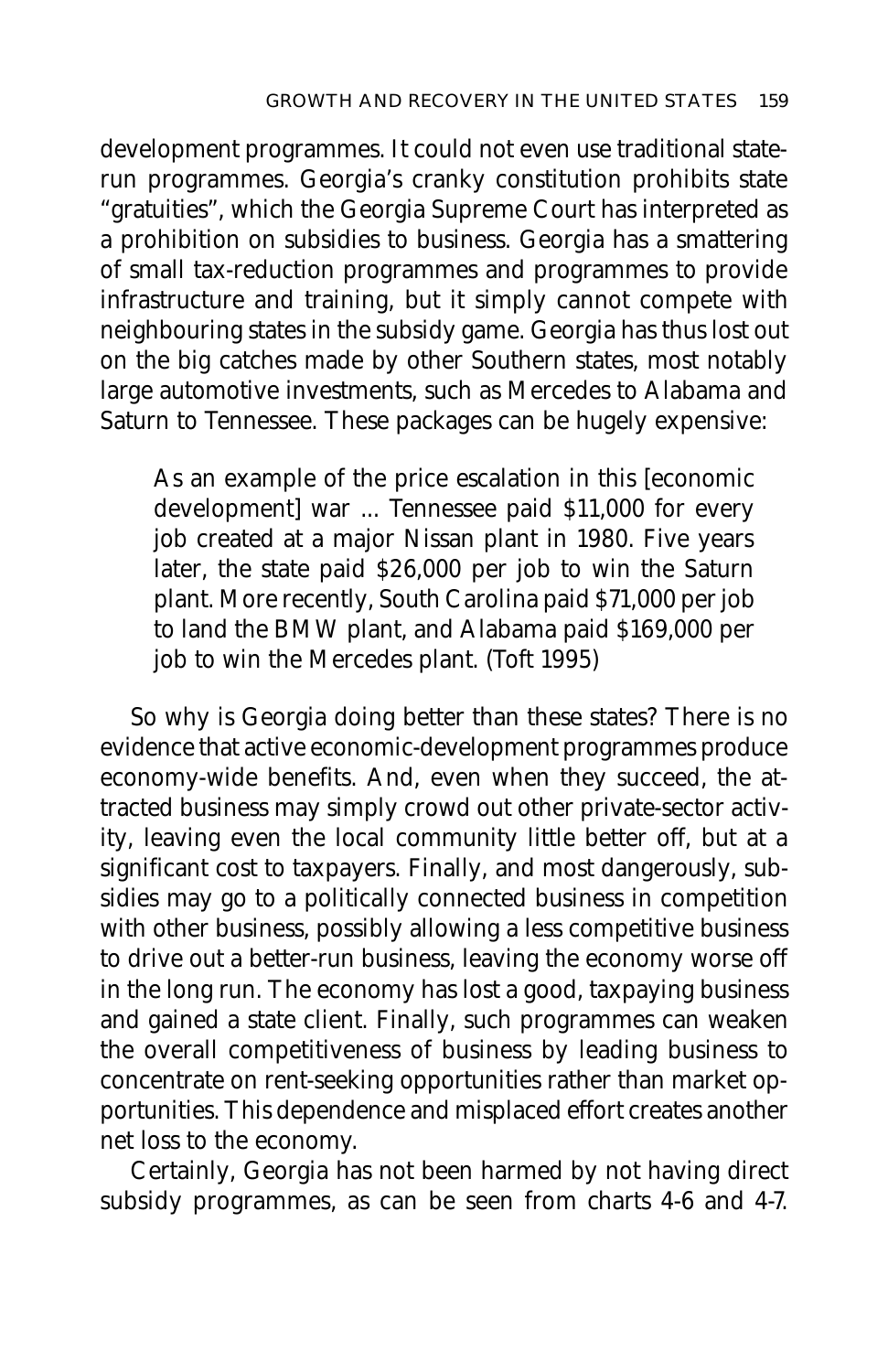Georgia officials like to tell visitors they can assure indigenous businesses and ones which may be considering a Georgia location that their tax dollars will never be used to subsidize a competitor and that Georgia taxes will be low for every business. That creates a level playing-field inside the state, but a competitive advantage nationally.

Typically, economic-development subsidy programmes are disproportionately directed at out-of-state enterprises. When these programmes are large, they use tax dollars raised from indigenous business to subsidize external firms. Even when these firms don't compete with local business, they have a negative impact by forcing up costs as they compete for land, labour, and other resources. Thus, Georgia's lack of subsidy programmes may have indirectly benefited indigenous businesses.

Yet indigenous firms — not outside economic stars like carmakers — are the key to economic growth. The importance of indigenous firms holds true in the southern United States. Weinstein and Firestine (1978) review the literature and find that employment growth and loss has very little to do with the in-migration and out-migration of firms "both [in] the North, where employment is growing slowly, and the South, where employment is growing rapidly. Births and expansions [of indigenous firms], by contrast, vary significantly among regions and can be cited as the major causes of differential employment growth. ... [T]he primary cause of rising employment in the Sunbelt has been the expansion of existing firms and the birth of new firms" (1978, 131, 134).

Georgia's development programmes, instead of emphasizing subsidies, focus on "soft" services, like training, and investments in infrastructure, which remain in the state even if the assisted business fails. Because money is not passed on to the company, no firm invests in Georgia to reap a subsidy. But Georgia — in a renowned and much-copied programme — will provide training for a new company's work-force, though they will not fund a company training programme. This avoids companies settling in Georgia to seek a subsidy under the guise of training. Instead, company officials tell the state what skills they need and they work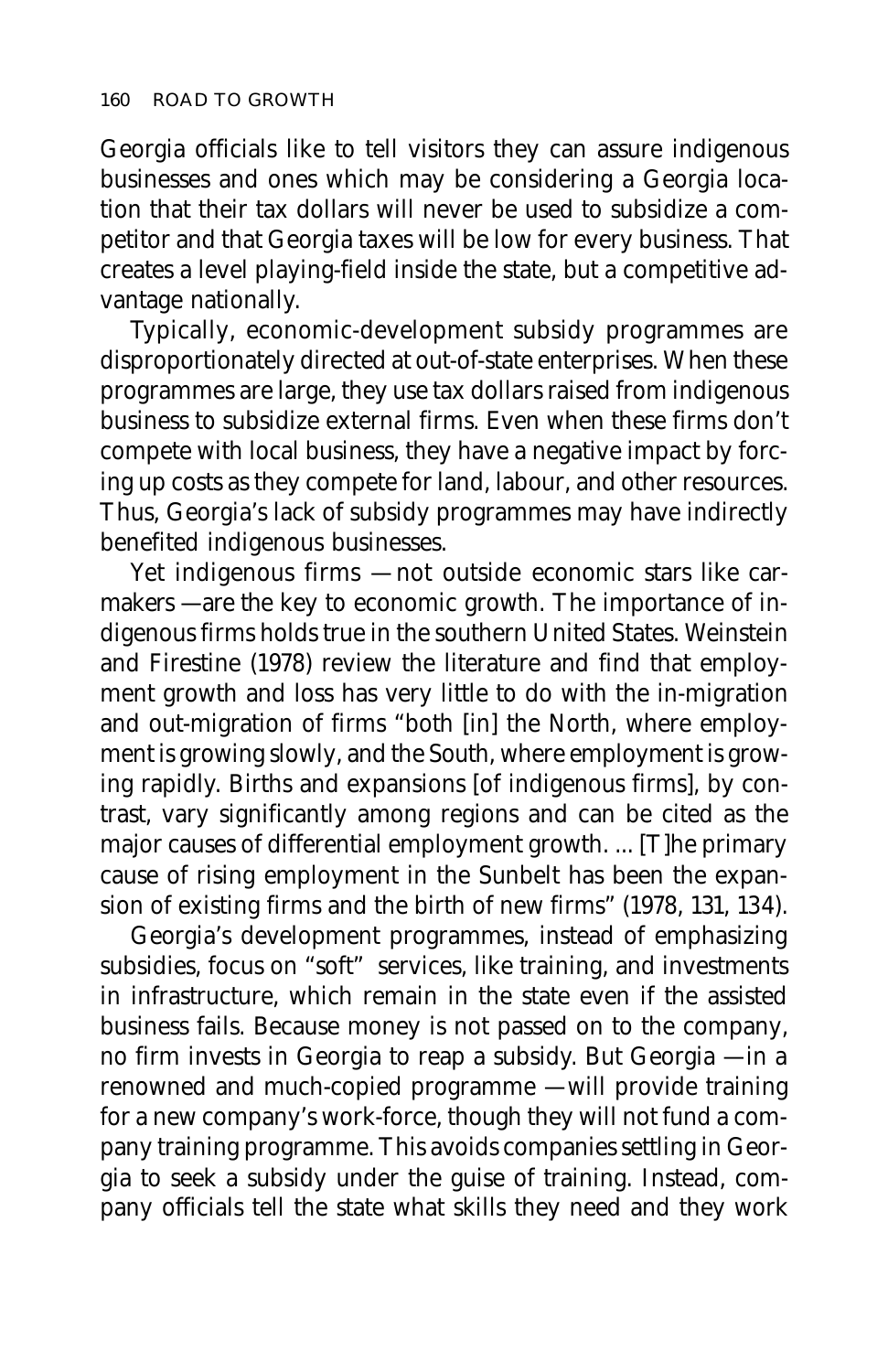with state officials in setting up the programme, which is run by the state. Whatever happens to the client company, the skill level of the work-force is improved.

Georgia will also help with infrastructure costs. But such infrastructure obviously remains in the state even if the client company leaves. And Georgia has developed a bank to provide that most necessary of all ingredients for success: information. Georgia's data bank will tell a company which locations meet its requirements — whether these are for specific transportation links, several nearby machine-tool shops, or a work-force with experience in the furniture industry. Thus, firms can find the most costefficient location for them in Georgia.

Labour costs in Georgia are now close to the national average. But Georgia has maintained a consistent gap between its per capita GDP and average state wages. For example, in 1996, Georgia's per capita GDP was over 105 per cent of the national level, but average Georgia wages were only about 92 per cent of the national average. This suggests that Georgia workers were somewhat underpaid or, looked at another way, that labour costs were inexpensive compared to level of output. Yet Georgia's average wages and personal income have consistently risen against the national average. This supports the idea that competitive labour costs, while, in any given year, providing workers less than their maximum possible pay, create long-term benefits for workers. It attracts more capital, increasing the capital/labour ratio and thus the pay-out to labour. New and ongoing investment and continuous employment increases the value of human capital, intrinsically increasing the value of labour and the pay-out to it.

Georgia has maintained a relatively small, inexpensive state government. Georgia state and local government employment, at about 13 per cent of total employment, is similar to the national average (chart 4-8). But state and local government as a percentage of GDP are below the national average (chart 4-9), as are Georgia state and local taxes. Only about 15 states have taxes lower than Georgia's. In 1993, state and local revenues in Georgia equalled \$219 for every \$1,000 of personal income; the national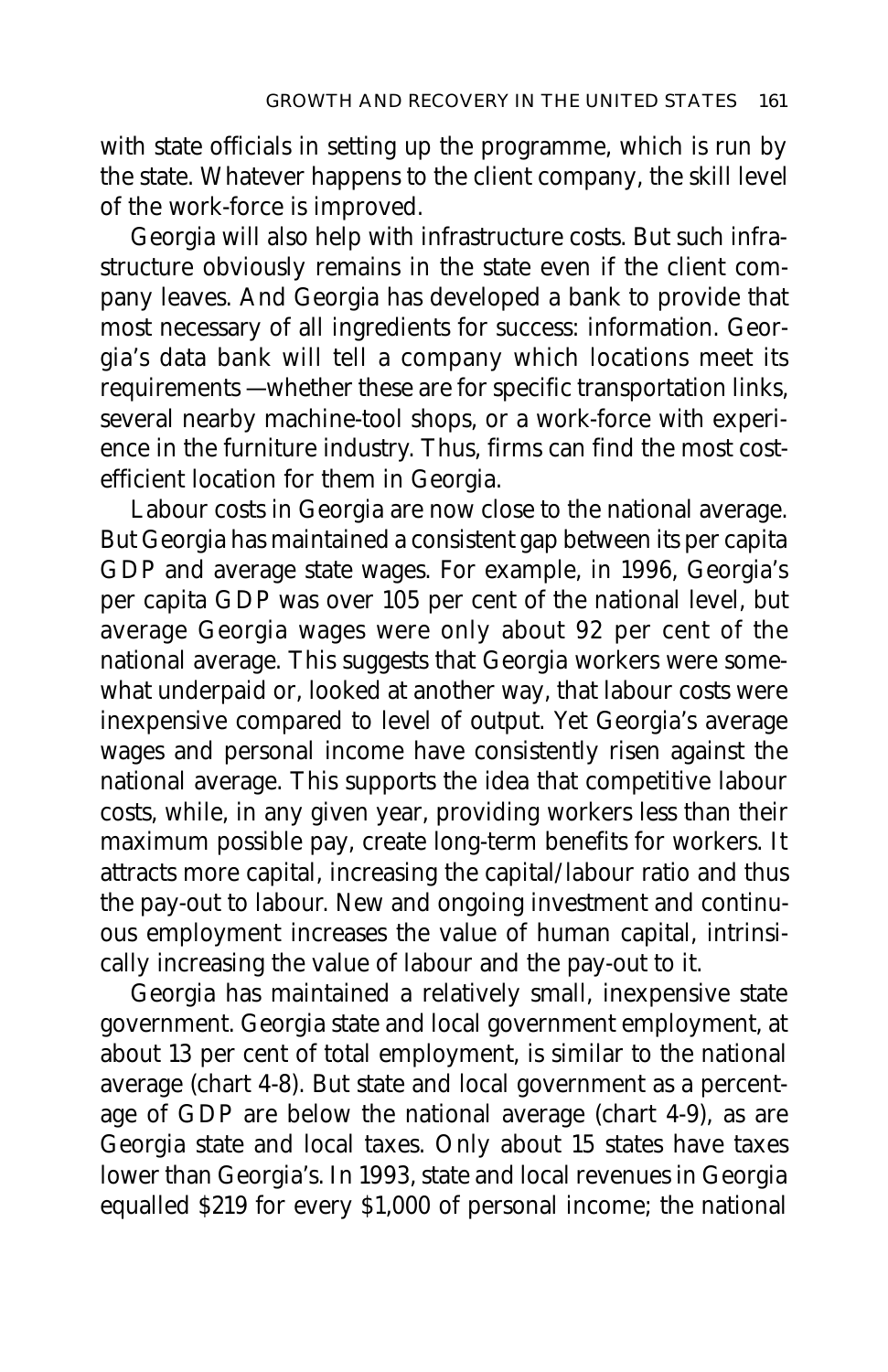Chart 4-8 Georgia: State and Local Employment as a Percentage of Total Employment



Source: U.S. Bureau of Labor Statistics

Chart 4-9 Georgia: State and Local Government as a Percentage of the National Average

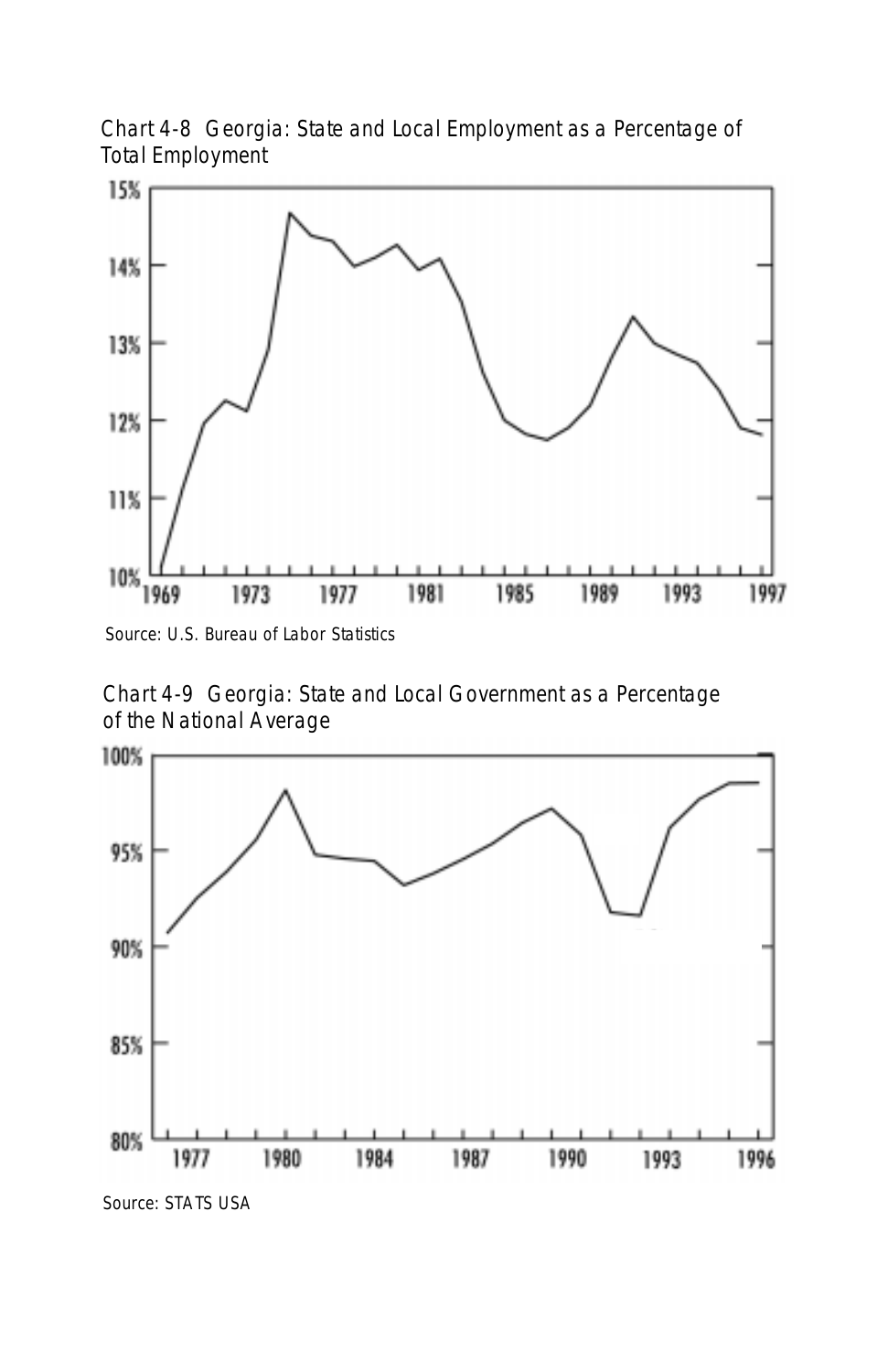average was \$232 per \$1,000 of personal income (Tan Foundation 1997; chart 4-10). Moreover, Georgia spends its money wisely. For example, Georgia has "the nation's best highway quality", according to research conducted by the independent Corporation for Enterprise Development (1996, 56).

This helps, but Georgia's most important competitive advantage is clearly in the cost of labour. The relationship between Georgia's unemployment and pay rates is not clear-cut, in part because Georgia's relative pay has been on a long-term secular rise. Nonetheless, increases in relative pay soften as Georgia's unemployment rate rises against the national average (chart 4-11).<sup>6</sup> Georgia has experienced strong employment and labour-force growth and shrinking levels of unemployment for the last decade and half (charts 4-12 and 4-13).

Georgia provides a road-map for success. It shows that when labour and tax costs are kept competitive, not only does the state economy grow, but wage rates also rise. It also shows that heroic government economic-development efforts are hardly necessary for success. In fact, given Georgia's record against other Southern states, which boast massive subsidy programmes, lack of such efforts appears to be quite beneficial.

#### *Louisiana*

If Louisiana is not the most blessed state in the United States, it is certainly the most blessed Southern state. New Orleans sits at the nexus of one of the world's great transportation routes. A key to

6*.* A state's unemployment rate relative to the national average should move in the opposite direction from average state earnings relative to the national average. To help visually interpret the data, I've used the U.S. employment numbers as the numerator of the first series, and U.S. average earnings as the denominator of the other series in this chart and similar charts for the other states examined. This inverts one series relative to the other, so on the chart they should move in the same direction. The blip in Georgia employment in 1991 is probably due to the Gulf War. As noted earlier, Southern states have somewhat higher concentrations of military personnel than the national average, though lower levels of defence contracting.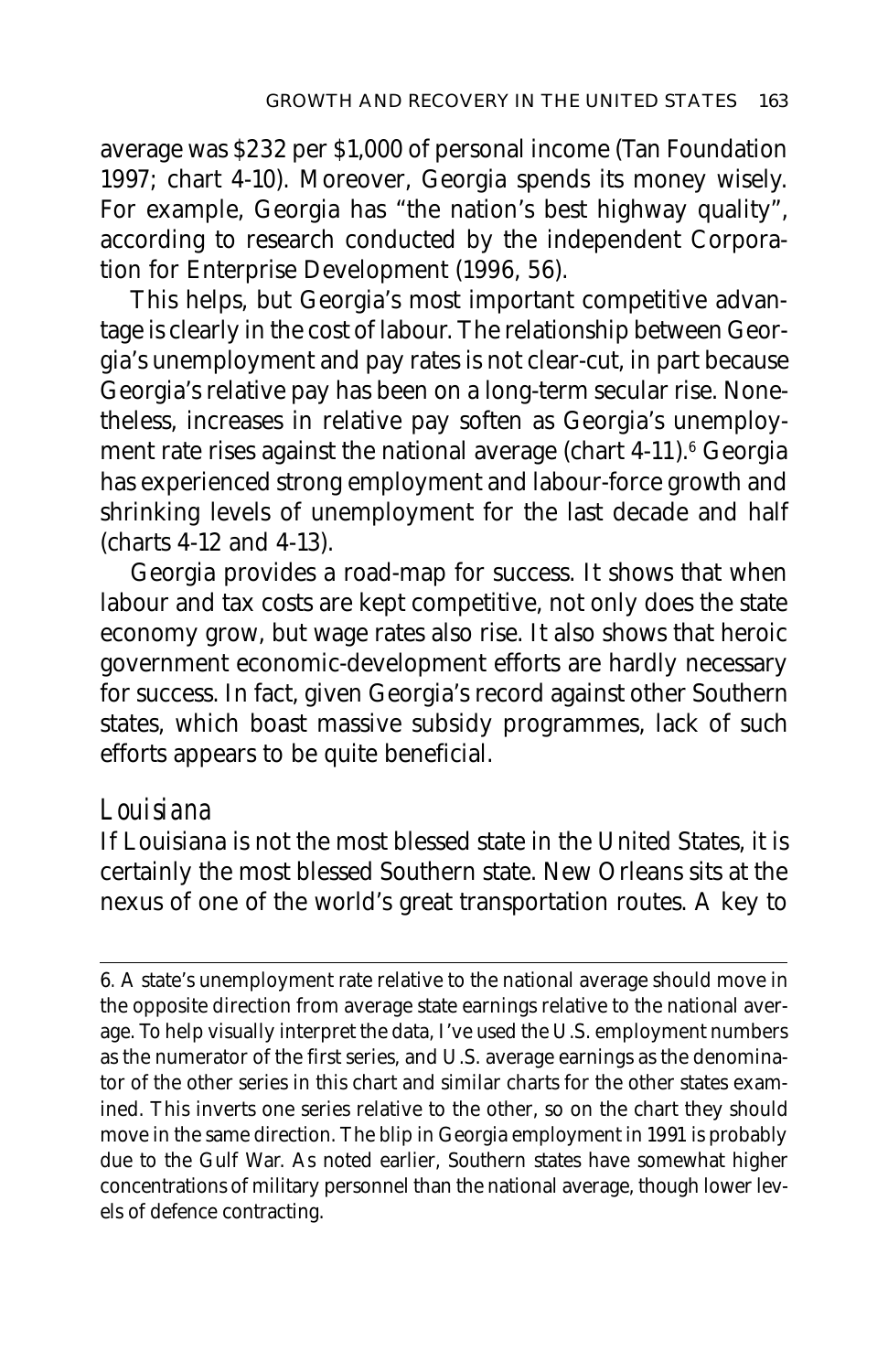Chart 4-10 Georgia: State Taxes



Source: STATS USA

Chart 4-11 Georgia: Unemployment and Real Wages

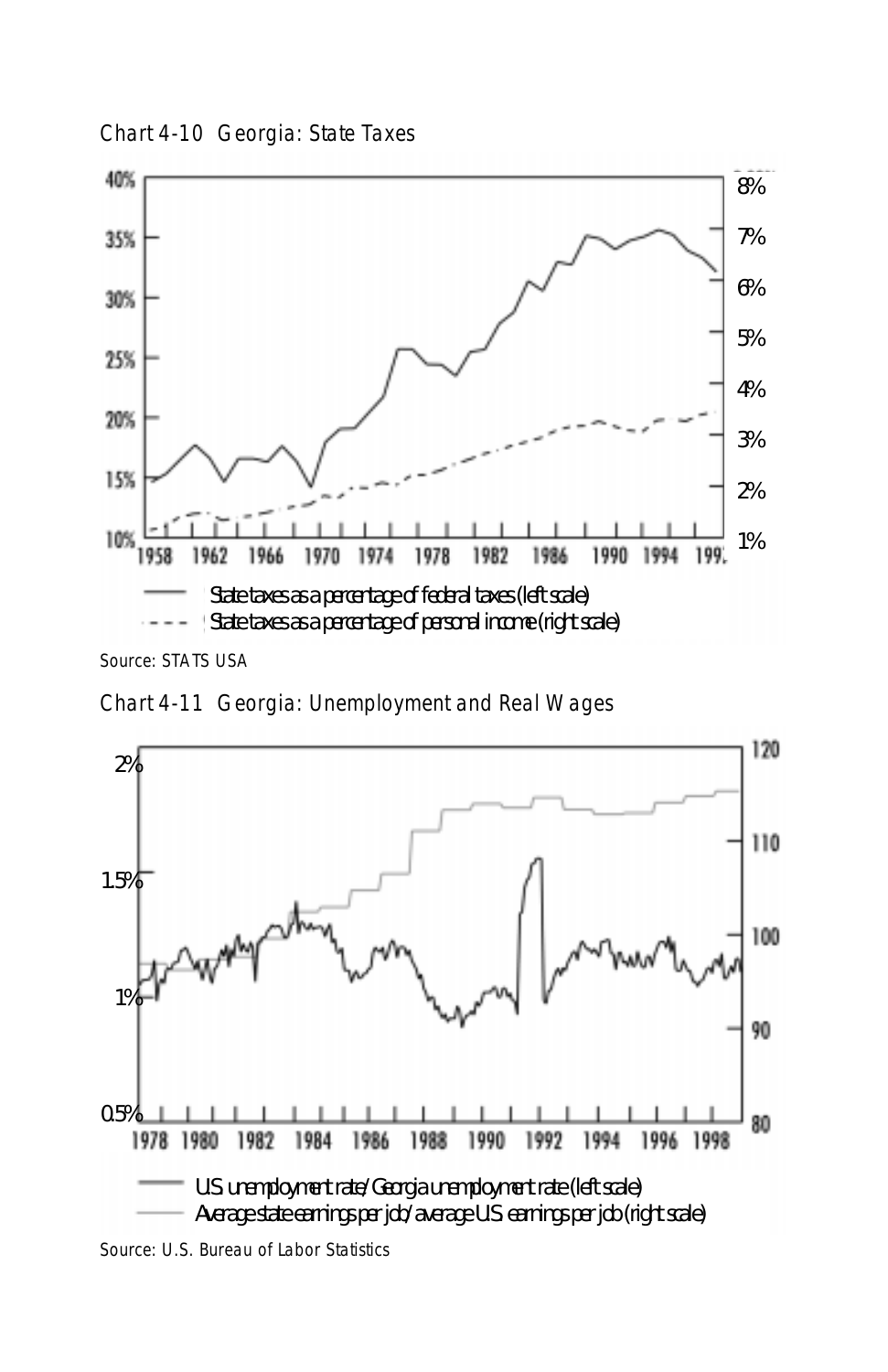Chart 4-12 Georgia: Employment Growth



Source: U.S. Bureau of Labor Statistics



Chart 4-13 Georgia: Employment and Labour Force

Source: U.S. Bureau of Labor Statistics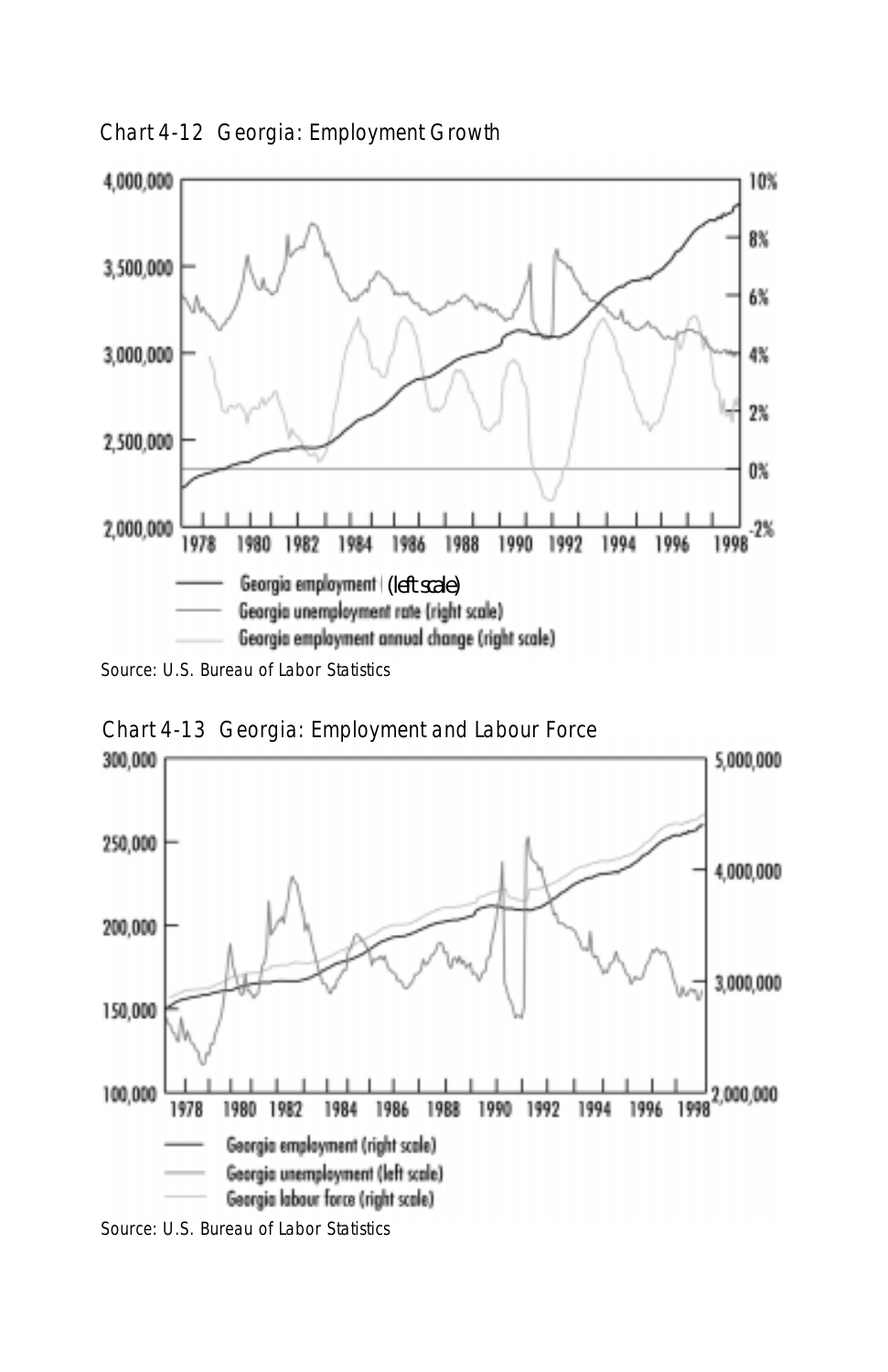economic development and growth throughout economic history has been proximity to trade routes.

Louisiana has also experienced a resource bonanza because of Gulf of Mexico petrochemical deposits. The two together — transportation routes that tie Louisiana to many major markets and resource wealth — should, by most versions of economic-development literature, push Louisiana's development into fast forward. Yet Louisiana's experience shows that resource wealth is not a recipe for real economic activity that produces sustained wealth for people, good-paying jobs, and high employment.

It also shows what a difference policy makes. While neighbouring resource-rich Texas prospers, resource-rich Louisiana's per capita GDP has fallen well behind the national average. Texans have traditionally been suspicious of big government. In Louisiana, government, at least since the days of Huey P. Long, has played a large role in the state economy and society. Louisiana, unusually for a Southern state, is a high-tax state. In 1993, state and local revenues in Louisiana equalled \$262 for every \$1,000 of personal income, 13 per cent above the national average of \$232 per \$1,000 of personal income. Only about half a dozen states collect more revenues than Louisiana. (All figures in this paragraph are from Tax Foundation (1997)).

Louisiana has a history as the South's high-tax state. In 1975, Louisiana was the only state in the South with a tax burden above the national average, though West Virginia and Mississippi, two other low-growth Southern states, were within three percentage points of the national average. All other Southern states had considerably lower burdens. Georgia's tax burden was 84 per cent of the national average, for example.

Most Southern states had higher levels of taxation, relative to the national average, in the early 1950s, but Louisiana's was a whopping 138 per cent of the national average, obviously much higher than the national average but also higher by at least 10 percentage points than any other state in the nation save North and South Dakota (Weinstein and Firestine 1978, 140-141). State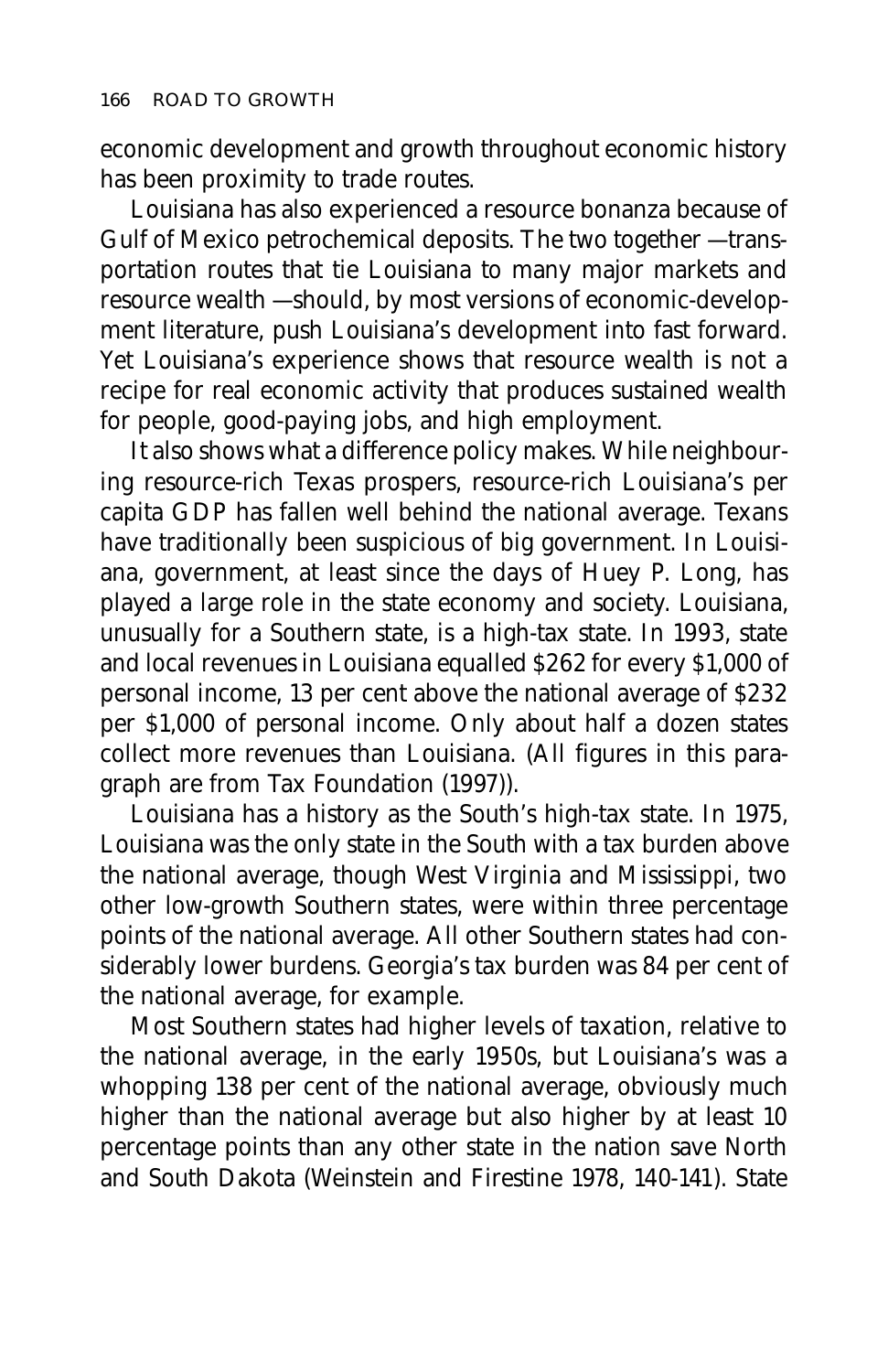



and local unemployment is an unusually high percentage of total employment (chart 4-14).

Economic activity was driven to new heights in Louisiana in the late 1970s and early 1980s by the petrochemical boom. But, far from bringing any lasting benefits, this bonanza seemed to do lasting damage to Louisiana's economy. Per capita GDP, personal income, and wages all rose rapidly then fell precipitously. By the mid- to late-1980s, all had fallen to levels below where they had been, relative to national averages, prior to the boom, though personal income has recovered somewhat since 1989 (charts 4-15 and 4-16).

Average earnings were driven well above national averages, as would be expected, by the boom. The attractiveness of high-paying jobs in the petrochemical industry doubtless made it more difficult and expensive for other businesses to attract and hold labour, particularly skilled labour. Increasing state employment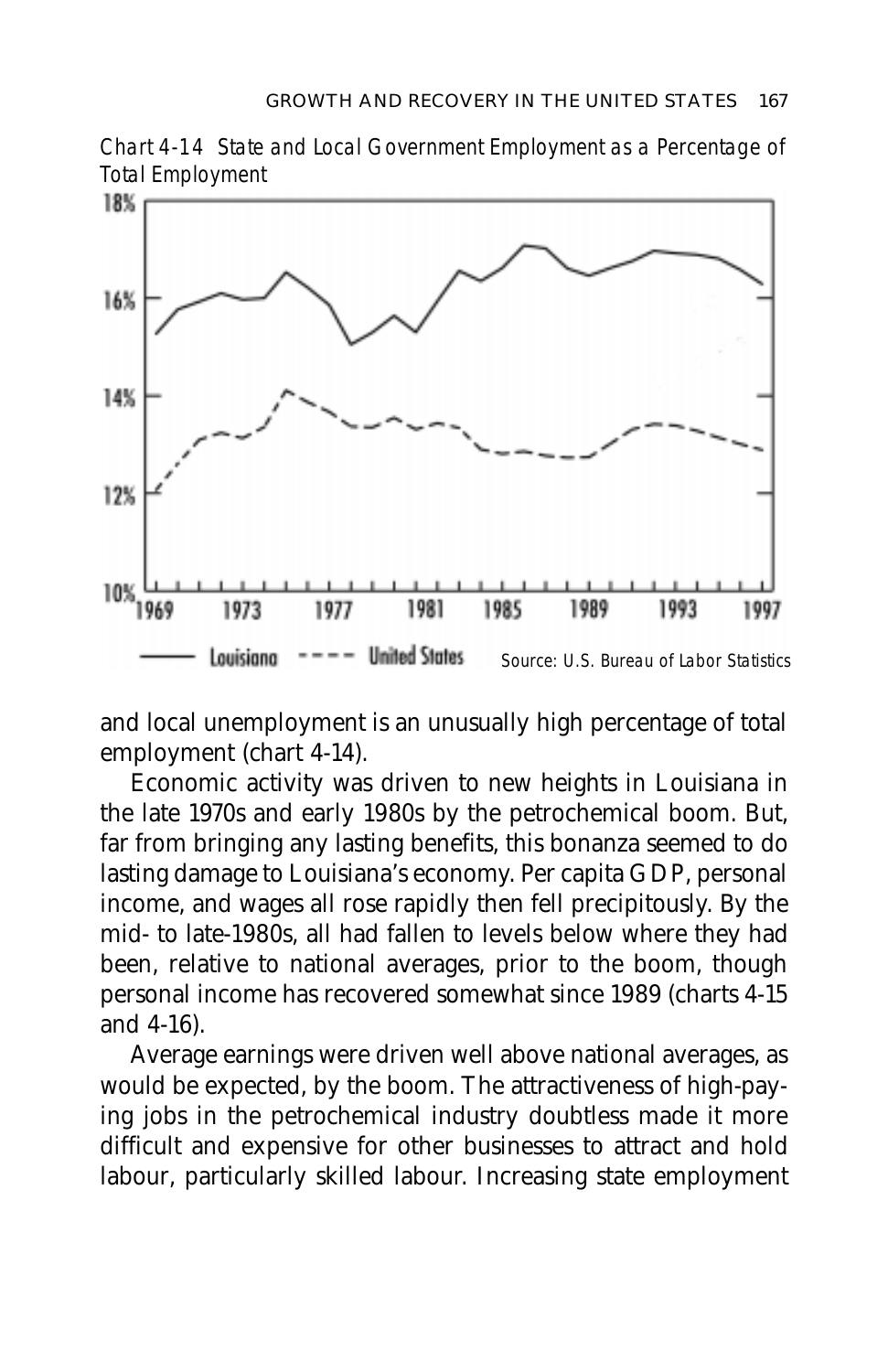

Chart 4-15 Louisiana: GSP as a Percentage of USA GDP Per Capita

Source: STATS USA



Chart 4-16 Louisiana: Relative Personal Income and Earnings

Source: U.S. Bureau of Economic Analysis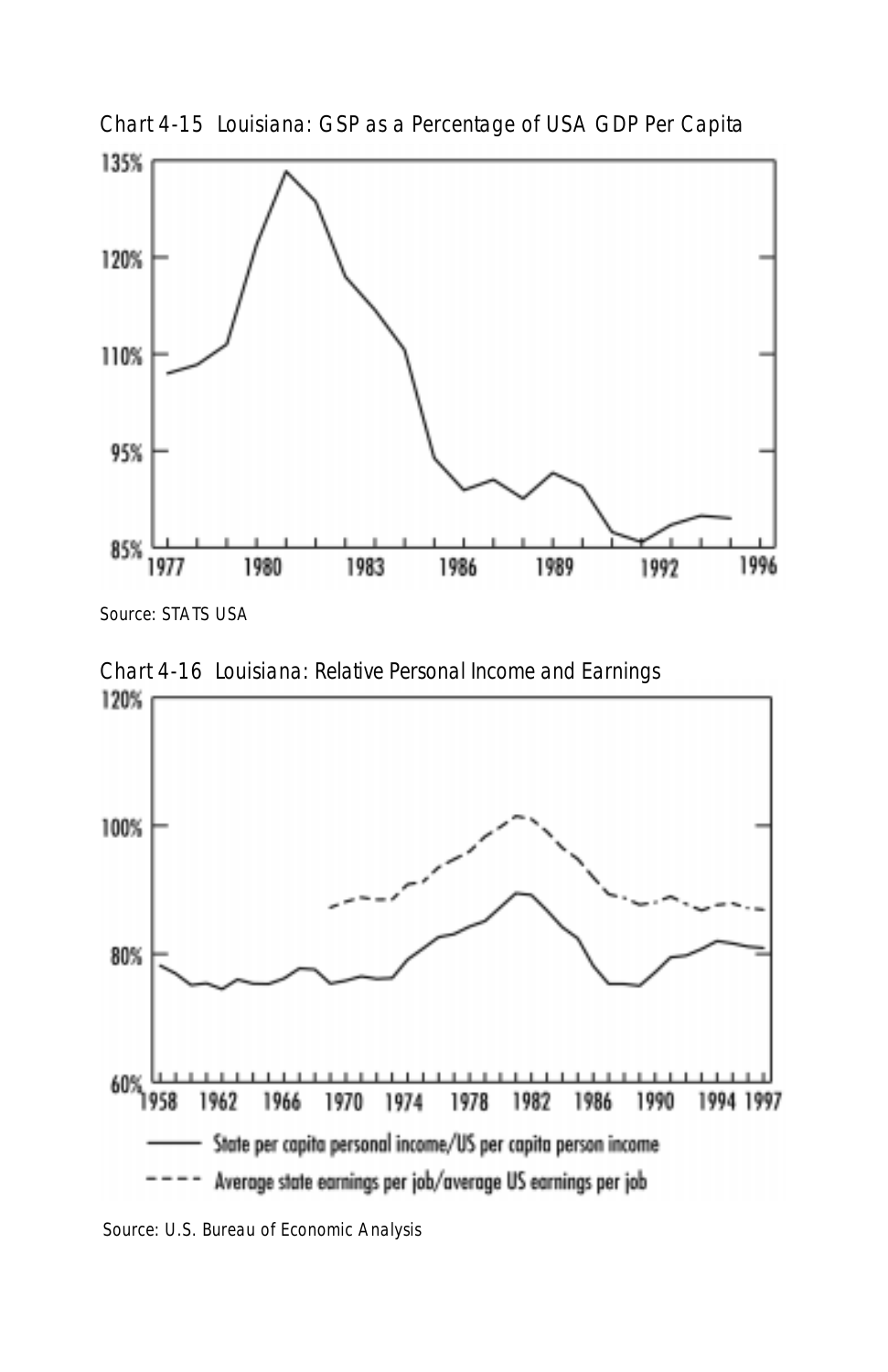also put upward pressure on wages, again making life more expensive for other state businesses. The impact on wages is obvious in chart 4-16. This suppressed other economic activity, and, when the petrochemical boom was over, the state economy was in worse shape than before. This is classic "Dutch disease" and shows that resource wealth, far from being the cutting edge of economic-growth strategy, is a dangerous two-edged sword.

The bloating of state government is strongly evident in chart 4-14. State and local employment start rising as a percentage of total employment with the oil crisis of the late 1970s. Nationally, the ratio is falling through this period. Because Louisiana is a resource-rich state, the oil crisis created tremendous investment and private-sector job growth in the state. By itself, this should have pushed down ratio of government workers to private-sector workers. As well, with incomes rising and unemployment falling, the need for state services should have declined.

Successful resource jurisdictions, like Texas and Alberta, use petrochemical wealth either to provide increased services at no extra cost to taxpayers or to decrease the tax load. Either strategy reduces costs and offsets the inflationary impact of petrochemical activity. Unfortunately, Louisiana chose to increase taxes. This meant non-petrochemical businesses faced both rising wage costs and higher tax bills. State personal income taxes grew dramatically as the oil boom reached and then passed its peak. At the top of the oil boom, 1981, Louisiana's state corporate-tax collections had risen to the eighth highest in the nation per \$1,000 of personal income. The state government pumped itself up as well, though higher rates of economic growth and employment creations should actually have reduced state expenditures.

Although Louisiana maintained high corporate taxes and royalities, its personal taxes remained low by national standards (chart 4-17). In fact, they did decline somewhat towards the end of the oil boom, before moving upwards once again. The size of the state government as a percentage of GDP did rise against the national average during the oil boom — when the government actually should have been getting relatively smaller because of the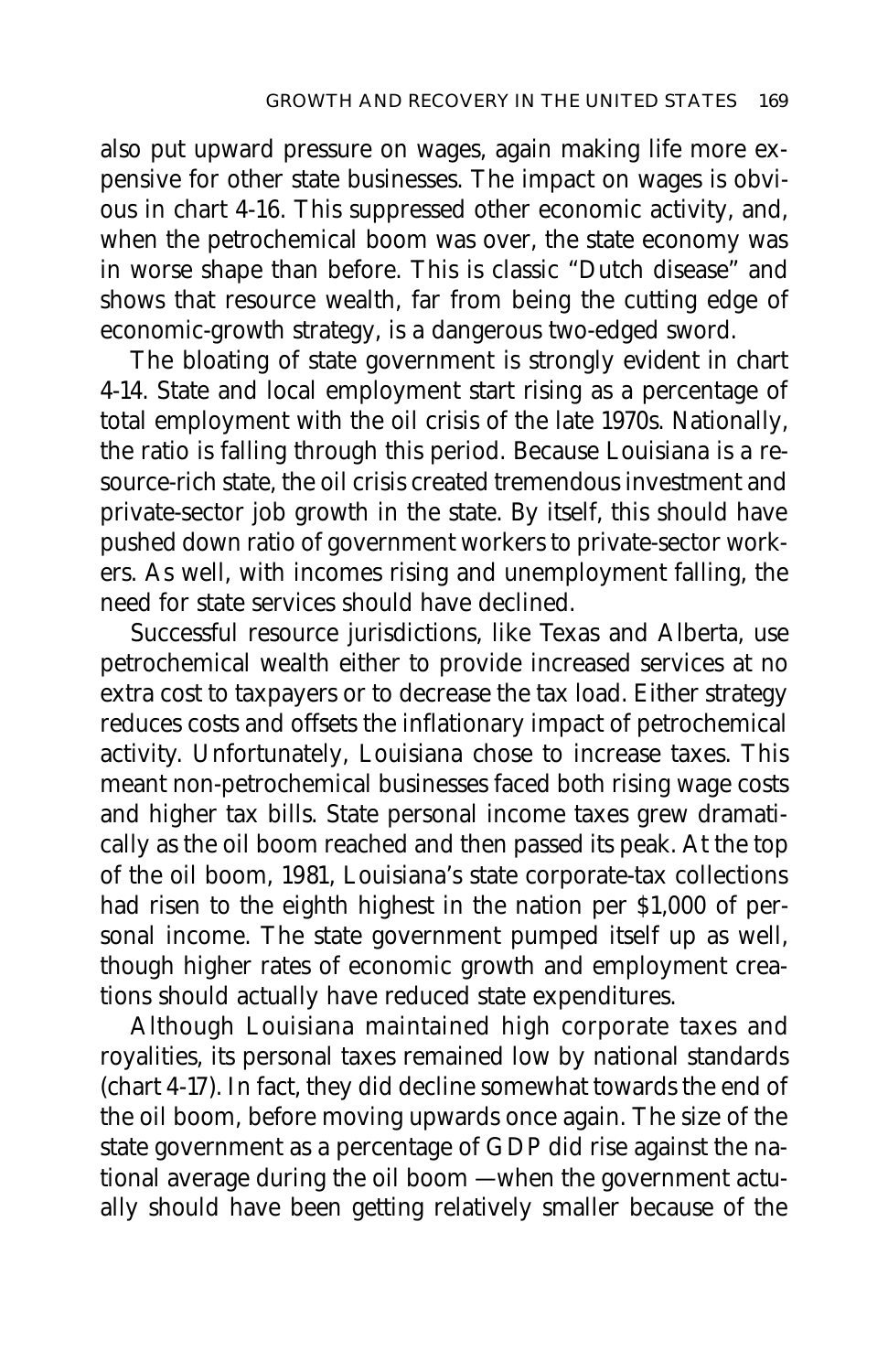

Chart 4-17 Louisiana: State and Local Government Taxes

growth of resource activities — but after the oil boom it slipped back below the national average (chart 4-18).

The problem appears to be return for these expenditures. Regardless of the level of state spending, Louisiana has always ranked low on measures of provision of services, like education and infrastructure. As the Corporation for Enterprise Development reported (1996, 72), "Louisiana's development resources are the worst in the nation. With the nation's lowest high school graduation rate, the state's Human Resources receive a failing grade." Louisiana policy-makers exhibited a lack of attention to providing key state services, particularly as government was growing through the oil boom. In 1978, prior to the boom, Lousiana's state and local government were at 91 per cent of the national average; the same GDP-based measure of spending on education was at 77 per cent of the national average. Lousiana state and local government climbed to 104 per cent of the national average in 1982;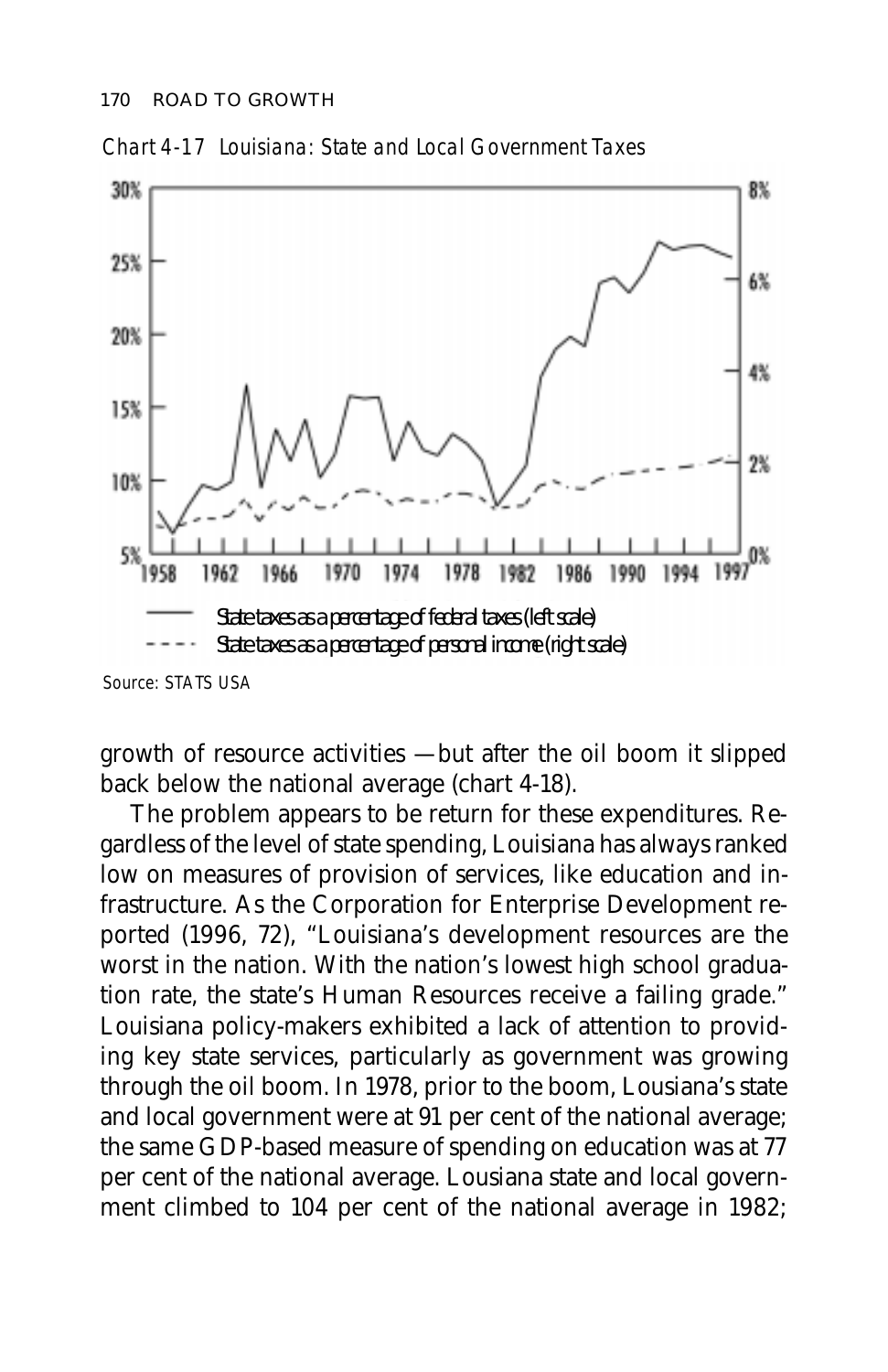Chart 4-18 Louisiana: State and Local Government as a Percentage of National Average



Source: STATS USA

education had fallen to 73 per cent of the national average. In 1996, state and local government had fallen to 86 per cent of the national average, education to 68 per cent. The list could go on. For example, Louisiana also rates in the bottom five states for transportation infrastructure.

It also has a widespread reputation for political spending and corruption, neither of which provide value for taxpayers' money. Although it is far beyond the scope of this book to examine closely the nature of spending during the petrochemical boom, the universal view across the state is that the money was simply frittered away in ways that may have bought votes but did not improve infrastructure, that may have rewarded powerful political friends but contributed little to education and other essential state services. I heard this view from city officials in New Orleans, from high state officials, including at the cabinet level, in Baton Rouge, and from economists — for that matter, everyone I spoke with in the state.

The lesson from the petrochemical boom seems to have been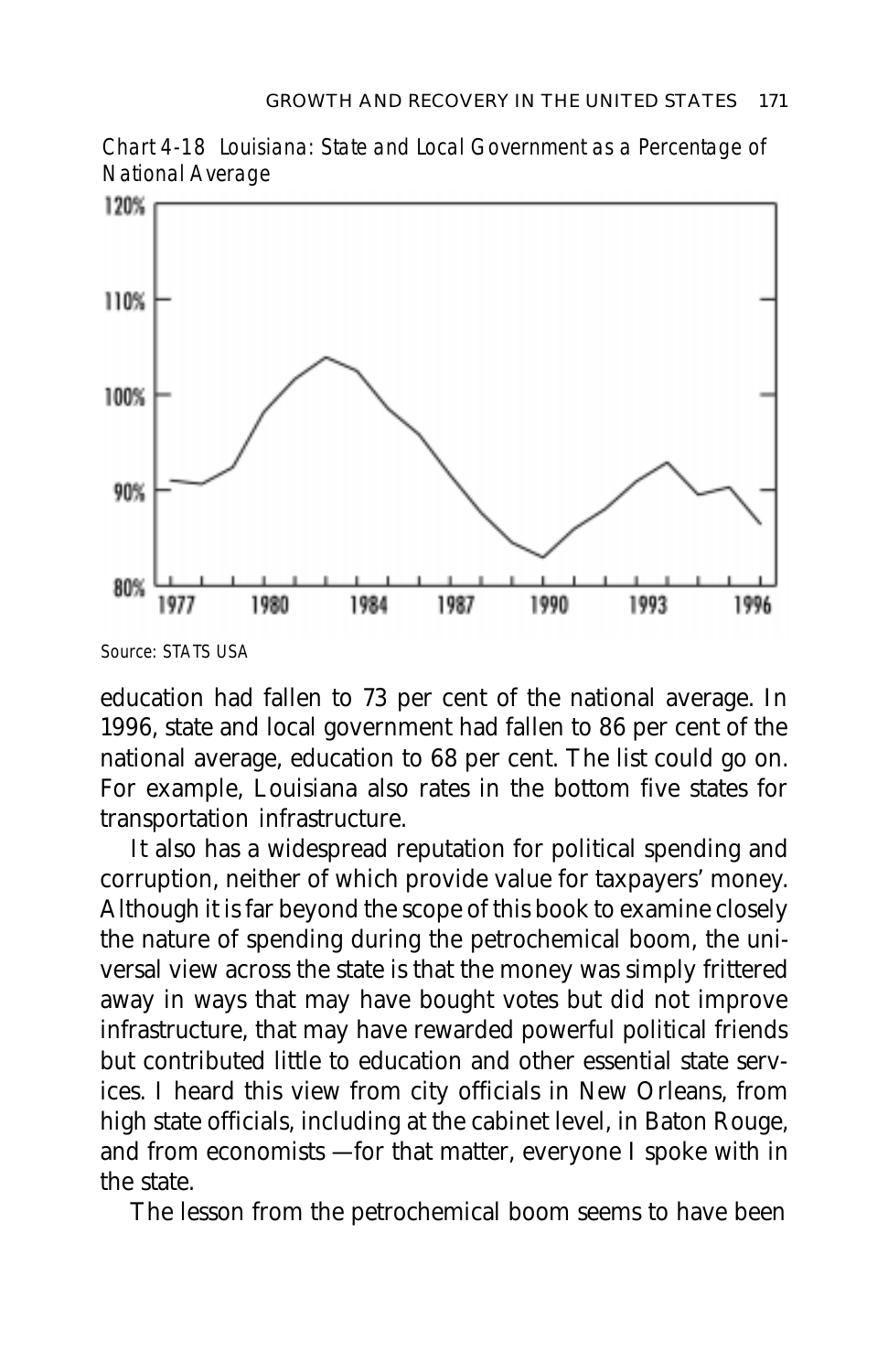#### 172 ROAD TO GROWTH



Chart 4-19 Louisiana: Employment and Labour Force

Source: U.S. Bureau of Labor Statistics

well absorbed in the state. The state government is working to reduce taxes and provide better services for the money. Budgetary problems are being brought under control. State employment as a percentage of the work-force has been on a slow decline since the early 1990s. This is largely due to non–government-employment growth. State per capita GDP has at least stabilized against the national average and, since the early 1990s, has shown some signs of increased growth. Similarly, over the same period, employment and the labour force have grown while unemployment has decreased (charts 4-19, 4-20, and 4-21).

Louisiana once again shows that policy matters and that states have to be careful about their cost structure and about getting value for money. Both locational advantage and a sudden surge of resource wealth — like a lottery winning — can be frittered away if policy is bad. Resource wealth can damage a state economy instead of bringing benefits to the citizens of the state.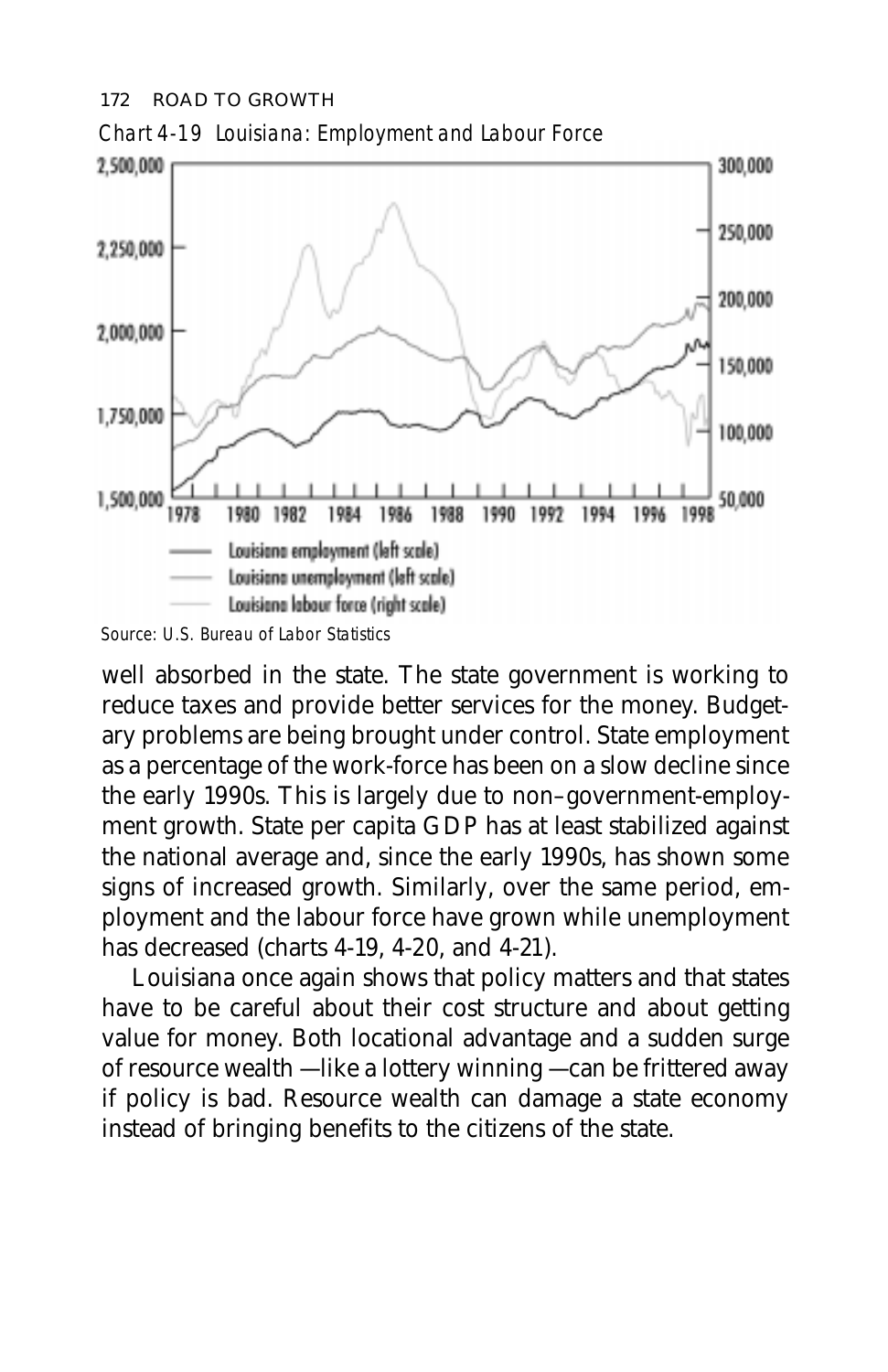

Chart 4-21 Louisiana: Unemployment and Earnings



Source: U.S. Bureau of Labor Statistics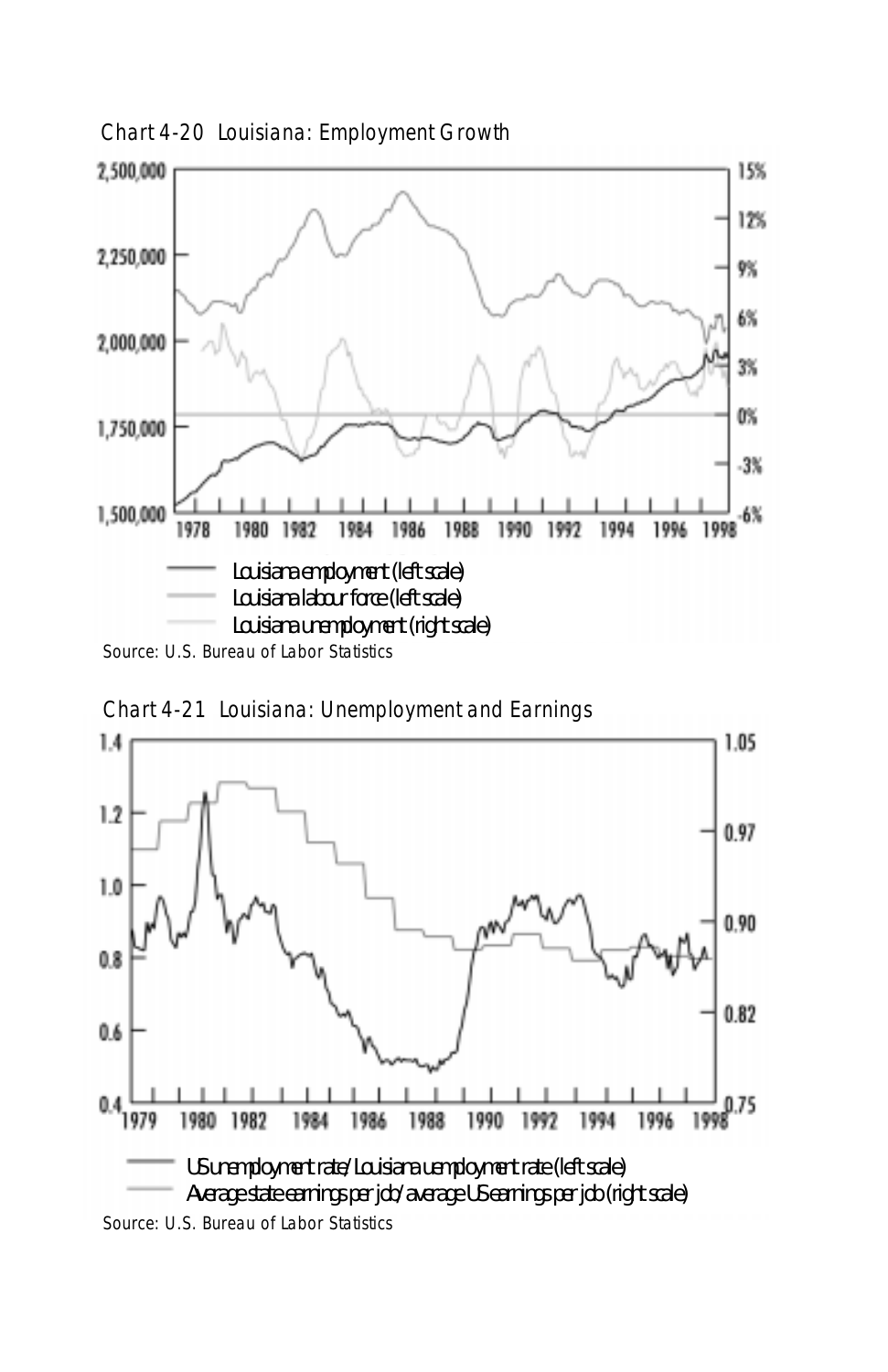# **MASSACHUSETTS**

It was the worst of times. By the late 1980s, the Massachusetts economy had been slammed by a triple whammy — a state budget out of control, and the virtual collapse of both the state's computer and defence industries. It was, by some counts, the worst regional recession in the United States since the end of the Great Depression, and it hit about two years before the rest of the U.S. economy was affected. Unemployment soared nearly to the double-digit level, even though hundreds of thousands of people left the work-force, or simply left the state. Taxes were high; spending was higher still. The state was nearly bankrupt. Massachusetts was the hardest-hit state, but the whole of New England was in deep recession:

New England is now [i.e. in 1994] emerging from its longest and deepest recession since the Great Depression of the 1930s. From its peak in early 1989 to its lows in the summer of 1993, the region's non-farm employment fell 10.9 %, representing the loss of 725,000 jobs. New England's recession was far more severe than the nation's — U.S. employment fell just 1.5% from mid-1990 to mid-1991 and had fully recovered by the end of 1993. Unlike the mild contraction of the 1980/82 period, this recession was experienced in every sector of the New England economy except health care. White-collar jobs became as expendable as blue-collar jobs. (DRI Canada et al.1994, 3-128)

Today, Massachusetts is booming. Taxes are down, yet the state runs a surplus. Unemployment has fallen to under four per cent, the lowest of any major state. (Canadian and U.S. unemployment rates are calculated differently. By Canadian measures, the Massachusetts unemployment rate would be about four per cent. Given that some people are always moving between jobs, this still translates into full employment in most of the state. It's hard to walk a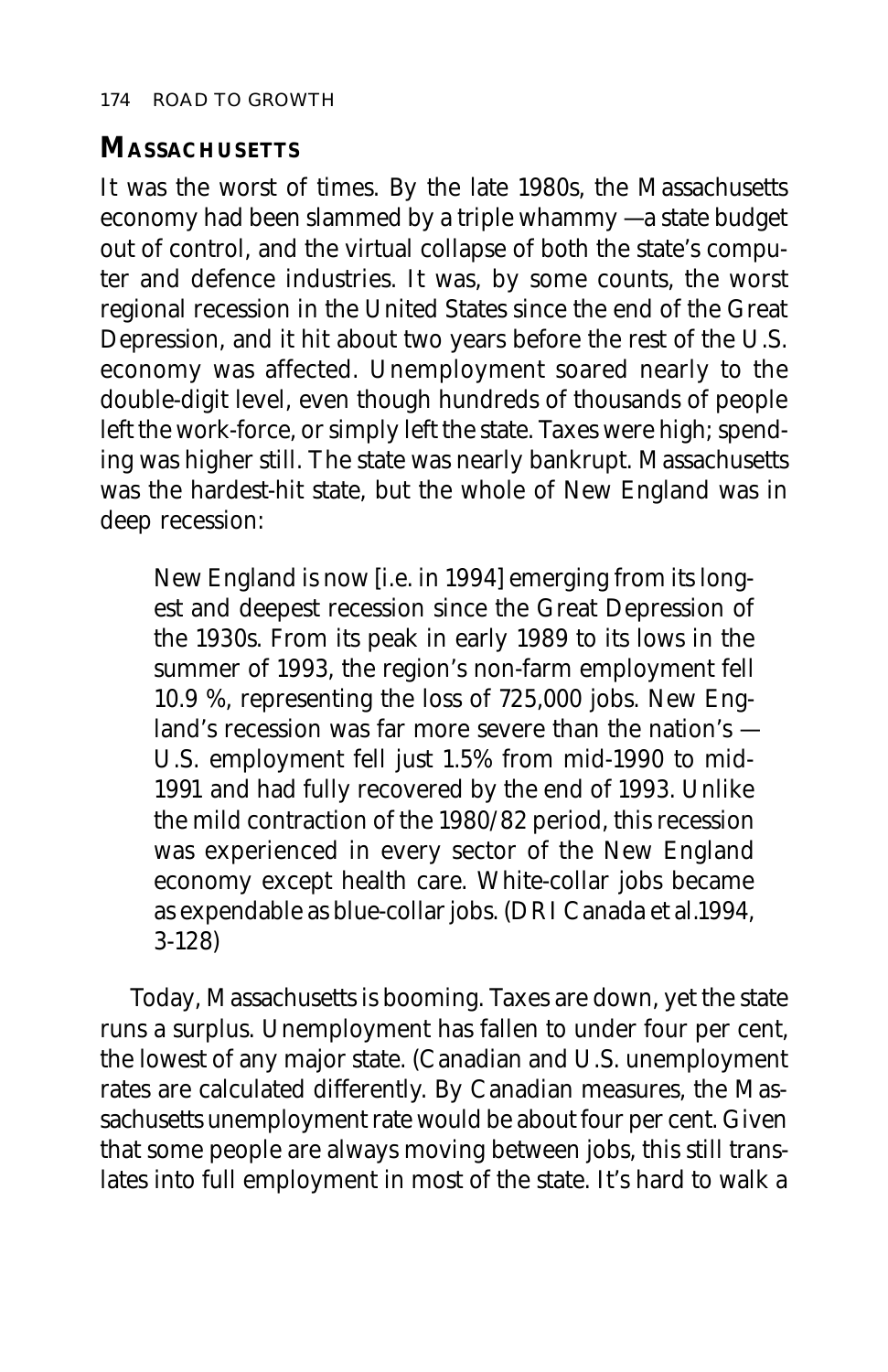block in any Boston business district without seeing a bevy of help-wanted signs.)

What happened? Let's look firstly at reasons for the boom. Massachusetts's large defence industry benefited mightily from the Reagan military build-up. Massachusetts receives even today about three times as many defence contracts per capita as the rest of the country, and four times as many research awards. This became a river of gold during the Reagan build-up.

The 1980s were also a time of great excitement around Massachusetts's high-tech industry. There were three reasons for this excitement: military spending contributed to it; a number of new commercial technologies were emerging from Massachusetts' institutes of higher education, particularly the Massachusetts Institute for Technology (MIT); and the minicomputer industry, largely centred in Massachusetts and led by Digital Equipment Corp. (DEC), was booming.

Chart 4-22, which shows the rise and fall of Massachusetts's electronic industry, can serve as an approximate proxy for both increased military spending and the minicomputer industry. Explosive growth is evident until 1986, when the industry began to shrink rapidly. The early growth helped power Massachusetts's economy. Per capita GDP rose strongly against the national average (chart 4-23). Employment growth was also rapid during this period, and the unemployment rate fell to around 4 per cent (charts 4-24 and 4-25).

#### *Massachusetts's Economic Problems*

Now let's look at the state's three key economic problems. The biggest was self-inflicted. The state government took credit for the "Massachusetts miracle". It started building ever-bigger state government and feeding itself through ever-higher taxes. People started calling the state "Tax-achusetts". Taxes were spectacularly raised and government enlarged just as the bloom was coming off the boom (charts 4-26 and 4-27). By 1987, state corporate taxes were the third highest in the nation (Massachusetts Taxpayers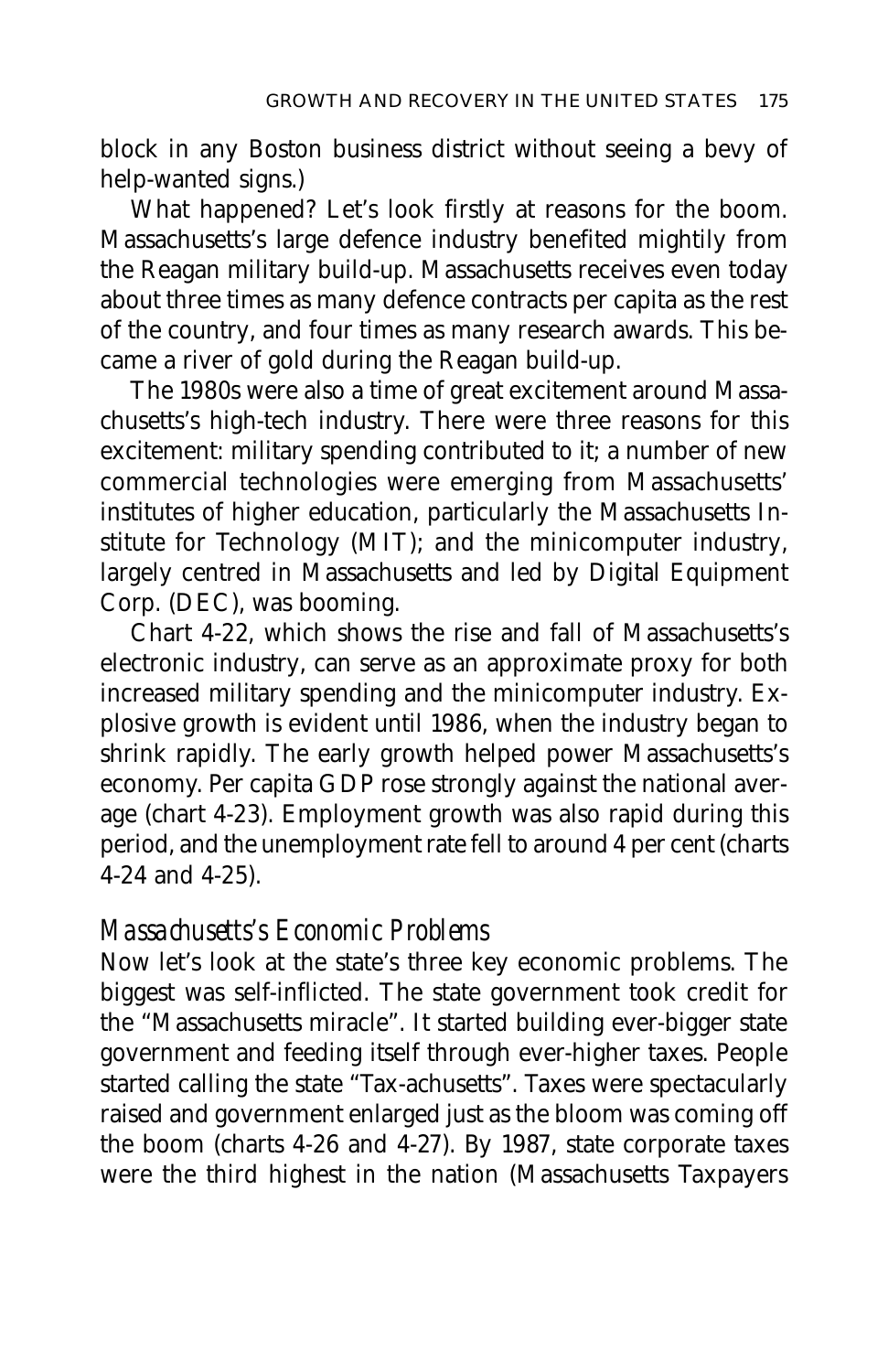Chart 4-22 Massachusetts: Electronic Industry on a Per Capita Basis as a Percentage of the National Average



Chart 4-23 Massachusetts: GSP as a Percentage of USA GSP per capita

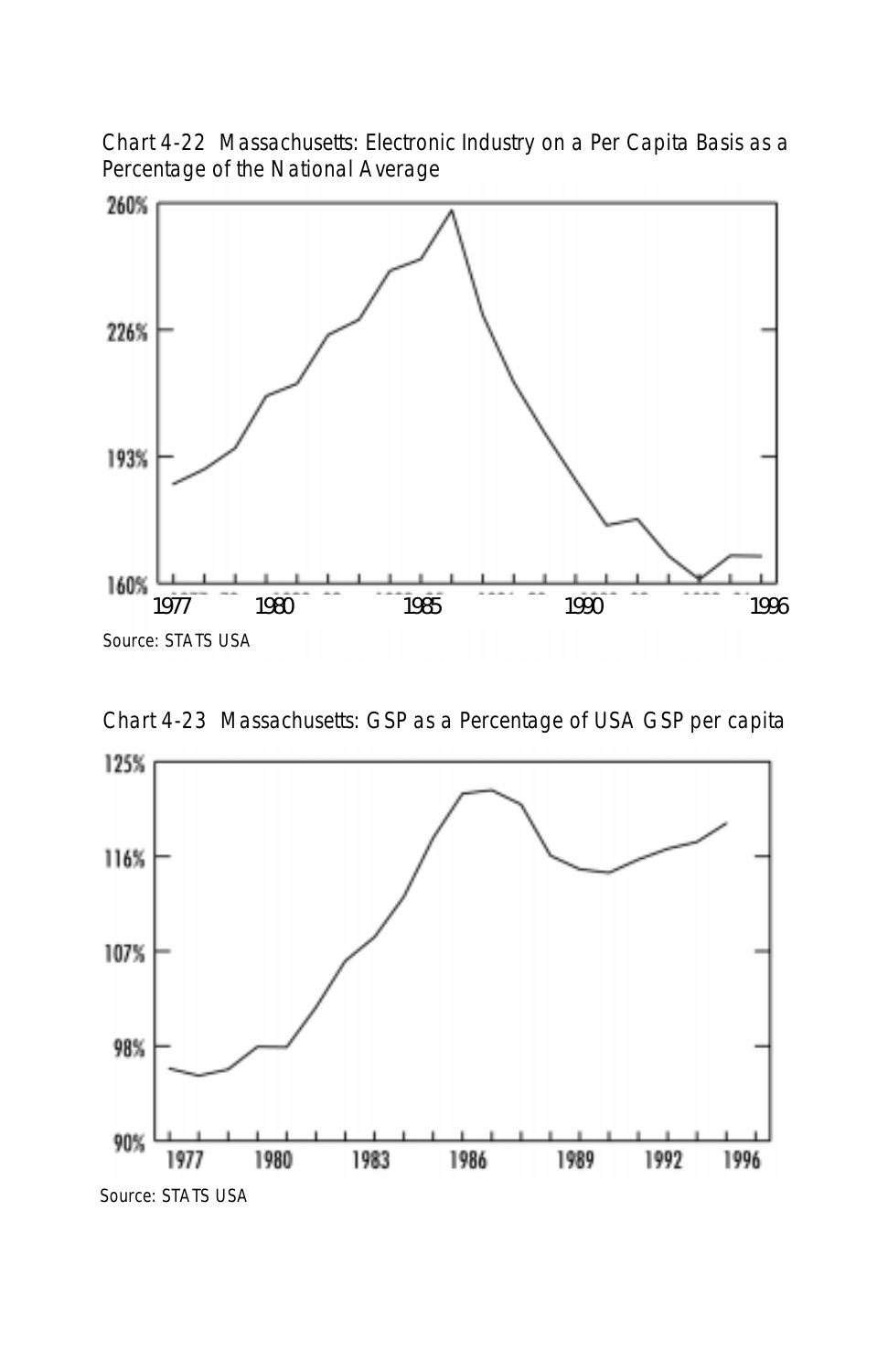

Chart 4-24 Massachusetts: Employment Growth

Source: U.S. Bureau of Labor Statistics



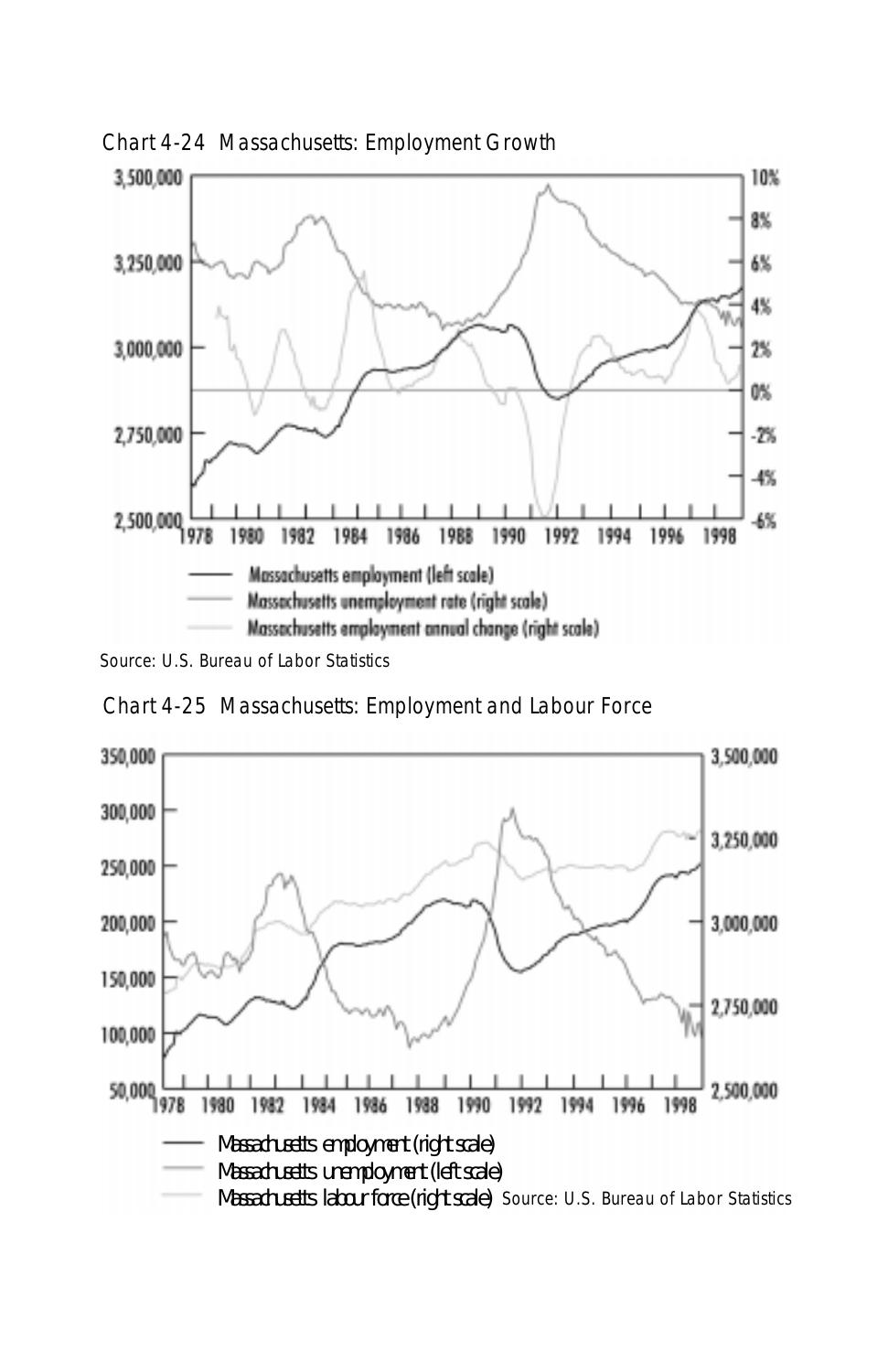Chart 4-26 Massachusetts: State and Local Government as a Percentage of National Average







Source: STATS USA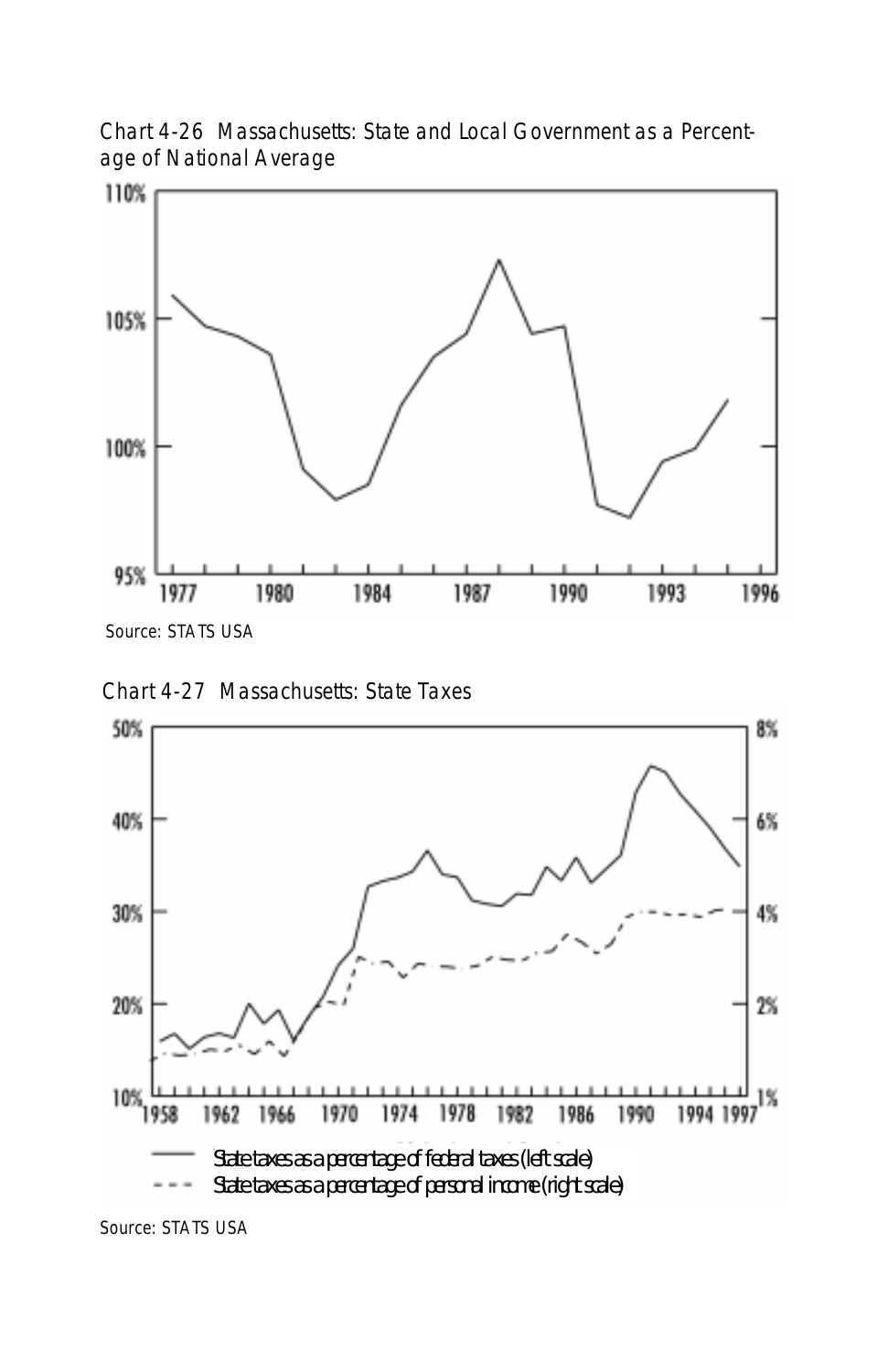

Source: U.S. Bureau of Labor Statistics

Foundation 1997). Although state and local employment as a percentage of total employment has never been particularly high in Massachusetts, it also grew through the Tax-achusetts period (chart 4-28).

Business costs soared, lifted higher by the upcurrent of a speculative bubble. This exacerbated the other two economic difficulties facing Massachusetts — the disasters that befell the huge computer and military industries.

Minicomputers had been busily pushing mainframe computers out of the office. But, towards the end of the 1980s, personal computers and workstations began to come of age, and the minicomputer industry went into a tail-spin. Much of what survived of Massachusetts's computer industry picked up and moved to the friendlier business climes of North Carolina, Texas, and, of course, California — the PC hot spot. At the same time, the Cold War was winding down. Spending cuts devastated the Massachusetts defence industry. And high taxes in Massachusetts didn't make it an attractive place for whatever defence work remained on the table.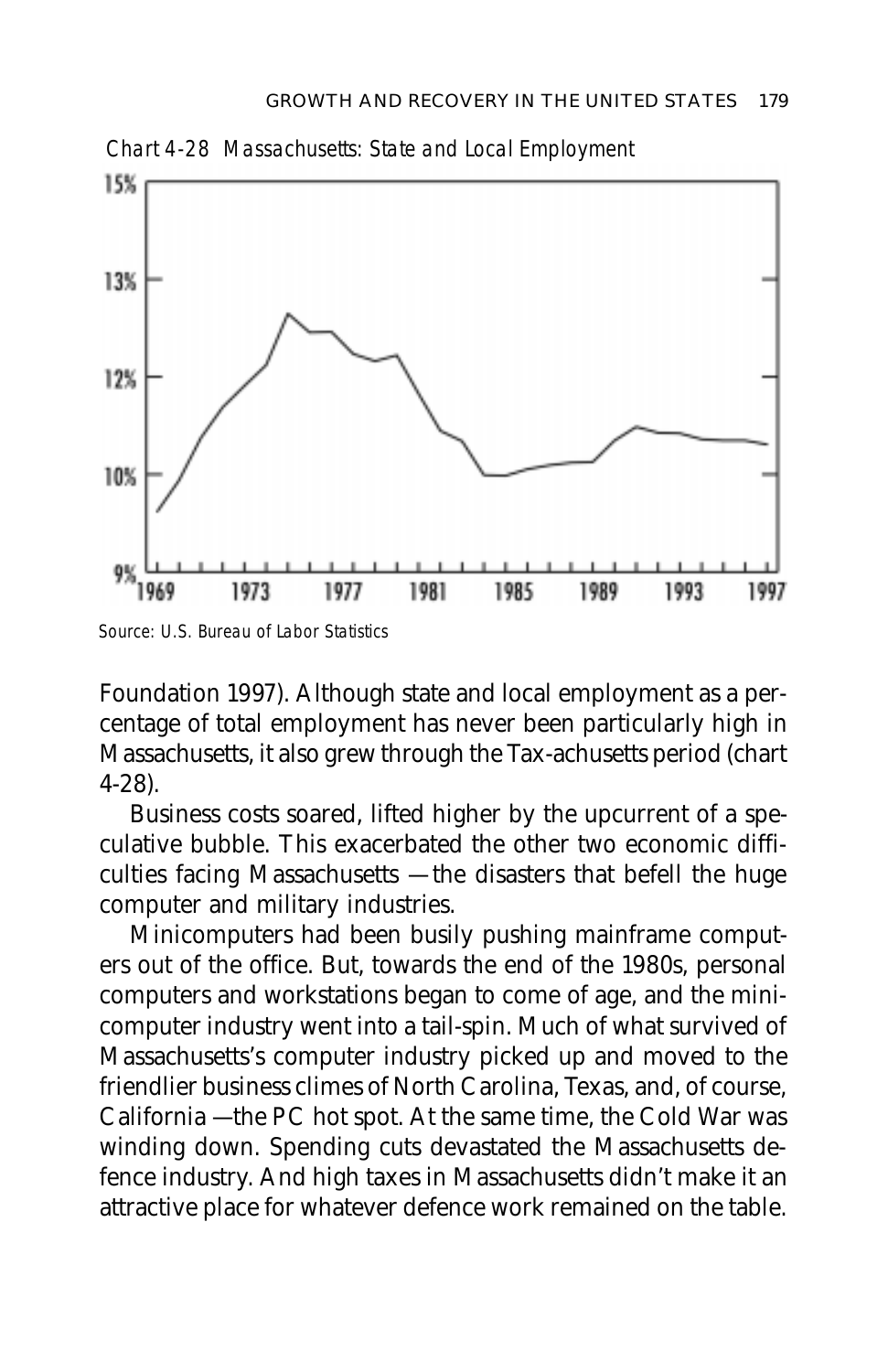

Chart 4-29 Massachusetts: Relative Personal Income and Earnings

As can be seen from chart 4-22, Massachusetts's electronic industry has never recovered its national pre-eminence.

Employment growth turned negative. In just two years, from 1989 to 1991, Massachusetts lost over 200,000 jobs (charts 4-24 and 4-25). Personal income, which had been driven up by the boom, now dove (chart 4-29). And relative per capita GDP also fell dramatically, as noted earlier.

If these woes hit a regional economy in Canada, we'd call on the federal government for help. We'd demand subsidies for failing industries. We'd call for make-work projects, economicdevelopment measures, and a more activist government. If Massachusetts were a Canadian province, we'd probably still be subsidizing the mini-computer business against all odds, just as the federal government and Nova Scotia have subsidized the province's much more antique steel and coal industries.

This kind of response only papers over failure. It entrenches

Source: US Bureau of Economic Analysis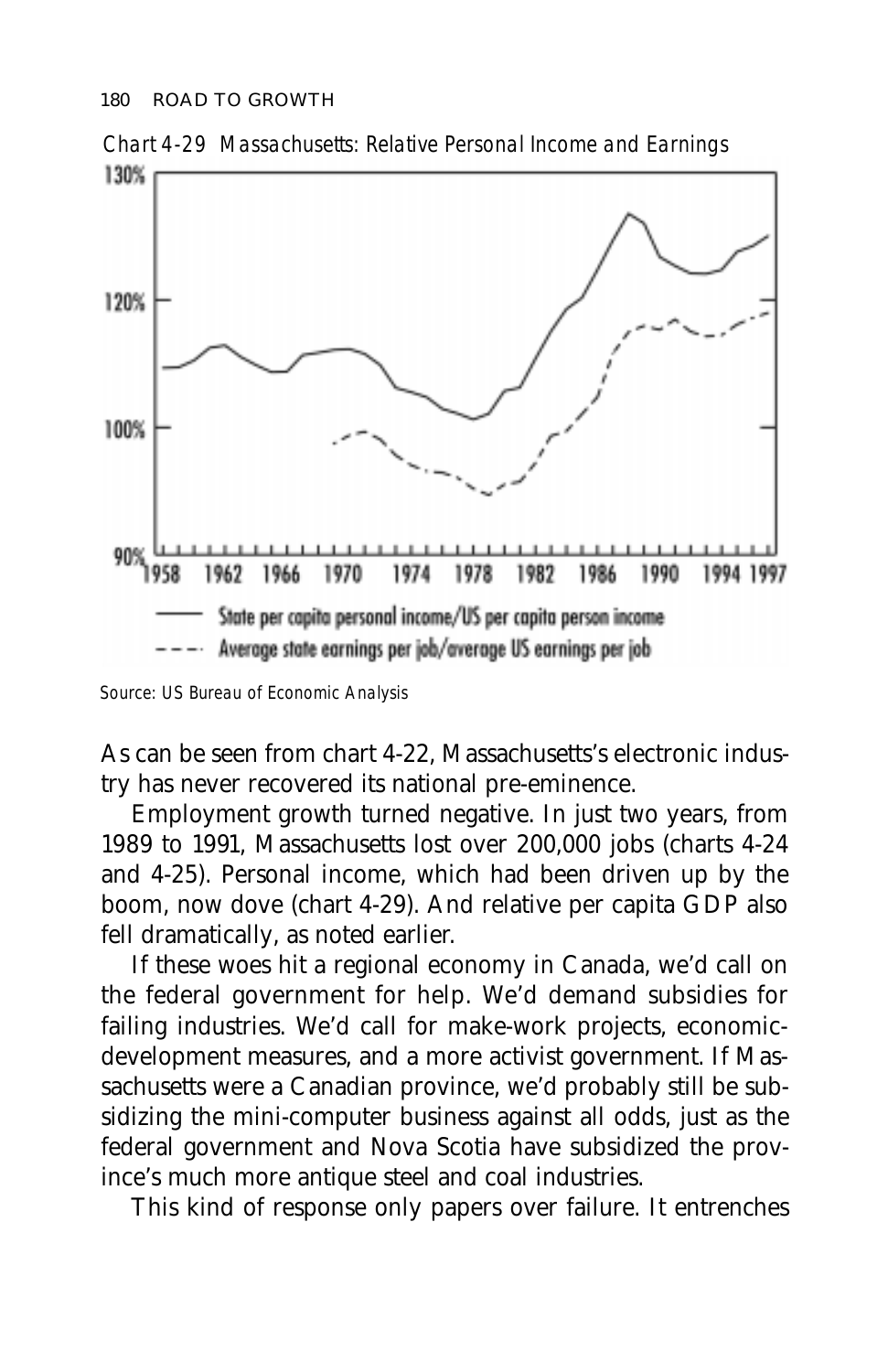and artificially props up the very structures that caused the problems. But Massachusetts did the opposite. The state's heavy fall from economic grace led to a revolution in thinking. Maybe it had to. Federal regional aid is low to non-existent in the United States. U.S. regions must solve their own problems with their own resources. So Massachusetts, Michigan, California, and other depressed states adopted virtually identical policies. And had virtually identical success in halting their problems before they became entrenched.

The timing and the politics differed from state to state. In Massachusetts, for example, the legislature remained overwhelming liberal, Democratic, and sympathetic to organized labour. The socially liberal, economically conservative Republican Bill Weld became governor.

Just as in other economically troubled states, a clear consensus developed on what needed to be done: get government under control and reduce its interference in the economy. Cut expenditures and slice away at the cost of doing businesses in Massachusetts — specifically taxes. Massachusetts took a counter-intuitive approach to job creation. No one doubted Massachusetts needed jobs, but government reduced the number of state jobs. Massachusetts policy-makers understood an economy is made strong, not by spending tax dollars on make-work activity, but by allowing the private sector to create sustainable, productive jobs. Even the state economic-development department was downgraded, its budget slashed, as was the state's executive department, from 70,000 in 1994 to 54,000 in 1996.

High taxes had been slowing down real job creation. State income taxes as a percentage of federal taxes were slashed (chart 4- 27). Corporate taxes were also slashed. In 1987, the state collected \$11.25 in state corporate tax per \$1,000 of personal income (\$206 per capita) compared to a U.S. average of \$5.72 (\$85 per capita). In 1994, the state collected \$6.83 in state corporate tax per \$1,000 of personal income (\$176 per capita) compared to a U.S. average of \$3.95 (\$109 per capita). These cut-backs enabled the state to reduce its tax burden by about eight per cent. Unemployment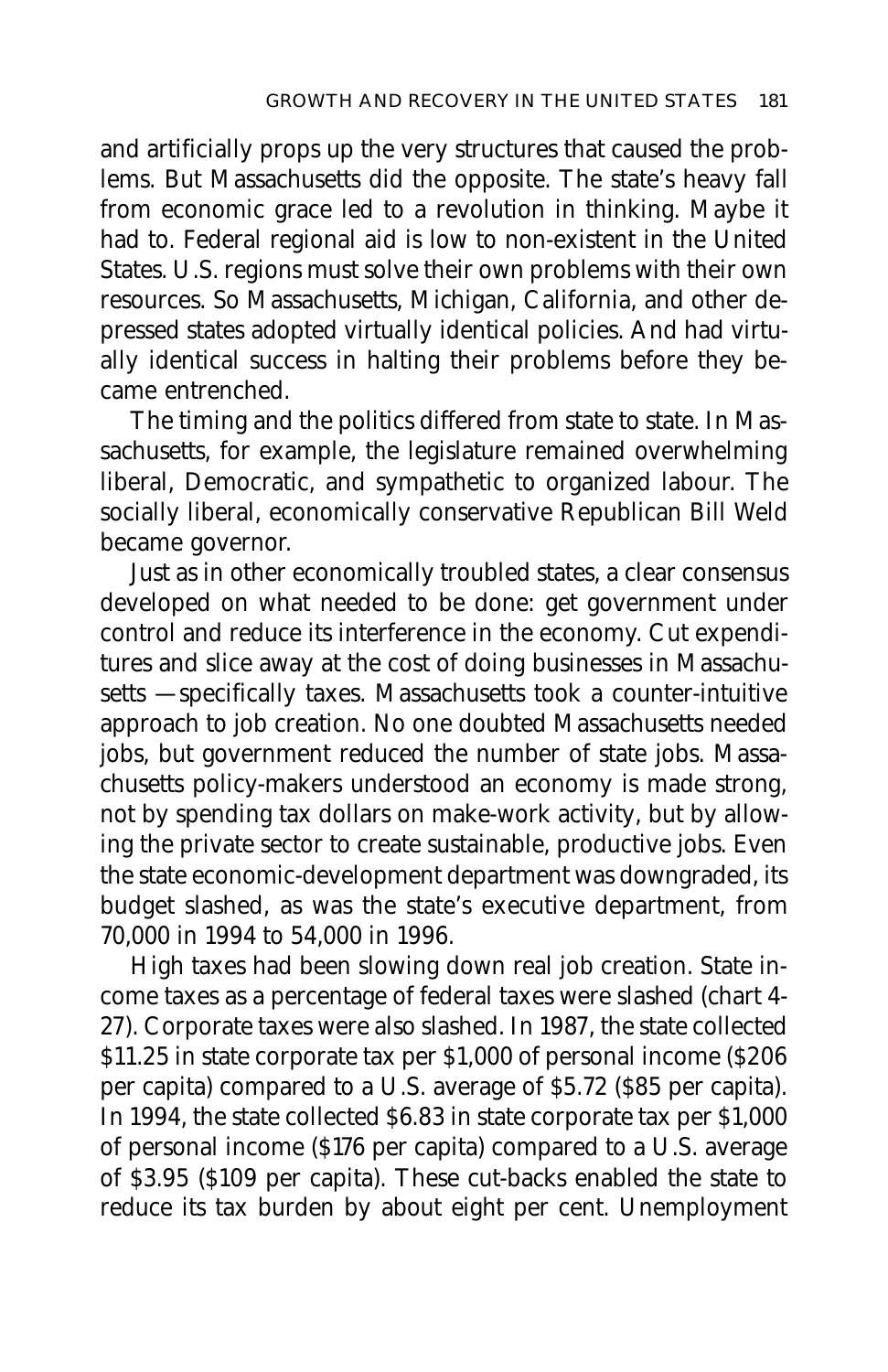fell. State taxes remain relatively high in Massachusetts, but, at their present level, they are compensated for by world-class education, health care, and research facilities. While many are private institutions, almost all are supported by government money. The state also has a strong infrastructure. In other words, value is provided for tax dollars.

The government also moved to reduce regulatory costs. "Since February 1996, the administration has reviewed 1,600 regulations. As of January 1997, 22 per cent of regulations were rescinded, 49 per cent of all regulations were modified, and only 29 per cent of all regulations were retained in their existing form" (Cellucci 1997, 11).

A flexible labour market was also key to Massachusetts's recovery. When Massachusetts's unemployment rate skyrocketed, average earnings per job, as a ratio to the U.S. average, levelled off and then fell, before growing again with the state's recovery in the late 1990s (chart 4-30). Nonetheless, many economists in Massachusetts are surprised at how little average wages moved in response to the large increase in unemployment.

Labour economist Andy Sum, a professor at Northeastern University and head of the university's Center for Labor Market Studies, thinks he can solve at least part of the puzzle. He notes the state's actual job losses are far greater than the numbers that show up in the Stats USA data base on unemployment. "From the start of the Massachusetts recession to its bottom, we ... lost 568,000 jobs. Unemployment should have gone up to 14 per cent."7 But, unemployment hit only 8 or 9 per cent, and the state employment numbers, based on a labour-force survey, show a much smaller job loss.

Several things happened to reduce the impact of job losses. Some people left Massachusetts to go where the work was; others, particularly the older and the less skilled, left the labour force. Consequently, the labour force declined as unemployment grew (chart 4-25). Here a distinction arises between people and place

<sup>7.</sup> In conversation with the author.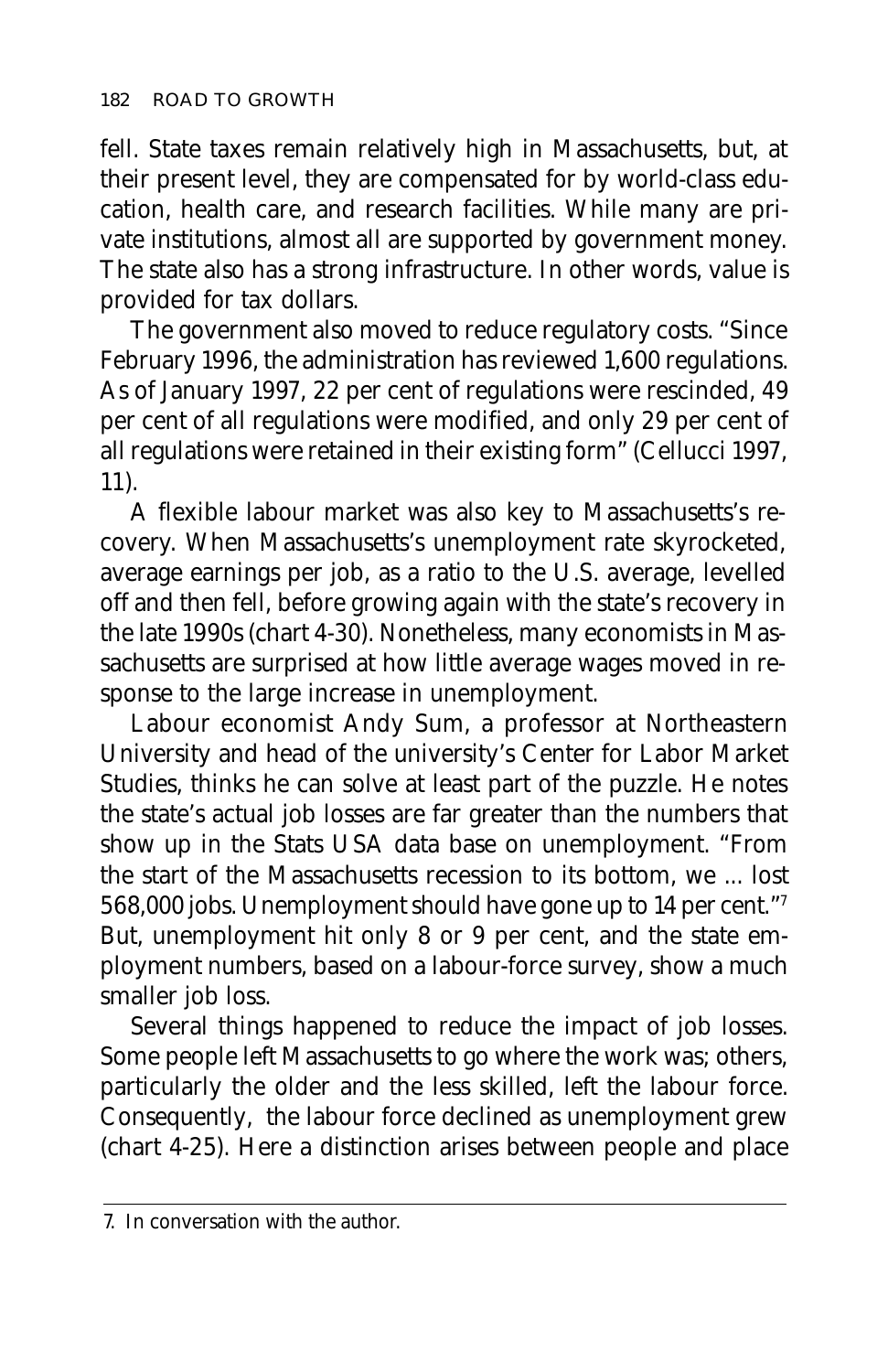

Source: U.S. Bureau of Labor Statistics

prosperity. When prosperity in one area declines, people in the United States have historically been open to moving to where jobs and wealth are being created in order to maintain their personal prosperity. This produces good outcomes for the people and for the economy as a whole, because resources are shifted to more productive activities and regions.

But this is only part of the story. In the United States, regions themselves tend to recover their prosperity, though population change will interact with economic conditions. Key elements in restoring "place prosperity" in Massachusetts were wage flexibility and the rise of self-employment and "contingent" workers. Contingent workers work for a company through some contractual arrangement; they are not on its payroll and typically do not receive benefits. "The advantage of these things is that they keep people in jobs," Sum says. "They preserve work-skills." This resolves the paradox, Sum believes, of the difference between the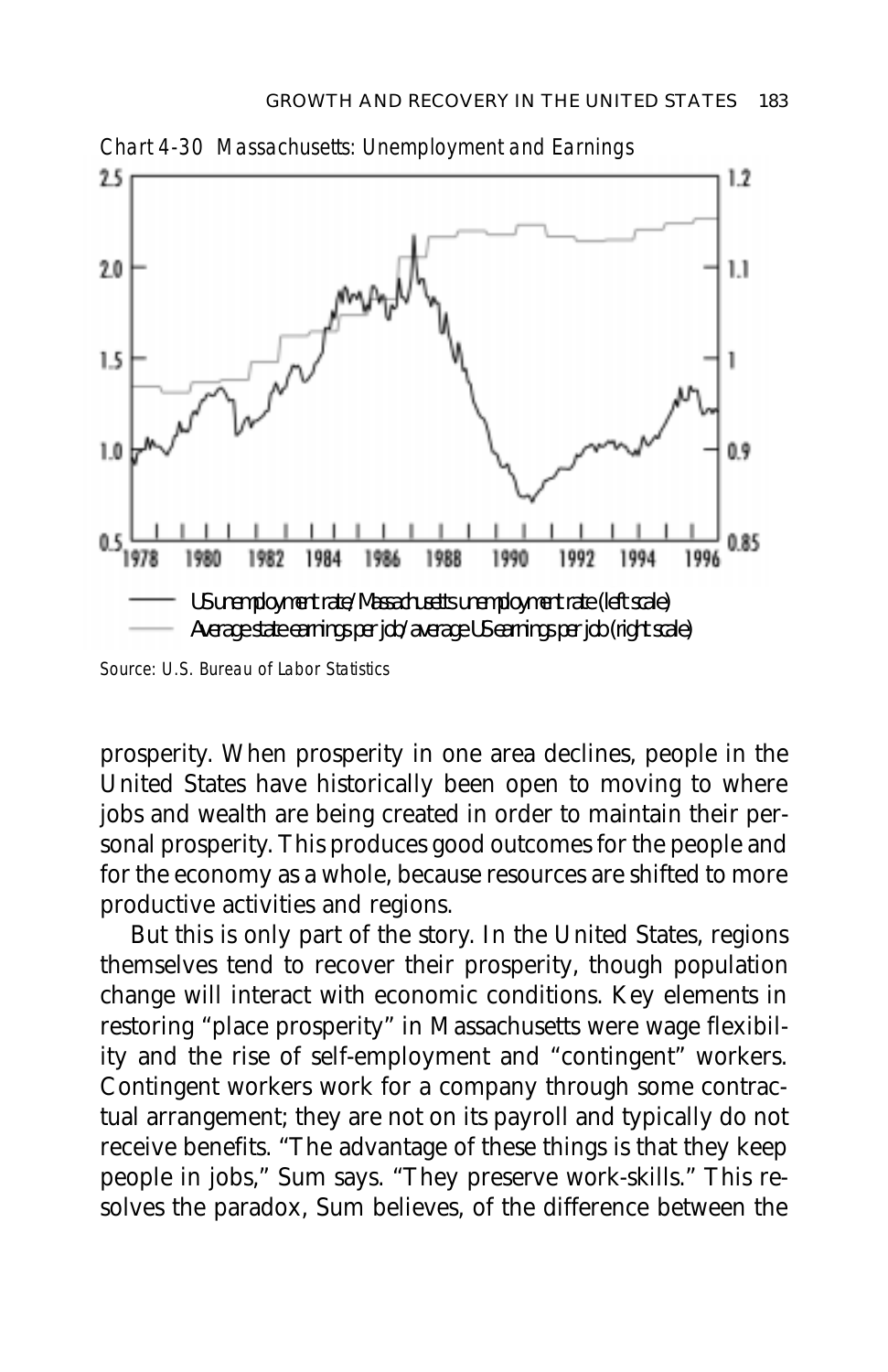number of jobs lost and the numbers which show up in the Stats USA data-base. Many workers who had lost jobs created their own employment and reported themselves as employed when surveyed. And average pay fell much more than is apparent in payroll data, because of lower remuneration received by self-employed and contingent workers.

All this creates labour-market flexibility. People are willing to work for less, so employers, even in a recession, can afford more workers than they otherwise could. This breaks the fall in employment. With more people working, even if they don't show up in the payroll data, economic activity remains relatively higher. This helps push the economy towards recovery. As the Massachusetts recovery took hold, self-employment and contingent employment fell. Workers moved back to higher-paying, full-time jobs.

Sum believes that, without this labour-market flexibility, the Massachusetts recession would not only have been deeper and unemployment higher, but the recovery would also have been less robust. Without flexible labour costs, firms would have had to further reduce both their work-force and their production. They would have been weaker coming out of the recession. Many people would have fallen out of the work-force for good. Massachusetts would have started down the road towards a Canada-like regional problem — persistently weak economic activity and high unemployment.

Instead, people preserved their job skills, and unemployment has virtually disappeared in Massachusetts. Employment growth has been exceptionally strong since the early 1990s. State per capita GDP, personal income, and average earnings have all begun to rise against the U.S. average. Many folks now think it is the best of times in Massachusetts.

The recovery has been broad based and has not been powered simply by the high-tech sector, as some observers believe. The incomplete recovery of the electronics sector shows this. Because of reduced costs in taxes and wages, a number of sectors have been able to thrive in Massachusetts. But, at the same time, the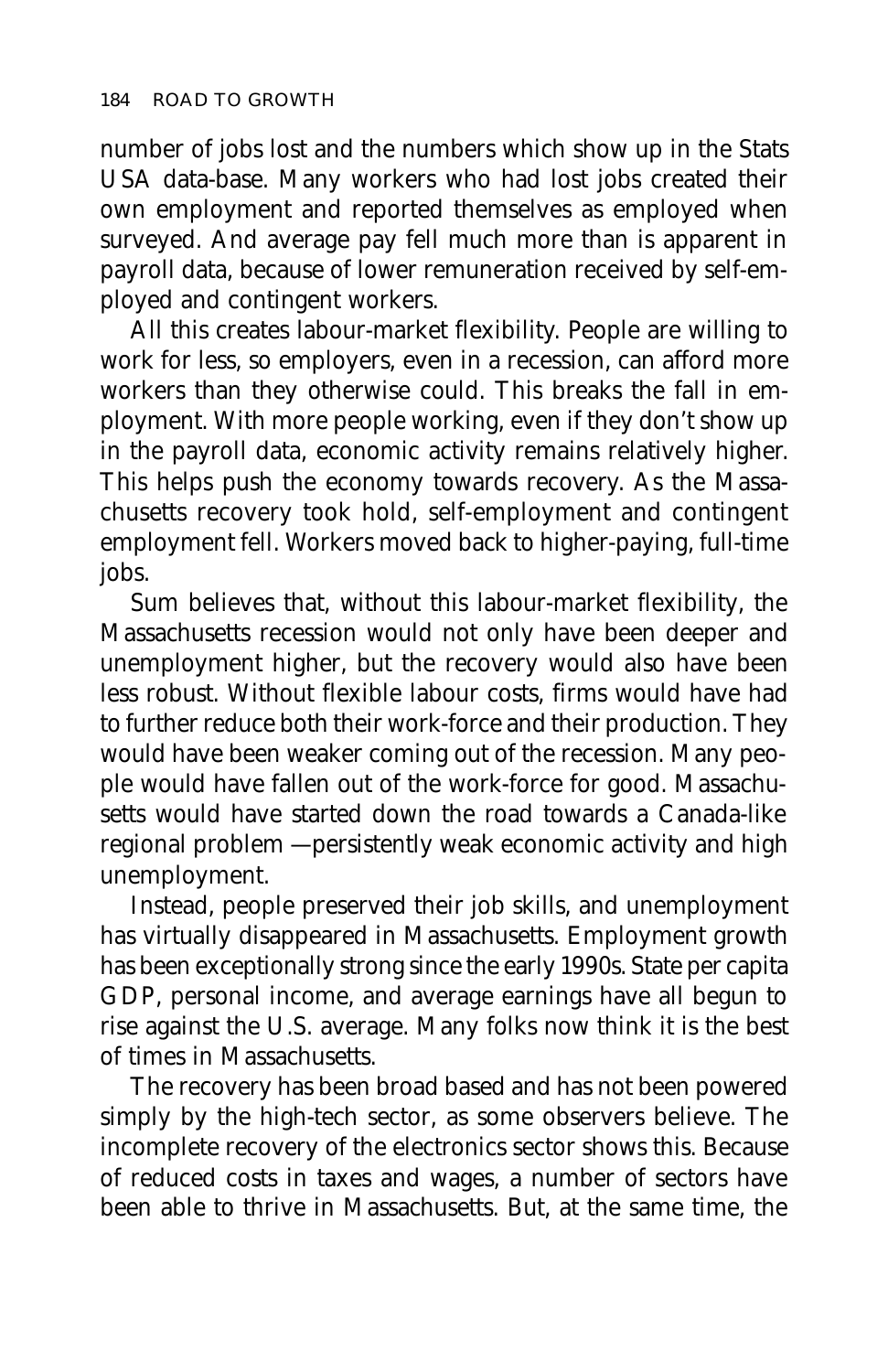value of a high-tech, entrepreneurial, independent institution like MIT, both for the regional and national economy, should not be understated:

If the companies founded by MIT graduates and faculty formed an independent nation, the revenues produced by the companies would make that nation the 24th largest economy in the world. The 4,000 MIT-related companies employ 1.1 million people and have annual world sales of \$232 billion. That is roughly equal to a gross domestic product of \$116 billion, which is a little less than the GDP of South Africa and more than the GDP of Thailand. (BankBoston 1997, 2)

The recipe for success in Massachusetts was a flexible state cost structure that responded to the downturn, restoring Massachusetts's costs to a level where companies could make profits. That kept companies alive through the downturn and eventually spurred new investment and growth. The key ingredients were a flexible labour market and a government that reacted by reducing taxes and government employment, rather than trying to create make-work projects and a government-managed economic recovery.

# **MICHIGAN**

The stories for Michigan and Massachusetts are broadly similar, so the discussion which follows will be briefer. Michigan became the centre of the "rust belt", a region which had been the midwestern heartland of the United States's industrial might. The rust belt was not just a conceptual idea, but also a raw physical image. Anyone travelling through the industrialized areas of the Midwest, particularly Michigan, would have been struck by the number of deserted, rusting, falling-apart factories that dotted the landscape in the late 1970s and early 1980s. This gave the region a palpable sense of desolation and the apparent promise of a bleak future, as once-vibrant towns and cities became ghost towns and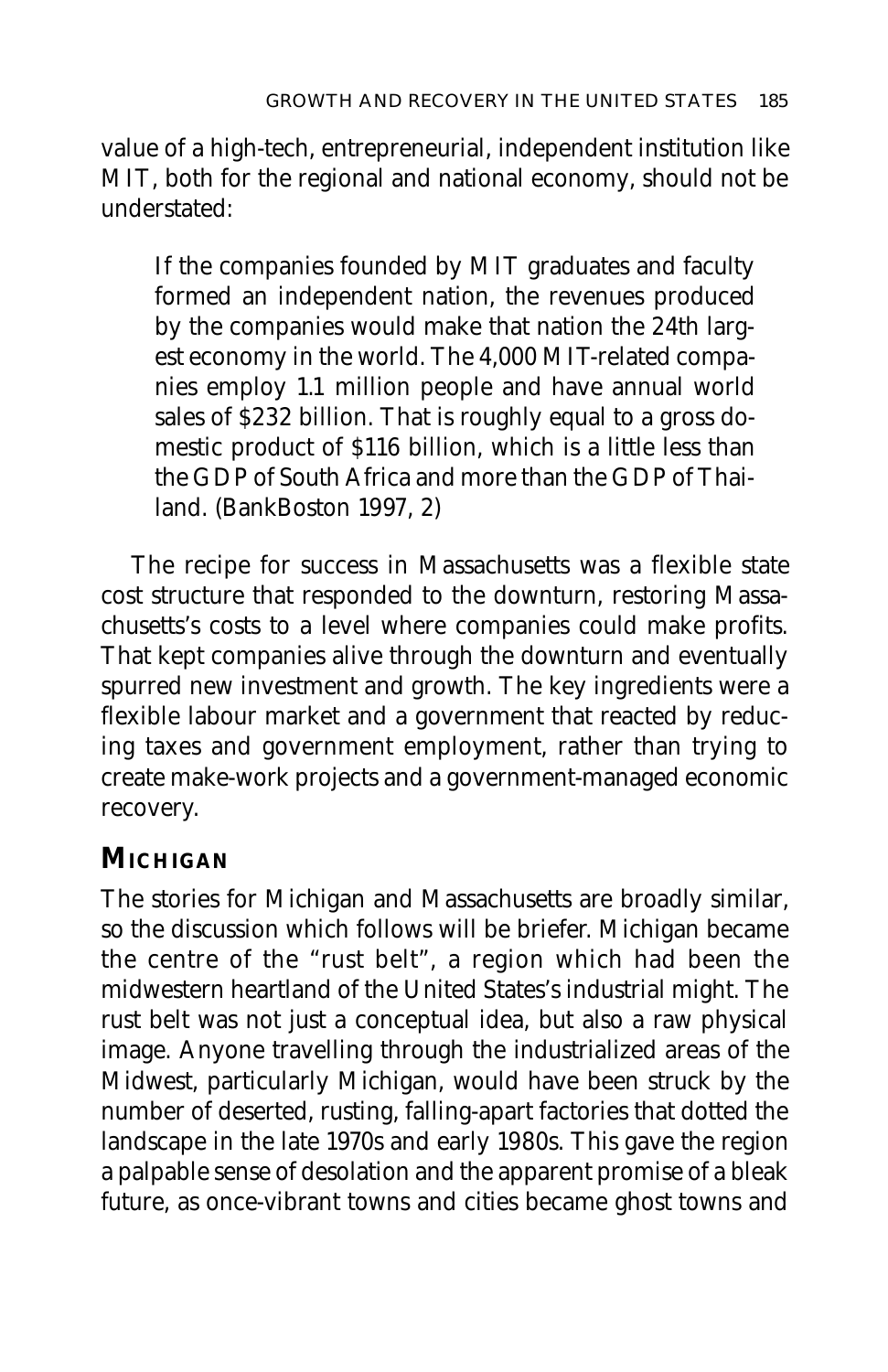cities, like deserted towns of the Old West. Anyone who has seen the movie *Roger and Me,* a powerful attack on the car industry and government's *laissez-faire* attitude, will have a sense of the stark outlook of the time.

Just as the personal computer decimated the minicomputer sector, the United States's industrial prowess had been crippled along with confidence in U.S. manufacturing ability — by cheaper, often higher-quality imports from emerging economies. The sudden surge of competition was nowhere more ruinous than in the automobile industry, though other sectors, like machine tools, suffered similar devastation. The external threat was accompanied by another trend. As manufacturing processes became more efficient and automated, fewer workers were needed to manufacture the same amount. Thus, while manufactured goods tended to maintain a fairly constant share of the economy, the number of workers declined — and more and more of those workers lived in Germany or Japan or Korea instead of Michigan or Ohio or Indiana.

From 1977 to 1982, Michigan per capita GDP declined from over 106 per cent of the national average to under 90 per cent (chart 4-31). Similar losses occurred in personal income and average earnings per job (chart 4-32). Job growth was negative for most of the period from mid-1979 to the beginning of 1983 (charts 4-33 and 4-34). The unemployment rate peaked at 16 per cent and was in the double digits for most of the first half of the 1980s, unheard of levels in the United States since the great depression.

But, for the most part, these were the Reagan years, and government was sizing down, not sizing up to help lagging regions. Save for a famous government bail-out of Chrysler, Washington mostly let industries fail and launched no persistent regional-aid programme.8

Yet the economies of the rust belt appeared to have had the natural resilience to heal themselves, despite the lack of emer-

<sup>8.</sup> This is not to claim governments did not try to aid U.S. industries in any number of ways. But this was small beer. No rescue efforts of anything like the magnitude common in Canada or Europe were made. Tens of thousands of businesses failed, and thousands of factories were closed.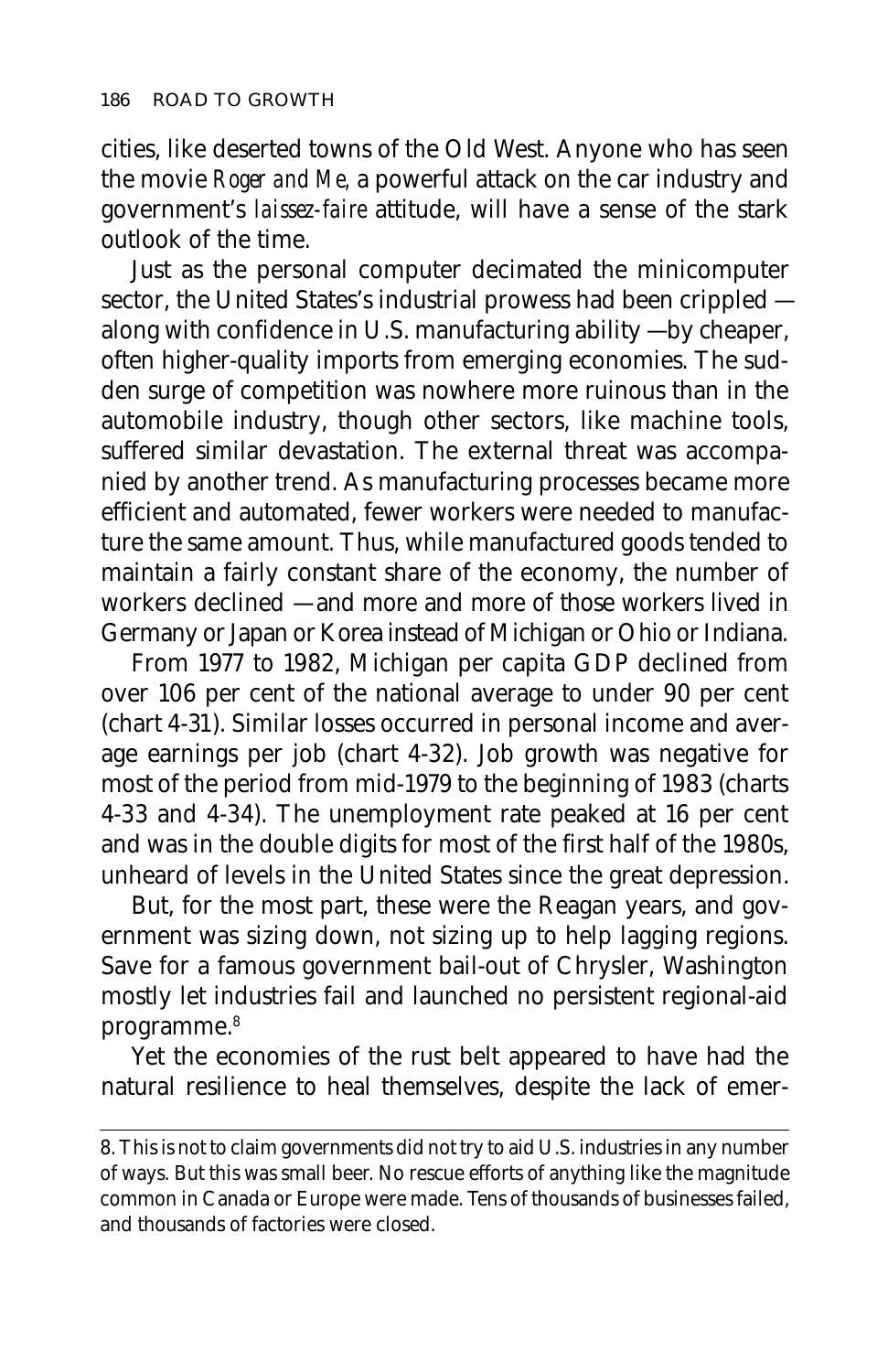

Chart 4-31 Michigan GSP as a Percentage of USA GSP Per Capita

Chart 4-32 Michigan: Relative Personal Income & Earnings



Source: U.S. Bureau of Economic Analysis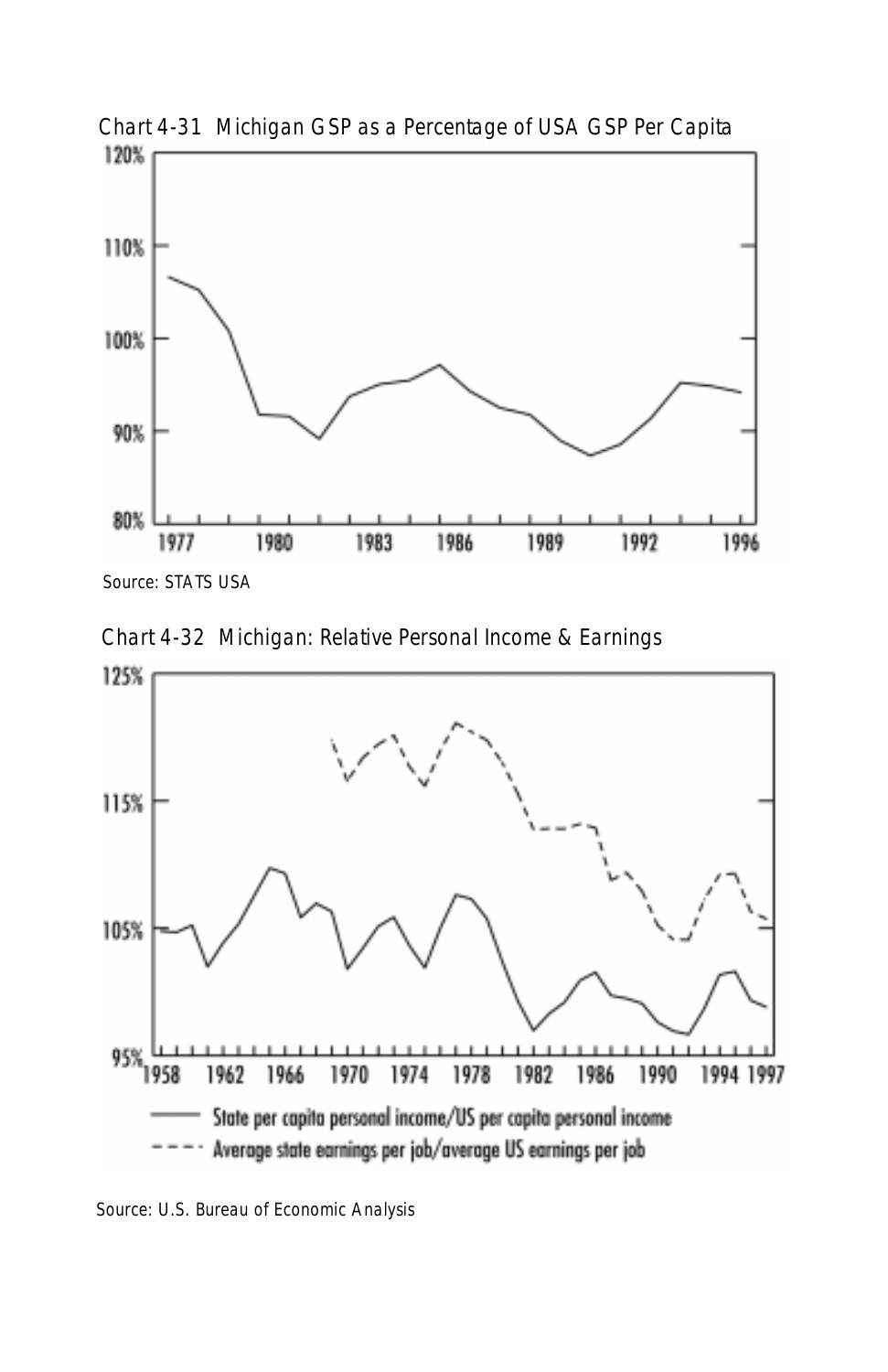

Chart 4-33 Michigan Employment and Labour Force





Source: U.S. Bureau of Labor Statistics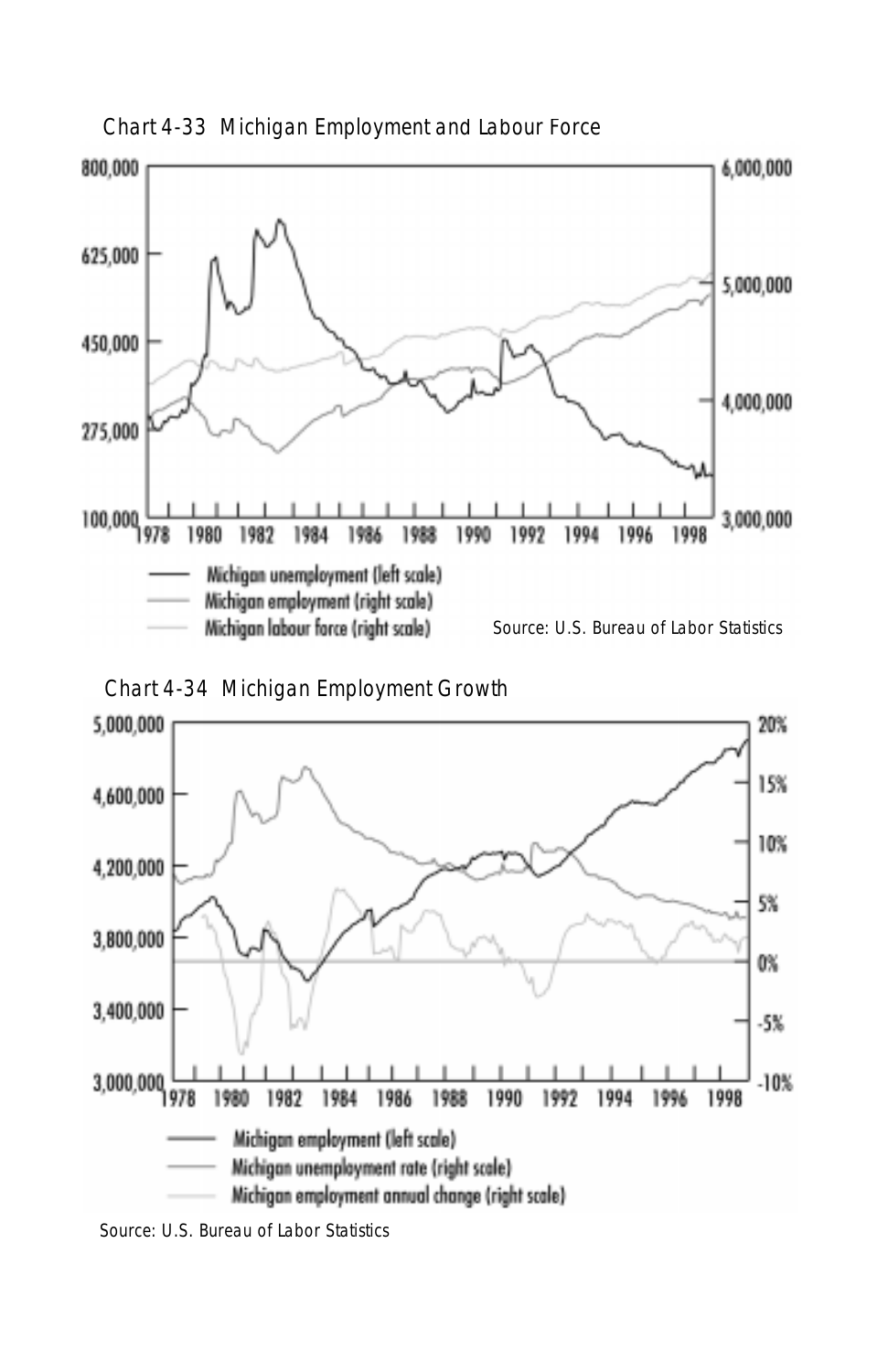gency government action or even significantly increased protectionism to help the imperiled industries. After 1983, employment growth turned consistently positive, except for a couple of very brief blips and the short economic downturn of the early 1990s. By the beginning of 1987, Michigan's employment exceeded the level of employment that preceded the rust-belt era.

Wages proved flexible throughout the period, something that would have been inhibited by rich regional income-support programmes. Average pay adjusted downwards to levels which generated new employment (chart 4-35). This flexibility reflects two factors. A number of companies negotiated wage concessions with their workers and, often, agreements which allowed them to hire new workers at lower levels of pay. This kept these companies competitive and began to generate new jobs. Loss of high-paying manufacturing jobs also reduced the average pay-level as most displaced workers either accepted lower-paying jobs, left the workforce, remained unemployed, or moved.<sup>9</sup>

State government also reacted with some downsizing, though not particularly dramatically. Personal income taxes initially rose in Michigan as it tried to cope with the downturn, but they have been falling since, albeit with a number of large bumps on the way (chart 4-36). State and local government as a percentage of GDP has continuously declined relative to the national average since the early 1980s. Instead of attempting to generate government employment, state and local government in Michigan significantly reduced employment in the early 1980s. While gov-

9. This is an economically efficient process, though many in Canada would argue that, in such cases, efficiency should be moderated by a greater level of public assistance. Personally, I agree with this point of view — that government should help ease transitions. But this becomes a route to long-term economic disaster if government intervention is so large it virtually halts all possible economic adjustment and traps a new generation in declining industries, as has been the case in Cape Breton, for instance, where old, inefficient industries were kept alive with government money and where a rich diet of regionally enhanced UI/EI programmes discouraged people from seeking full-time work, and thereby diminished the ability of businesses to generate such work, because of the wage-cost of competing with UI/EI.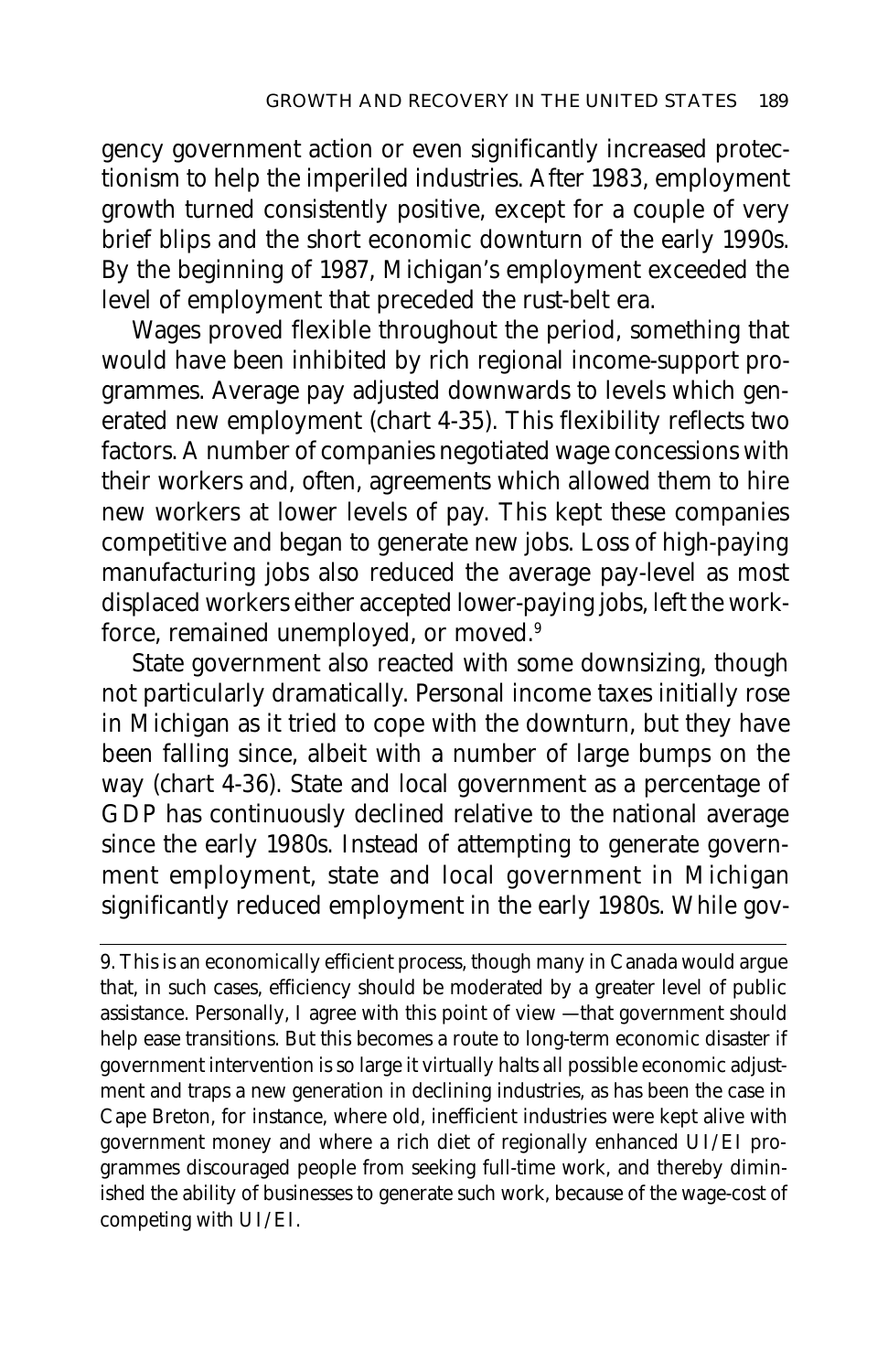

Chart 4-35 Michigan: Unemployment and Earnings

Chart 4-36 Michigan State Taxes



Source: STATS USA

Source: U.S. Bureau of Labor Statistics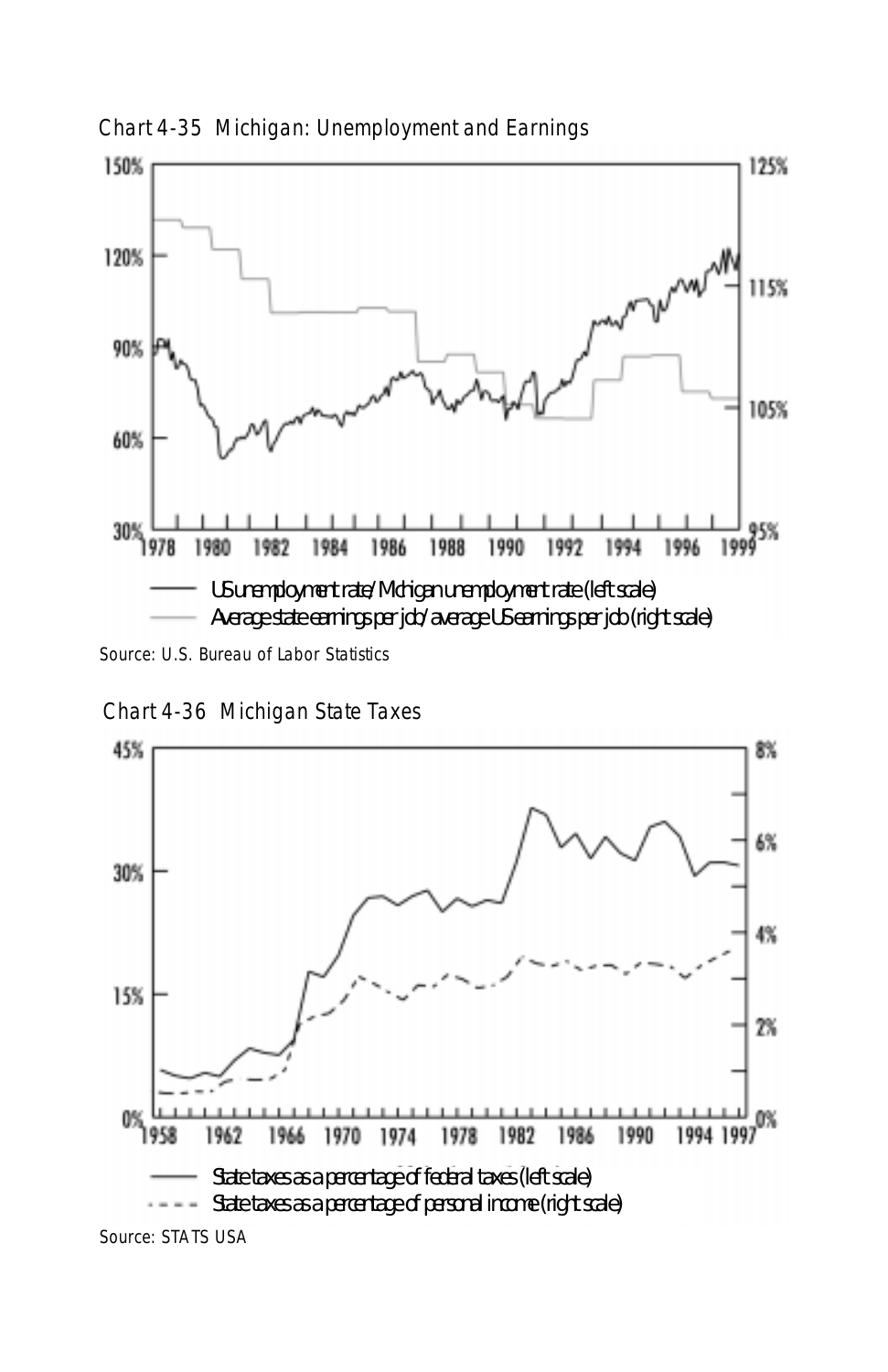



ernment employment has been on the rise since the mid-1980s, it has consistently fallen as a percentage of the Michigan work-force for most of the last two decades, with the notable exception of a brief upswing from 1989 to 1991 (chart 4-37).

 Although relative per capita GDP, personal income, and average pay have had significant ups and downs since the mid-1980s, each appears to be stabilizing around a new level. It is worth emphasizing that these numbers are all relative to the U.S. average, so a stabilized level means Michigan's per capita GDP, personal income, and average pay are growing at the same healthy rates as those for the U.S. economy as a whole.

In 1991, a new governor, John Engler, was elected. Engler campaigned on getting the government out of the economy and reducing its size. In fact, when he came to power, the state government had been on a hiring binge, finances were weakening, and taxes were again on the rise, as is evident from the charts in this section. Per capita GDP, personal income, and wages were declining against the national average.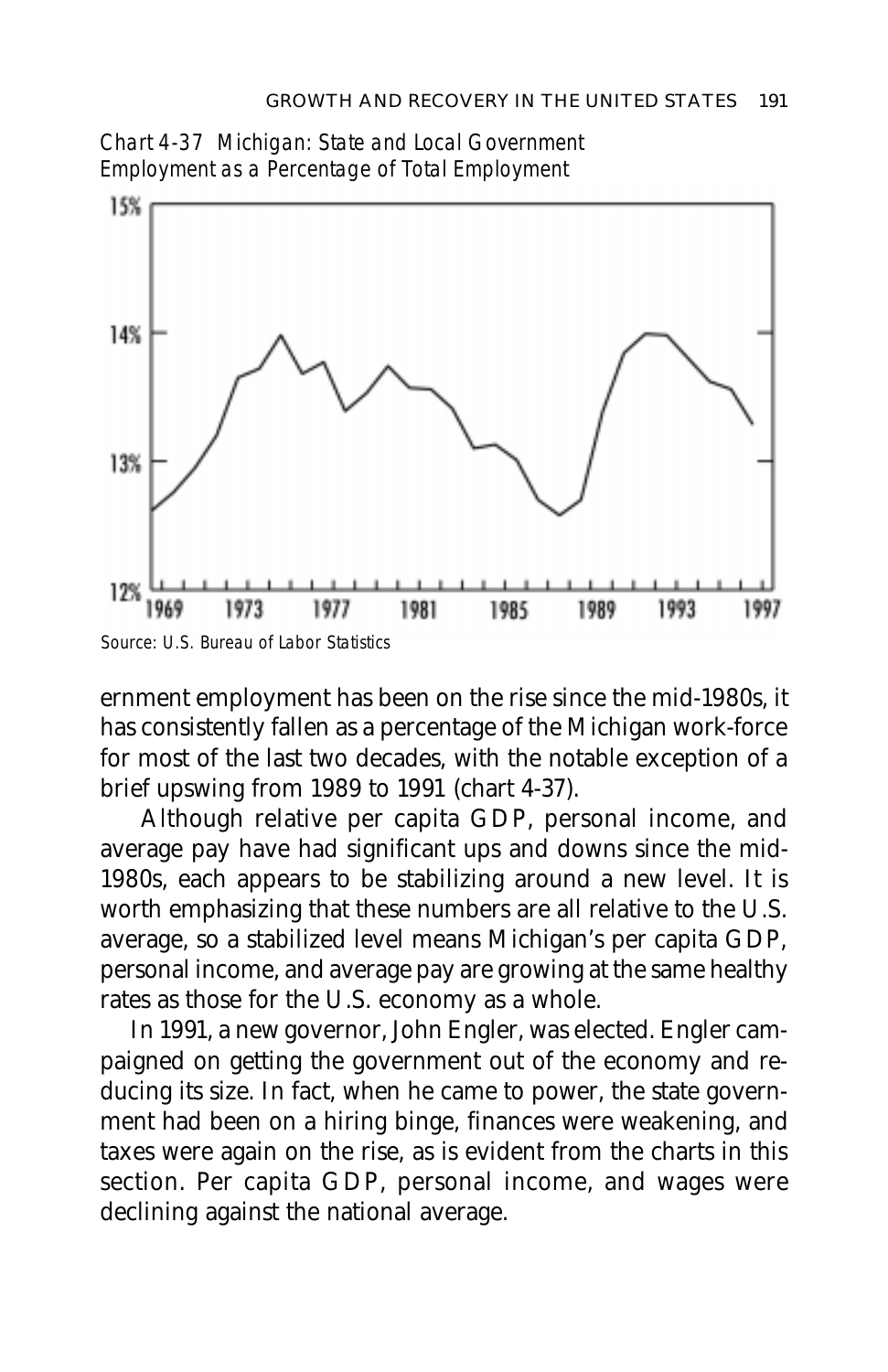By standard Keynesian economics, this was hardly the time to cut government. But that is exactly what Engler did, as a review of the charts which detail government activity will show. Engler argued tax cuts were key to generating jobs. By his own count, he cut taxes 24 times, saving Michigan taxpayers, the administration claims, \$11 billion. Whether it was this medicine, the natural resilience of a market-based economy, or a combination of the two, Michigan has exceeded national economic growth through most of the Engler administration.

Through this period, the state has made gains in per capita GDP, personal income, and average wages, though the indicators have widely fluctuated, and it is difficult to say at this point whether the gains are secular. Recent economic news suggests a positive long-term outcome. Michigan's employment growth remains impressive, and its unemployment rate has fallen to the lowest level since the 1960s. It is below the U.S. national average for the first time in generations, and the national unemployment rate has been famously low by international standards for a number of years

Not surprisingly, Gov. Engler's administration credits the increased vigour of the Michigan economy in the 1990s to the administration's efforts to reduce government and cut taxes. Still, Michigan over the last 15 years has exhibited a powerful recovery from what appeared to be a clinically dead state. Few economists in the early 1980s would have predicted the rust-belt economy could ever again be healthy, let alone recover anything like its lost glory. Yet that process is now in place. Although many indicators are lower now than in the 1970s against the national average, because of strong U.S. growth, they have still increased in real terms. Most importantly, unemployment is not just down; it is lower than it was before the regional recession began.

As with Massachusetts, the recovery was not powered by concerted government action but rather the reverse — concerted government restraint though most of the recovery period. Even more important than this was labour-market flexibility. All this opened the potential for profits and, thus, job creation. Many in Michigan now believe this is the best of times.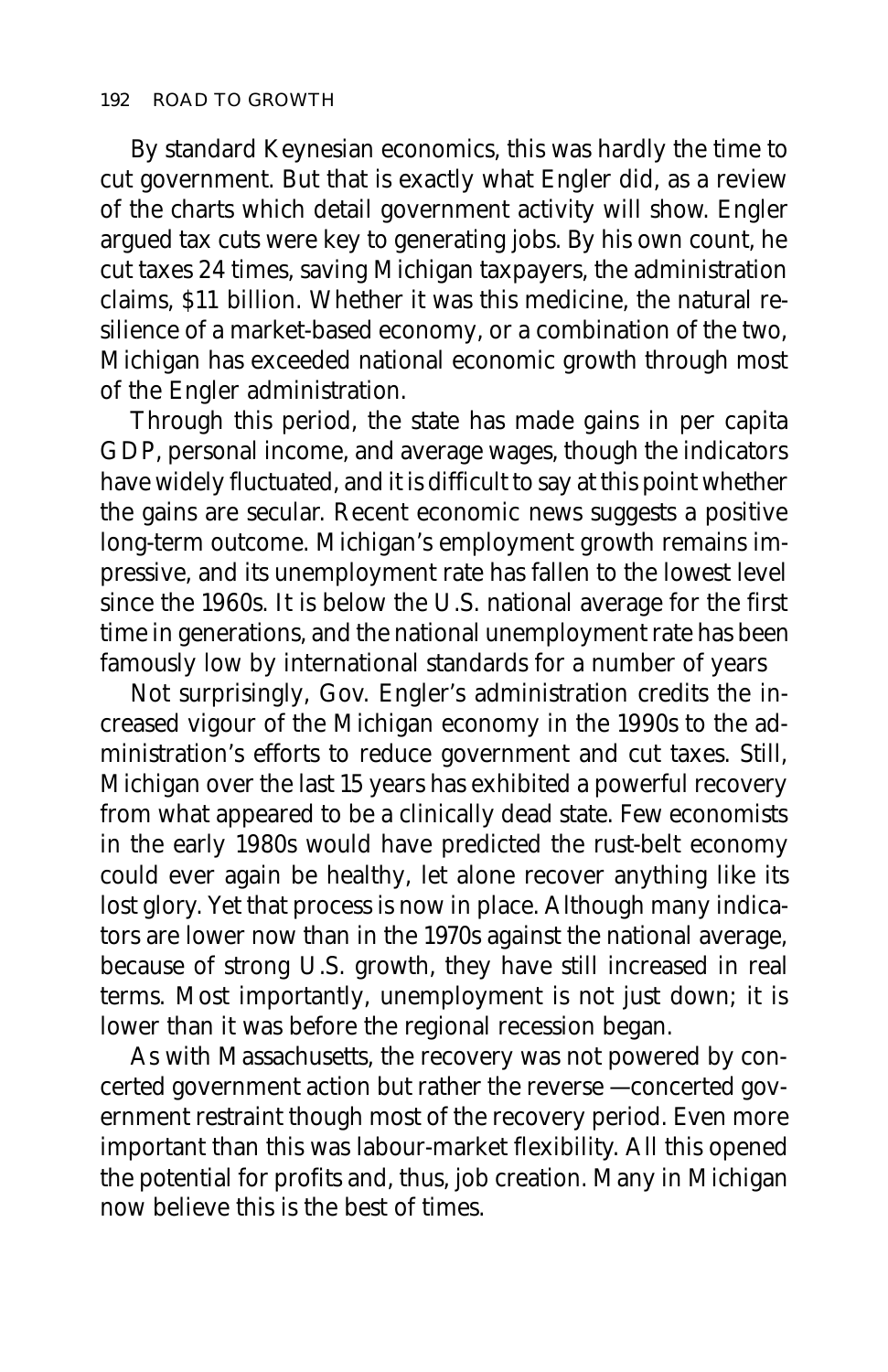# **MAINE**

Maine's economy is significantly affected by developments in Massachusetts. The Massachusetts boom of the 1980s spilled over into Maine, inflating the economy and leading to a boom–bust cycle (chart 4-38), particularly in real estate. "A prime piece of shorefront property in the Mount Desert Island area, for example, went for about \$10 a front foot in 1960, \$100-\$200 in the mid-1970s, \$500 in 1986, and \$1,000 in 1987" (Condon & Barry 1995).

These prices made it more expensive for indigenous businesses, as did inflation in wage rates. Government also absorbed increasing resources, and boosted costs directly through taxes and indirectly by putting increased inflationary pressure on the boom. Democrat Joseph Brennan was Maine governor from 1978 to 1986. His eight budgets increased state expenditures between 7.3 and 12.9 per cent each year, pushing up state expenditures from \$482 million to \$961 million. Brennan's successor, Republican John McKernan, increased expenditures at an even faster rate, peaking in a 19.7 per cent increase in 1989, when state expenditures had jumped to \$1.52 billion. In McKernan's first term, state employment increased from 12,492 to 13,710 and pay increased 19 per cent (Condon & Barry 1995, 588-89). Wages also rose dramatically against the national average, though they did with a lag adjust to changes in employment (chart 4-39).

The groundwork for the bust was being laid. Like Michigan and Massachusetts, Maine built larger state and local government during the boom period, but it was much slower in cutting back following the economic downturn than either of those two states, and its reductions were smaller (charts 4-40 and 4-41).

Maine's recovery from the bust of the late 1980s was weaker than Massachusetts's recovery at the same time and Michigan's earlier recovery. Although relative state per capita personal income is now higher than it was in the early 1990s, perhaps in part because of the increasing choice of Maine by wealthy retirees, relative average state earnings are now lower than in the late 1950s (chart 4-42). It is worth noting, however, that this measure is against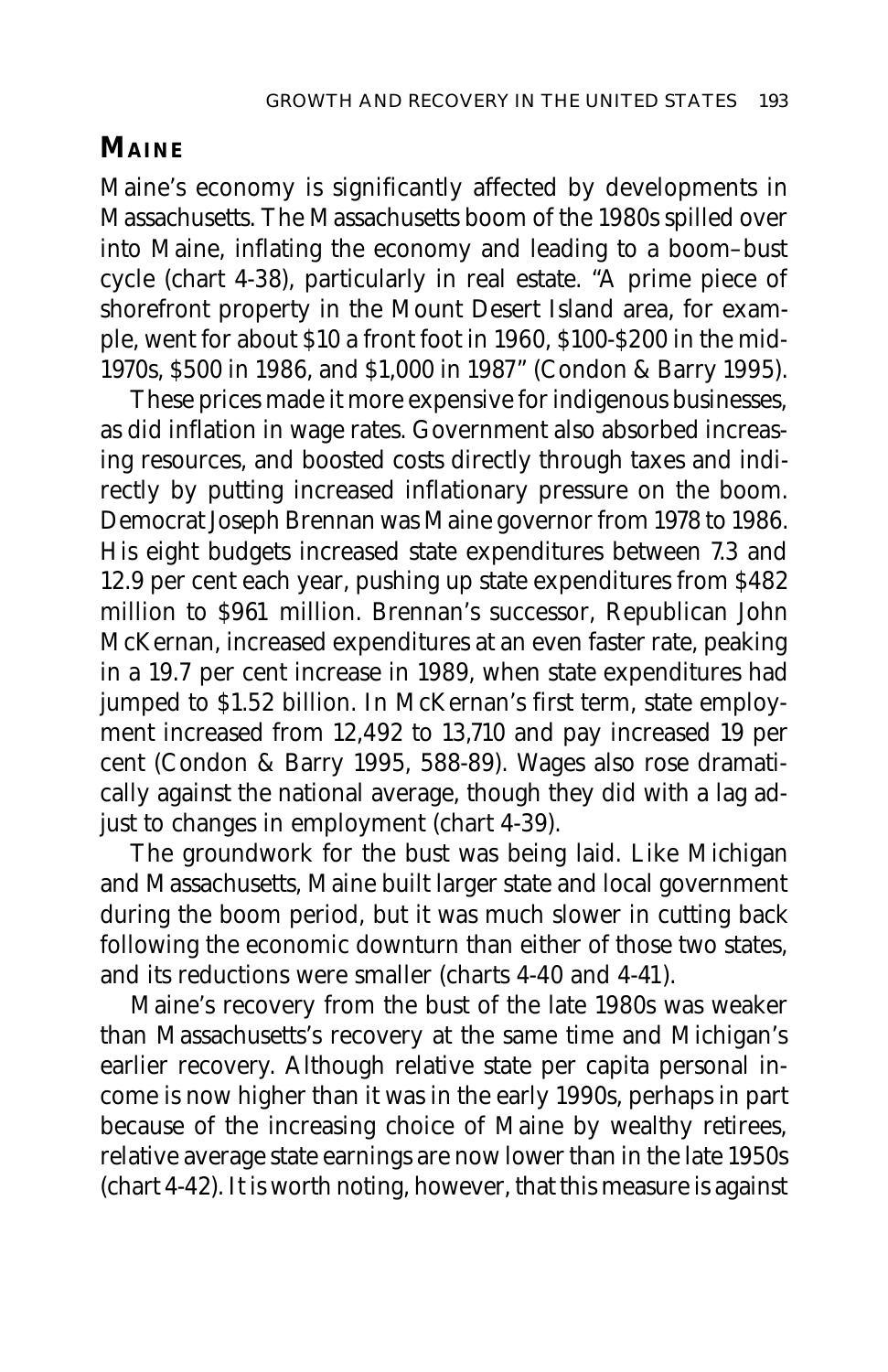

Chart 4-38 Maine GSP as a Percentage of USA GSP

Source: STATS USA





Source: U.S. Bureau of Labor Statistics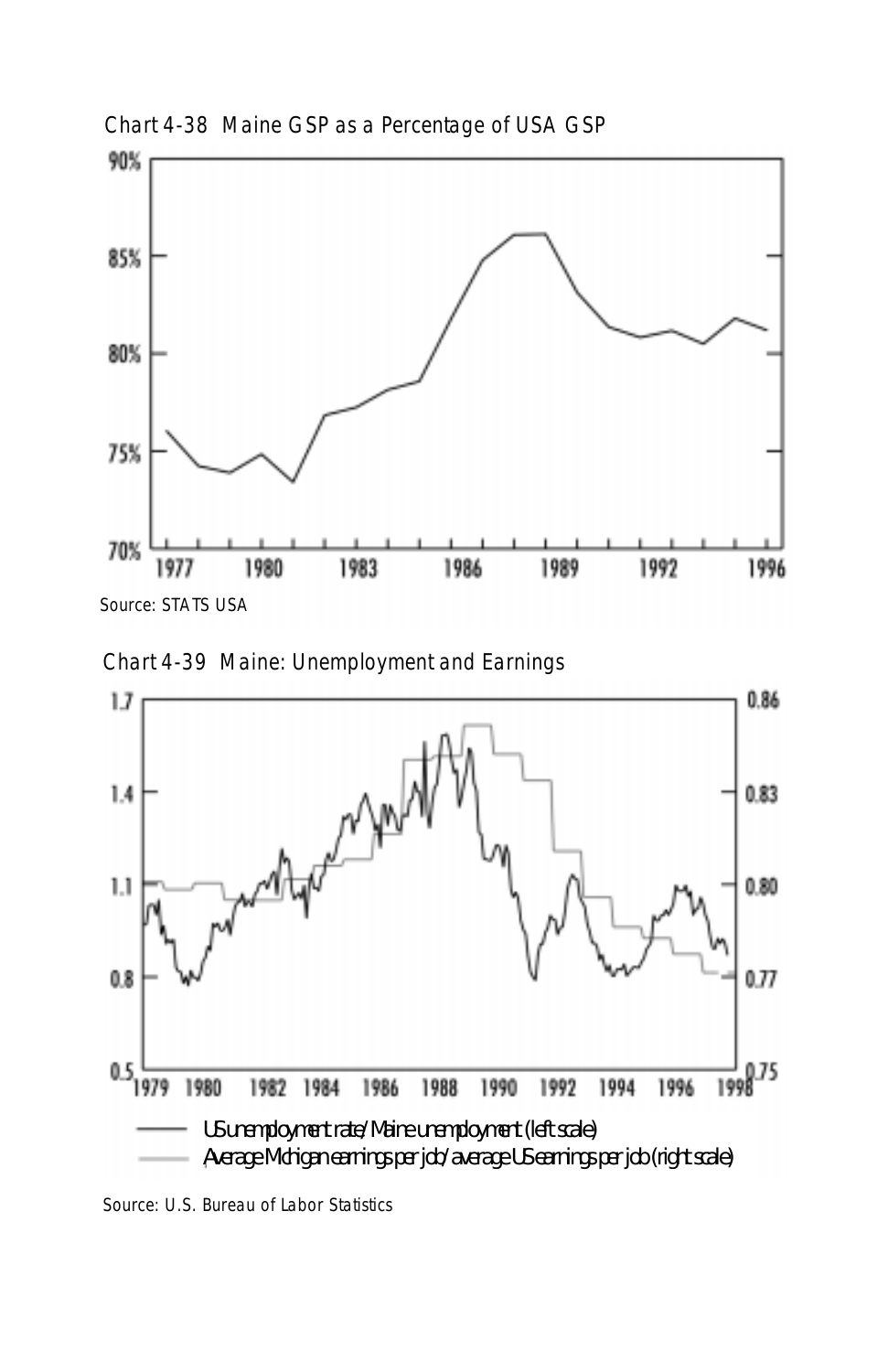Chart 4-40 Maine: State Taxes



Source: STATS USA

Chart 4-41 Maine: State and Local Employment as a Percentage of Total Employment

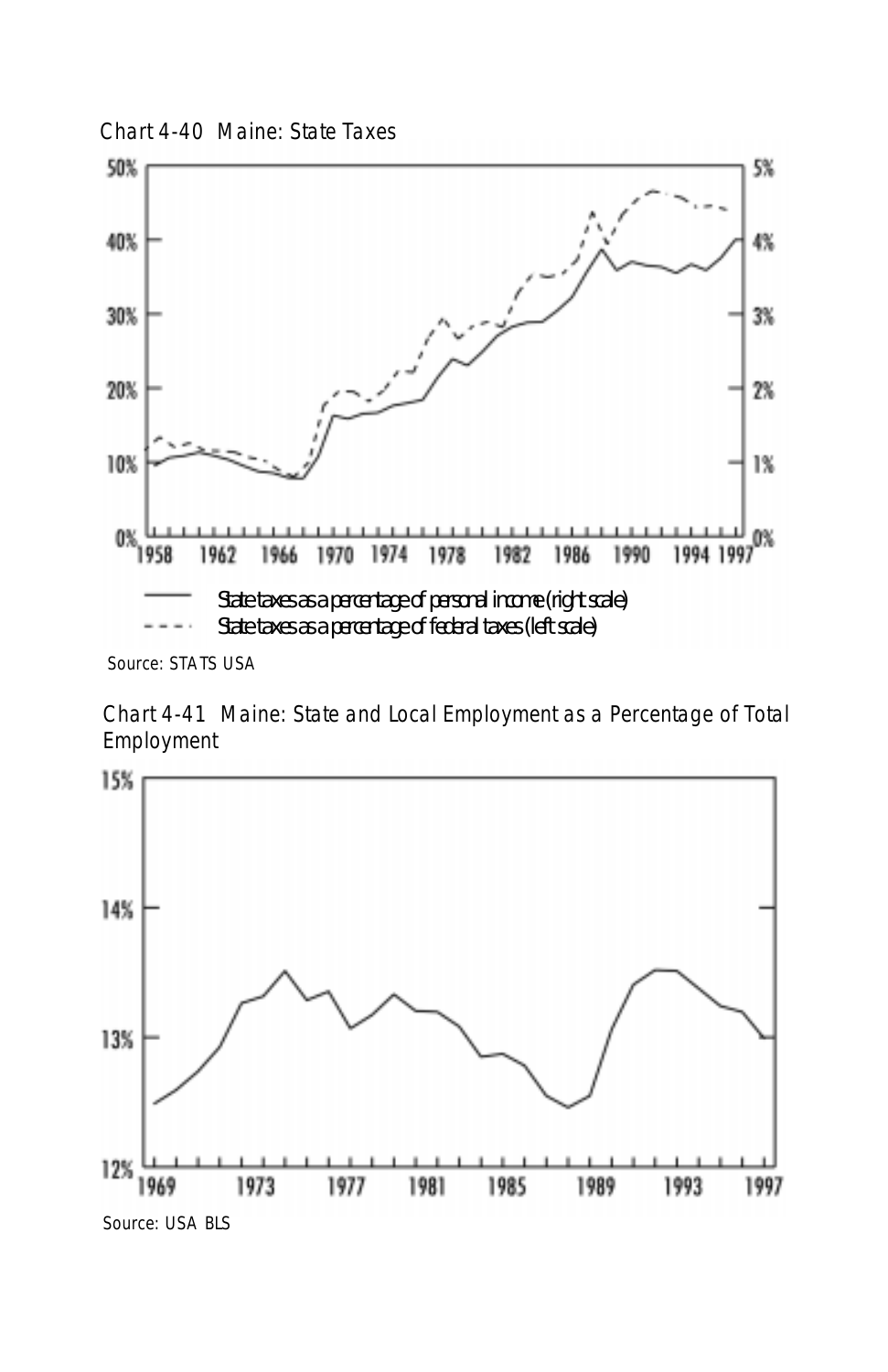the U.S. average and that, in real terms, Maine's earnings have increased, but not as much as in the national economy. Maine's employment growth was strong during the early part of the 1990s but has weakened since. Nonetheless, unemployment has fallen dramatically because of employment growth, on one hand, and weak labour-force growth, on the other hand (charts 4-43 and 4- 44).

The size of Maine's government stands out. Although Maine per capita GDP is just over 80 per cent of the national level, state and local government spend at nearly 90 per cent of the national average (chart 4-45). As noted, the state also has relatively high taxes. In 1994, Maine had the eighth-highest level of state and local taxes in the United States, a level it has fluctuated around for at least the last decade. Maine's state and local employment as a percentage of total employment is also above the national level, but not significantly so. In other words, Maine did not take the same cure as Massachusetts and Michigan — significant reductions in state government and taxes — and has not benefited from as strong an economic turn-around.

A couple of questions about Maine stand out. Maine is showing signs of reducing the size of its government and its tax rates. If it does follow this course, will that be associated with stronger economic growth in the future, as it was in Massachusetts and Michigan? The Maine economy is more resource based than those of other states, and it has doubtlessly been negatively affected by the long-term downward trend in resource prices. But most U.S. states at one time depended on resource-based economies. Will Maine, like these other states, build a modern economy which is not held back by the secular decline in resource prices? Maine's employment growth has experienced both ups and downs since the recovery of the early 1990s, but the unemployment figures conceal very different rates of unemployment within the state, about 2 per cent in the more urban south and about 6 per cent in the predominantly rural north.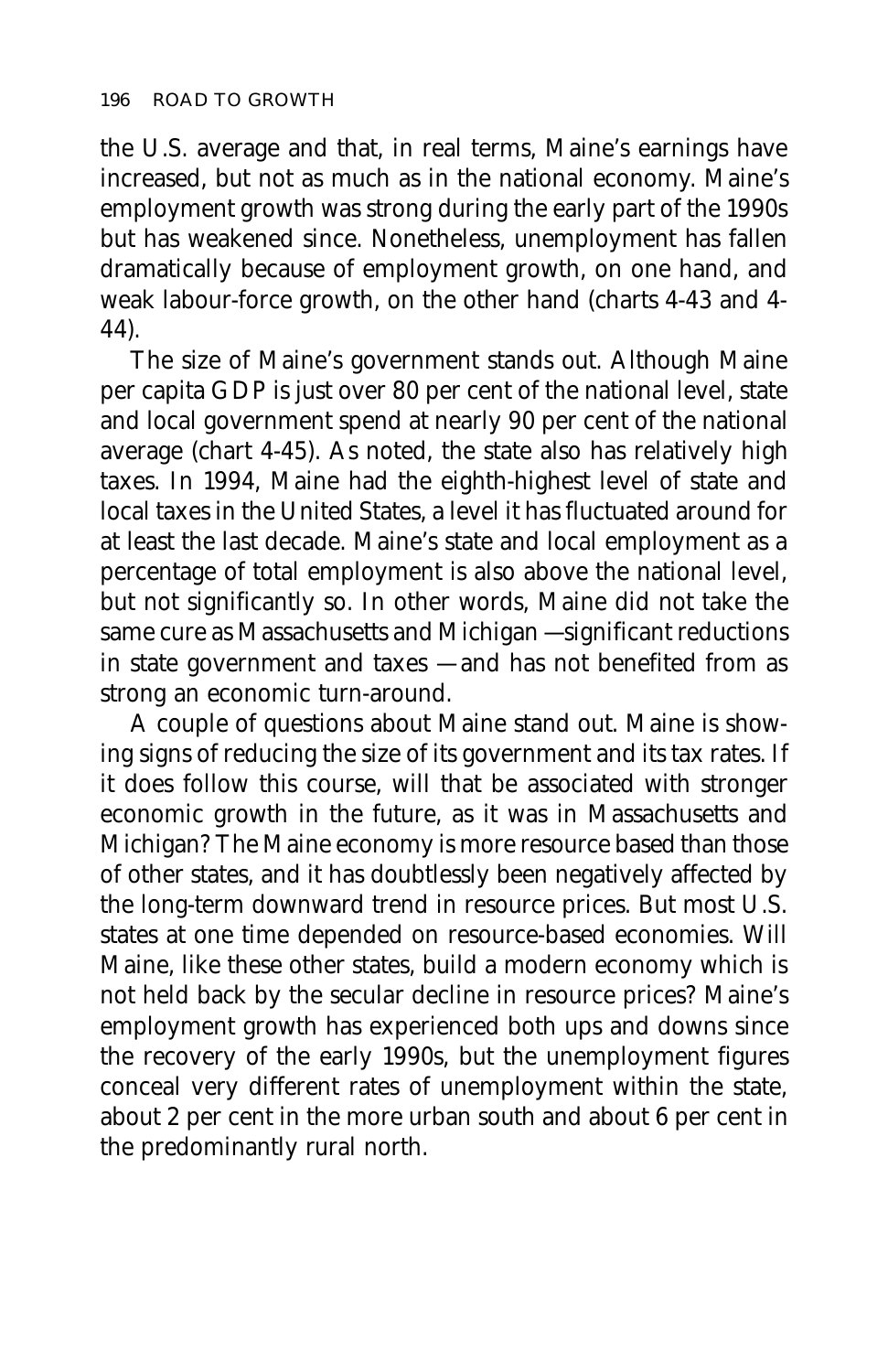

Chart 4-42 Maine: Relative Personal Income and Earnings

Chart 4-43 Maine: Employment and Labour Force

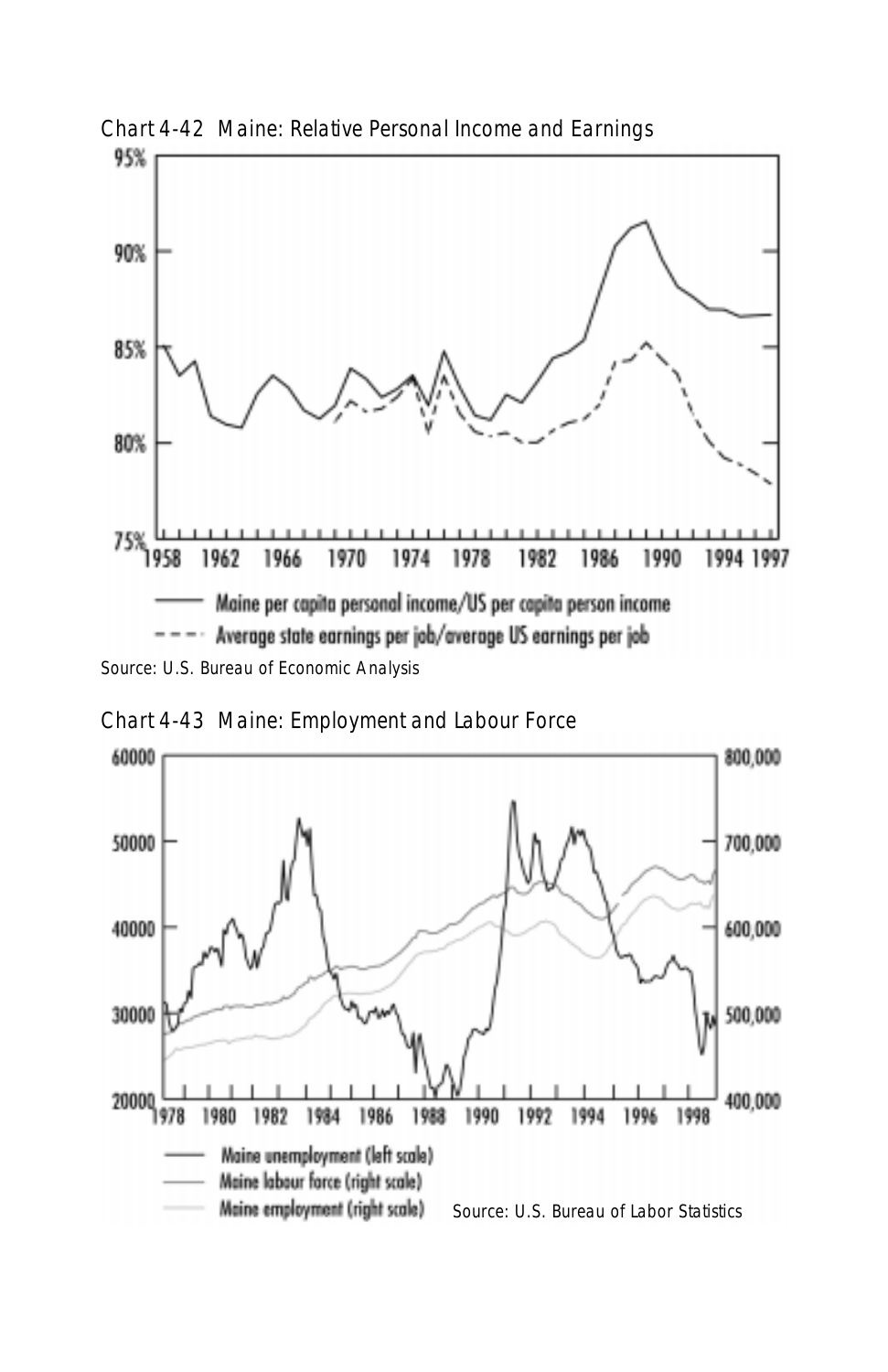Chart 4-44 Maine: Employment Growth



Source: U.S. Bureau of Labor Statistics

Chart 4-45 Maine: State and Local Government as a Percentage of National Average

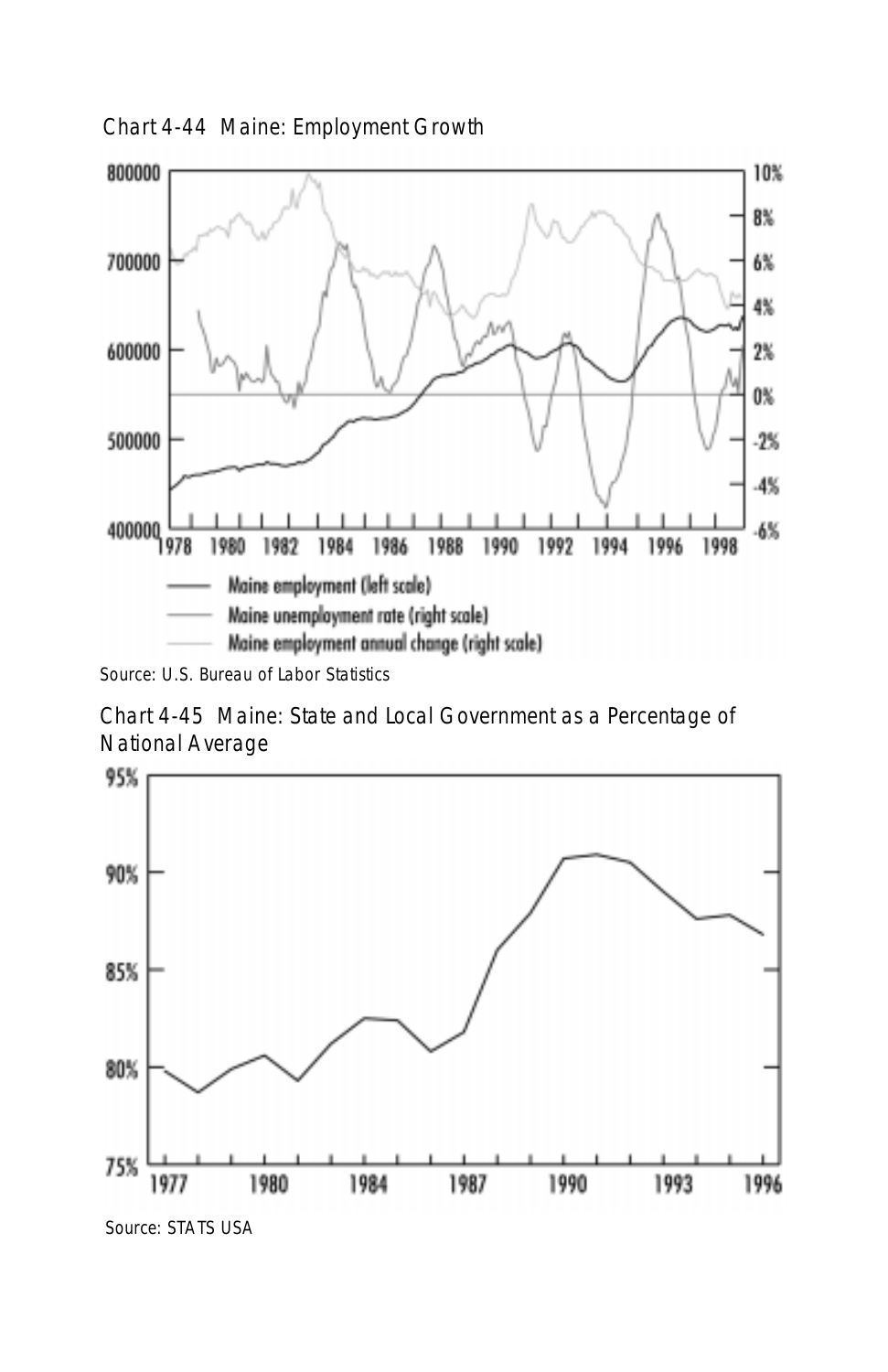# **CONCLUSION**

All the successful jurisdictions examined have effectively lowered the cost of doing business — and thus increased profit opportunities — in order to spur economic growth and job creation. The two key ingredients examined were cost of labour and cost of government.

Of the five states examined, one, Georgia, has consistently kept government small. It is a right-to-work state, and wages are consistently a notch below the level implied by state per capita GDP. Both the state's economy and wage rates have consistently grown, and Georgia is now much more of a have than a have-not state.

Both Michigan and Massachusetts reacted to a severe economic downturn with reductions in government, though over different time frames. Labour markets proved relatively flexible in both states, as they are through the United States. This allowed wage costs to react to economic developments. Wages decline in a downturn, increasing the cost-attractiveness of the state. This helped local business cope with the downturn and served to draw in new investment.

Two states examined had weak adjustments. Both Louisiana and Maine have relatively large state governments, and both have been bedeviled by resource problems. Louisiana's economy was inflated by resource wealth. The resulting increase in government revenues went to building larger government instead of to reducing costs through lower taxes or providing superior services and government investment. Moreover, by all accounts, much of the money was spent for political, not productive, purposes. As with the Netherlands, resource wealth seems to have done Louisiana more harm than good. Maine also has a relatively large resource dependence which may hold back economic growth, though, as noted, Maine can boast of stronger economic growth than Atlantic Canada or, indeed, Canada as a whole.

Maine and Louisiana — along with a handful of other states, usually high-tax states like West Virginia — are exceptions to the strong force of convergence in the open U.S. economy.